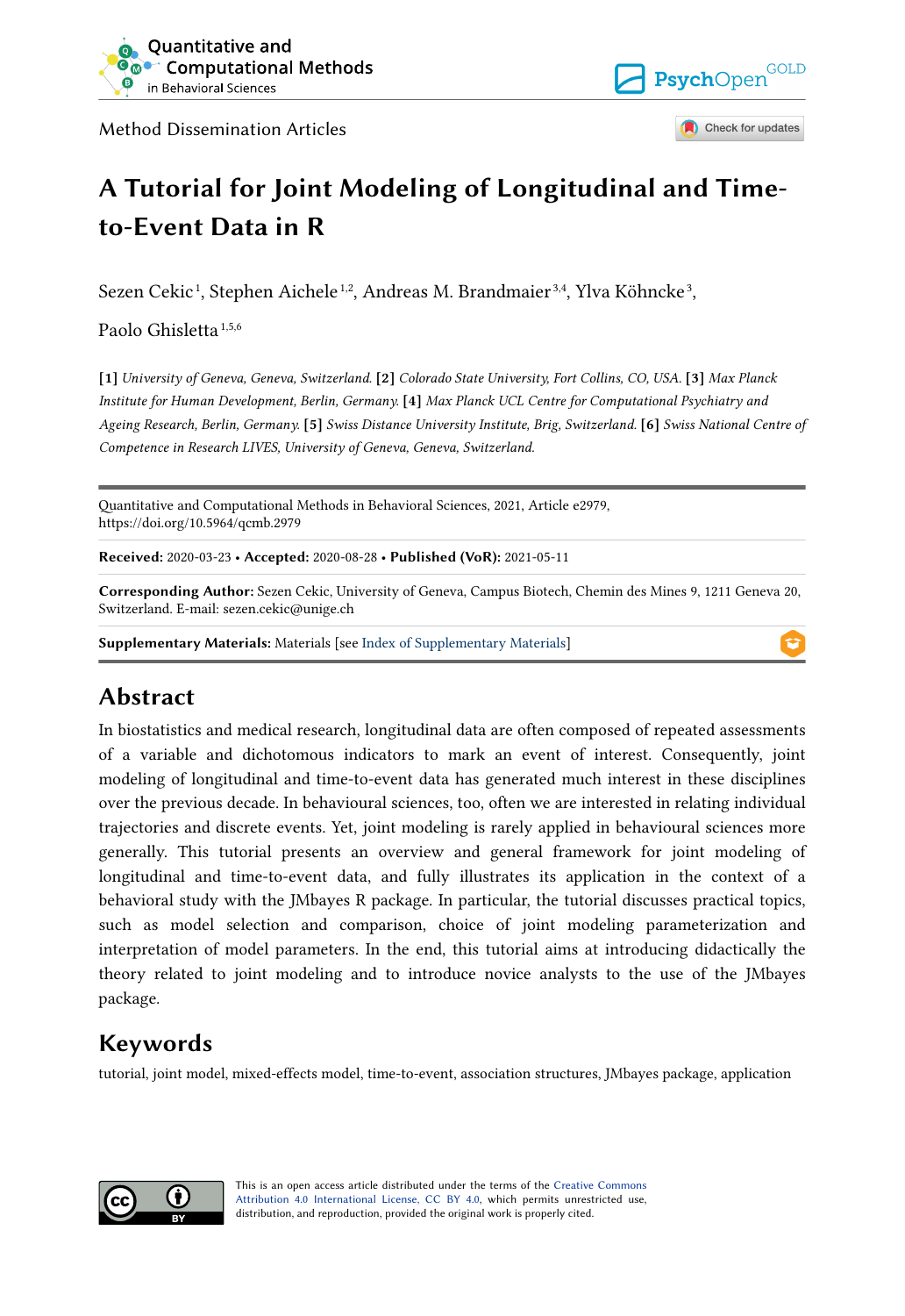In many research settings, it is very common to record longitudinal observations that correspond to responses on continuous measures alongside dichotomous indicators to mark the occurrence of an event of interest. A prototypical example in clinical research is the repeated assessment of biological measures (e.g., blood pressure, antibody affinity, cholesterol level) that may relate to an event such as death, recovery from a disease, or disease diagnosis. In psychological research, much interest revolves around the association between long-term individual trajectories of cognitive performance and imminent death (e.g., terminal decline or terminal drop hypotheses; [Kleemeier, 1962;](#page-31-0) [Riegel &](#page-33-0) [Riegel, 1972](#page-33-0)).

Methods for the separate analysis of such outcomes are well established in the literature, and these frequently include the use of mixed-effects models for the longitudinal portion of the data and the Cox proportional hazards (PH) model for the time-to-event data ([Cox, 1972](#page-30-0); [Laird & Ware, 1982](#page-32-0)). However, the repeated measurements of the same individual are most likely related to the event, making them *endogenous*. This means that the measurement value at a given time point is informative about the future occurrence (or non-occurrence) of the event of interest. Likewise, the longitudinal trajectory is related to, and shaped by, the occurrence of the event. Separate analyses of such data cannot account for this endogeneity and provides no information about the associative strength between the two. A tentative solution to this problem is a two-step approach, whereby estimated parameters from the mixed-effects models are used as covariates in the time-to-event model. Yet, this approach has been shown to suffer from increased bias in estimation and loss of efficiency [\(Prentice, 1982](#page-33-0); [Rizopoulos, 2012](#page-33-0)). Joint models *simultaneously* estimate both longitudinal and time-to-event components and are better suited for analyzing such data because they estimate *jointly* the relative risk of the time-to-event outcome contingent upon the longitudinal outcome [\(Gould et al., 2015](#page-30-0); [Henderson, Diggle, & Dobson, 2000](#page-31-0); [Hogan & Laird, 1997;](#page-31-0) [Papageorgiou, Mauff, Tomer,](#page-32-0)  [& Rizopoulos, 2019;](#page-32-0) [Song, Davidian, & Tsiatis, 2002;](#page-34-0) [Tsiatis & Davidian, 2004](#page-35-0); [Wulfsohn](#page-35-0) [& Tsiatis, 1997](#page-35-0)).

Joint modeling is increasingly used in medical research (see for example [Abdi et al.,](#page-29-0)  [2013;](#page-29-0) [Brown & Ibrahim, 2003](#page-30-0); [He & Luo, 2016;](#page-31-0) [Mauritz et al., 2011](#page-32-0); [Núñez et al., 2014;](#page-32-0) [Rizopoulos & Takkenberg, 2014;](#page-34-0) [Sène, Bellera, & Proust-Lima, 2014;](#page-34-0) [Thabut et al., 2013](#page-34-0)). However, joint models remain conspicuously absent in psychological and behavioral research, despite the proliferation of data that could be analyzed more effectively using this powerful methodology, rather than by using a two-step estimation procedure. For example, given world-wide increases in human life expectancy (and corresponding increases in populations of elders), it will become increasingly important to understand how long-term changes in cognitive, personality, emotional, and other individual behavioral characteristics are related both to specific health-related outcomes (depression, stroke, dementia) and to longevity, or risk of death [\(World Health Organization, 2015\)](#page-35-0). We found only a few behavioral studies using joint models to evaluate such associations [\(Ghisletta,](#page-30-0)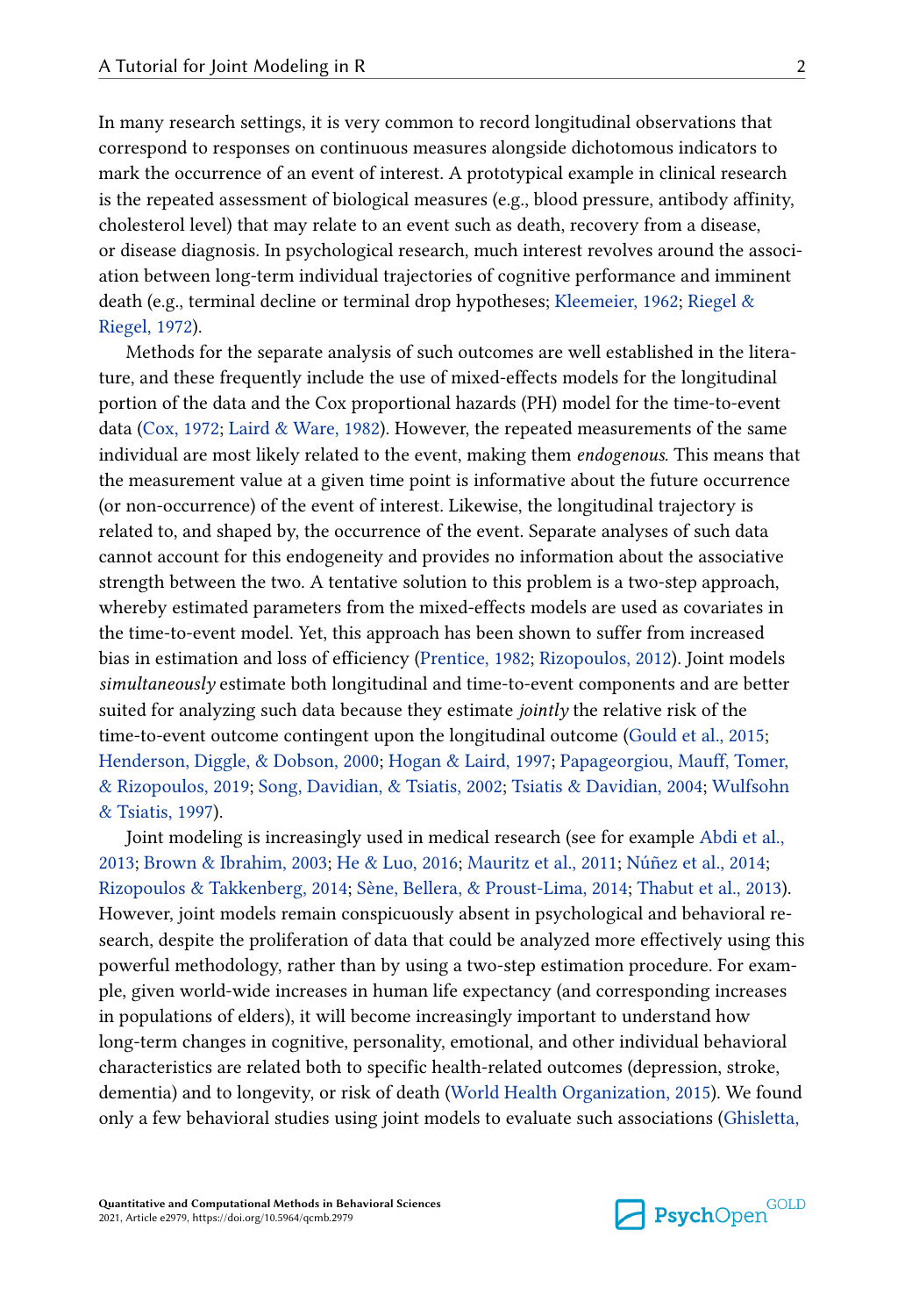[2008; Ghisletta, McArdle, & Lindenberger, 2006](#page-30-0); [McArdle, Small, Bäckman, & Fratiglioni,](#page-32-0)  [2005; Muniz-Terrera et al., 2018;](#page-32-0) [Muniz Terrera, Piccinin, Johansson, Matthews, & Hofer,](#page-32-0)  [2011\)](#page-32-0) and we believe that the lack of an accessible and clear guidance for implementing such models remains an obstacle preventing non-expert users from applying them skillfully, or from adopting them at all.

This tutorial is therefore aimed at explaining basic features of the joint modeling framework for longitudinal and time-to-event data for users familiar with mixed-effects and time-to-event (a.k.a. survival) models. The overall aim is to guide readers step by step, such that at the end of the tutorial they acquire the basic concepts of joint modeling and are able to apply this methodology to their own research data. To do so, we initially reviewed the seven currently available joint-modeling packages in the open-source R environment for statistical computing [\(RCore Team, 2017\)](#page-33-0). The seven packages are **JM**, **JMbayes**, **joineR**, **lcmm**, **frailtypack**, **rstanarm** and **bamlss**, which are described in [Appendix](#page-35-0) in [Tables A1](#page-35-0), [A2,](#page-36-0) [A3](#page-37-0) , [A4,](#page-37-0) [A5,](#page-38-0) [A6](#page-38-0) and [A7,](#page-39-0) respectively. We concluded that, at present, the **JMbayes** package ([Rizopoulos, 2016\)](#page-33-0) is the most comprehensive and extensible, and thus chose it as the basis for this tutorial. Note that a range of tools allowing one to perform joint modeling are available for other standard statistical software such as SAS/STAT, Stata, WinBUGS, and JAGS (see [Papageorgiou et al., 2019](#page-32-0), and references therein for more details).

**JMbayes** provides a framework wherein one or more characteristics from the longitudinal submodel can be flexibly parameterized as linear predictors in the time-to-event submodel. This flexibility is important because the relation between the continuous variable and the event of interest may take several functional forms, each of which may imply a different theoretical interpretation. For example, the longitudinal process can be specified in relatively simple terms (e.g., individual random effects about the intercept and the linear slope within a mixed-effects submodel), or in more complex non-linear spline effects, each of which can be linked to the time-to-event process with any of several association structures. **JMbayes** also allows for inclusion of multivariate longitudinal processes and for stratification criteria in the time-to-event submodel. Also, estimation of joint models, which are inherently complex, can be computationally intensive. Per its name, the **JMbayes** package relies on a Bayesian analytical approach, which is very attractive for applications where classical maximum likelihood estimation often encounters nonidentifiability issues yielding unreliable inferential conclusions. Indeed, Bayesian analysis using Markov chain Monte Carlo (MCMC) estimation can yield very precise point estimates without reliance on asymptotic assumptions ([Robert & Casella,](#page-34-0) [2013\)](#page-34-0). **JMbayes** also provides useful diagnostic measures for evaluating MCMC convergence and for evaluating relative model fit.

We note that the aim of this tutorial is not to replace the **JMbayes** documentation, which provides in-depth methodological detail and supplementary R code [\(Rizopoulos,](#page-33-0) [2016, 2020\)](#page-33-0). Here, our goal is to provide a didactic introductory presentation to joint

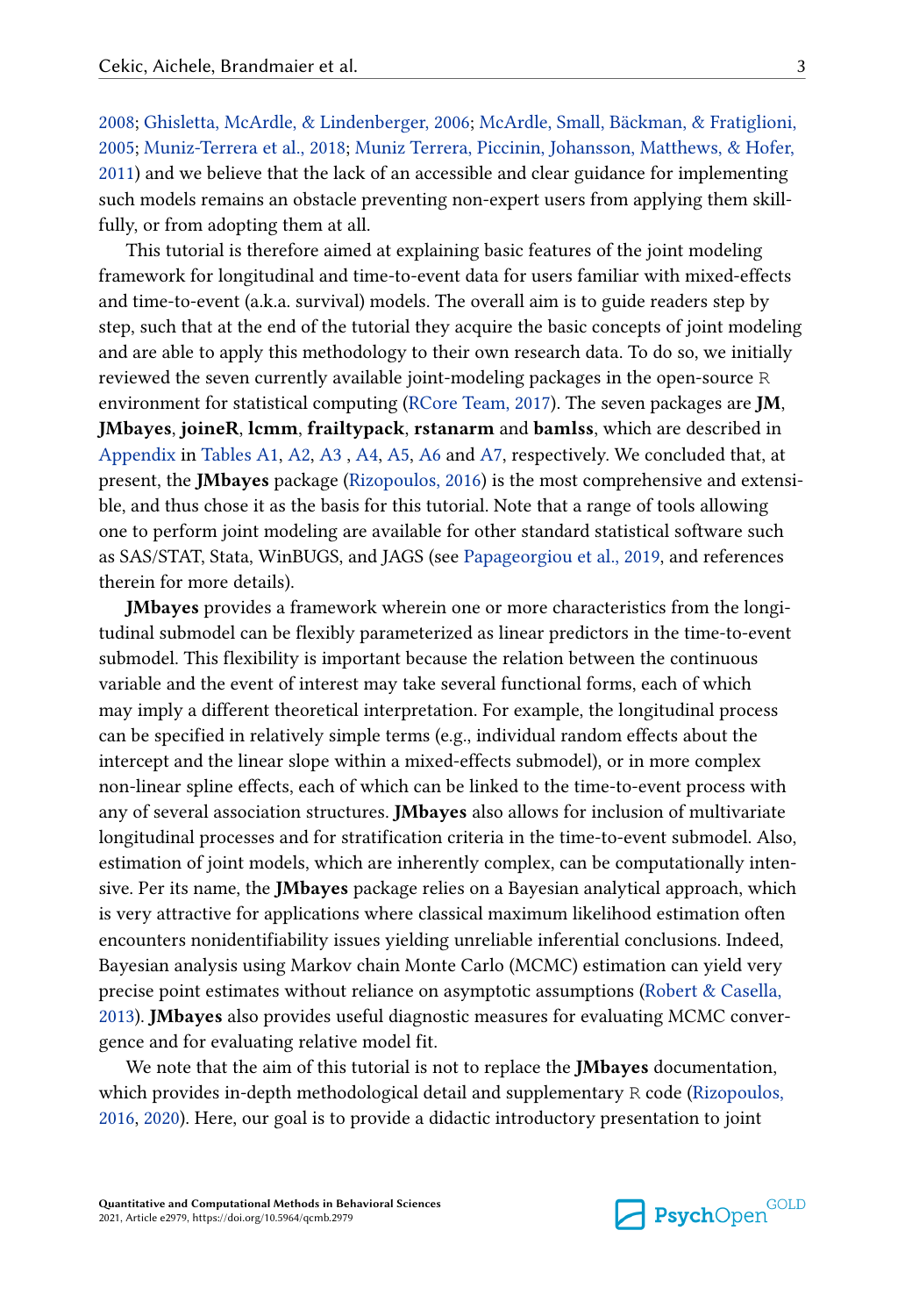modeling, and to share computer syntax towards this aim, so that users may successfully carry out joint model analyses. For the sake of brevity and clarity, we do not provide an exhaustive treatment of all features of joint modeling from the applications, but we nevertheless briefly discuss some of them at the end of the tutorial, for those interested in advanced features. We begin by describing the statistical framework for joint modeling. We then discuss required software packages, describe the data set used for this tutorial, and finally present example analyses to illustrate the use of joint modeling for behavioral data analysis. We provide the data and the full syntax of our application in [Supplementary Materials.](#page-29-0)

# **Statistical Framework**

Below we describe the major features of the statistical theory behind joint modeling. For the sake of completeness, we show the most important equations of both the mixedeffects and the survival model, which lead to the joint model. Readers interested mainly in a conceptual understanding and in an empirical application of joint modeling may read the next paragraph, skip the remaining portions of this section (except the first paragraph of each subsection), and proceed to the next section.

The joint model, first described by [Wulfsohn and Tsiatis \(1997\),](#page-35-0) consists of two submodels: a mixed-effects submodel for the longitudinal data and a time-to-event submodel for the time-to-event data. The two submodels are joined by allowing the time-to-event submodel to depend on *some characteristics* of the longitudinal submodel potentially in various ways. The defining feature of the joint model is that longitudinal and time-to-event data are modeled *simultaneously* with respect to a *conditional joint density*, rather than separately with two marginal and independent densities (see e.g., [Rizopoulos, Hatfield, Carlin, & Takkenberg, 2014](#page-33-0), for further technical details). Consequently, the effects of the longitudinal submodel on the time-to-event submodel are explicitly specified, and, at the same time, the parameter estimates of the former are also conditioned on the latter submodel (i.e., the longitudinal submodel is more accurately estimated by including the time-to-event data than without them, if endogeneity occurs). We discuss first the longitudinal submodel, then the time-to-event submodel, and finally several parametrization options to associate the two within the joint model.

# **The Mixed-Effects Submodel**

Longitudinal data here consist of repeated measurements of the same outcome for each study participant over a given period of time. Repeated measurements for the same individual are typically correlated, and therefore each individual in the population is expected to have his or her own subject-specific response pattern over time. The mixed-effects model [\(Laird & Ware, 1982](#page-32-0)) accounts for this between person variability

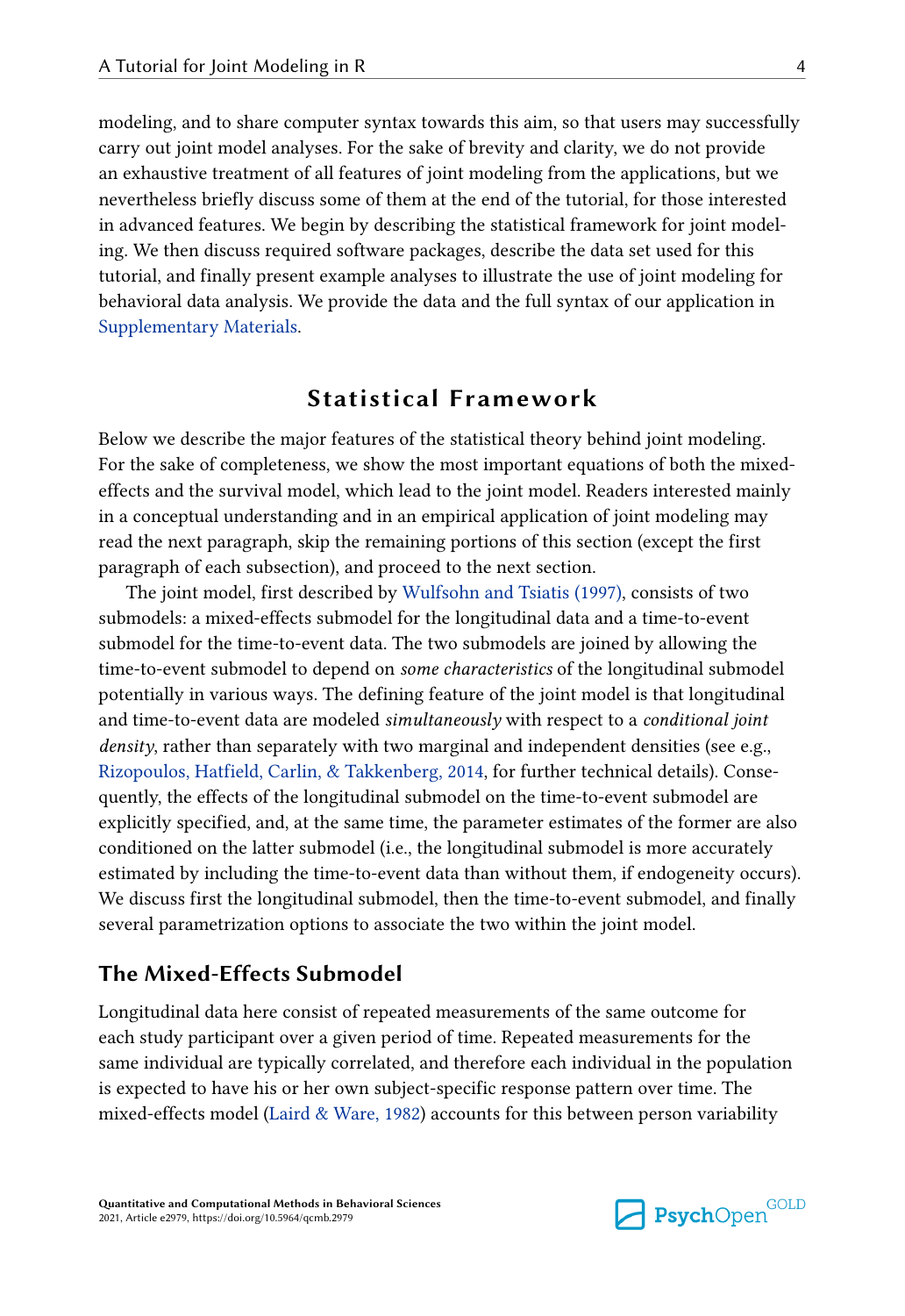<span id="page-4-0"></span>by estimating person specific random effects around the parameters that are invariant across individuals (fixed effects).

Let  $y_i(t)$  denote *the measurement* on y for individual  $i$  ( $i = 1, ..., N$ ) at time t  $(t = 1, ..., T_i^*)$ , where  $T_i^*$  is the time-to-event for individual *i*. The model assumes that  $y_i(t)$  is the *observed* measured value, which deviates from the *true unobserved value*  $\mu_i(t)$ by the amount of error  $\epsilon_i(t)$ , where  $\epsilon_i(t) \sim \mathcal{N}(0, \sigma^2)$ , normally distributed around 0 with variance  $\sigma^2.$  The longitudinal submodel can then be written as

$$
\mu_i(t) = X_i(t)\beta + Z_i(t)b_i, \quad \text{or}
$$
  
=  $f(X_i(t)) + f_i(Z_i(t)),$  (1)

where  $b_i$  denotes the vector of random effects for individual  $i$  with  $b_i \!\!\sim\!\! \mathcal{N}(0,D)$ , and  $D$ is the variance-covariance matrix of the random effects (typically a 2 x 2 unstructured matrix with random intercept and random slope effects).  $X_i(t)$  and  $Z_i(t)$  represent the design matrix containing the predictors for the fixed-effects regression coefficients β and for the random-effects regression coefficients  $b_i$ , respectively (typically  $b_{0i}$  and  $b_{1i}$  for random intercept and slope effects).

The second line of Equation 1 represents the notation when  $\mu_i(t)$  is modeled nonparametrically via a spline approach (illustrated below).  $f(\cdot)$  and  $f_i(\cdot)$  represent the spline function for the fixed and, respectively, random components.

### **The Time-to-Event Submodel**

Time-to-event, or survival, analysis refers to statistical methods for analyzing time-toevent data. An event time is the time elapsed up to the occurrence of an event of interest (such as death or disease diagnostic), given that it has not previously occurred yet. Time-to-event data are characterized by the fact that the event of interest may not have occurred for every participant during the duration of the study. This particular type of missing data is analogously treated as data of a participant who drops out before the end of the study, and both scenarios constitute *right censorship*. Time-to-event analysis is particularly appropriate to analyze right-censored data.

There are different models for time-to-event data [\(Kaplan & Meier, 1958](#page-31-0)). Probably, the most popular is the semi-parametric Cox PH model ([Cox, 1972](#page-30-0)), which is a regression model wherein covariates are assumed to have a multiplicative effect on the hazard for an event. The Cox PH model has the particularity of estimating the baseline hazard function non-parametrically. If there is a theoretical reason to suppose that the baseline hazard function has a particular parametric form (typically Weibull, Gamma or Exponential), a parametric model can be specified. Most often, however, an analyst ignores the exact form of a hazard function. The Cox PH model has been shown to approximate well unknown parametric hazard functions [\(Fox, 2002](#page-30-0)).

The Cox PH submodel can be formulated as

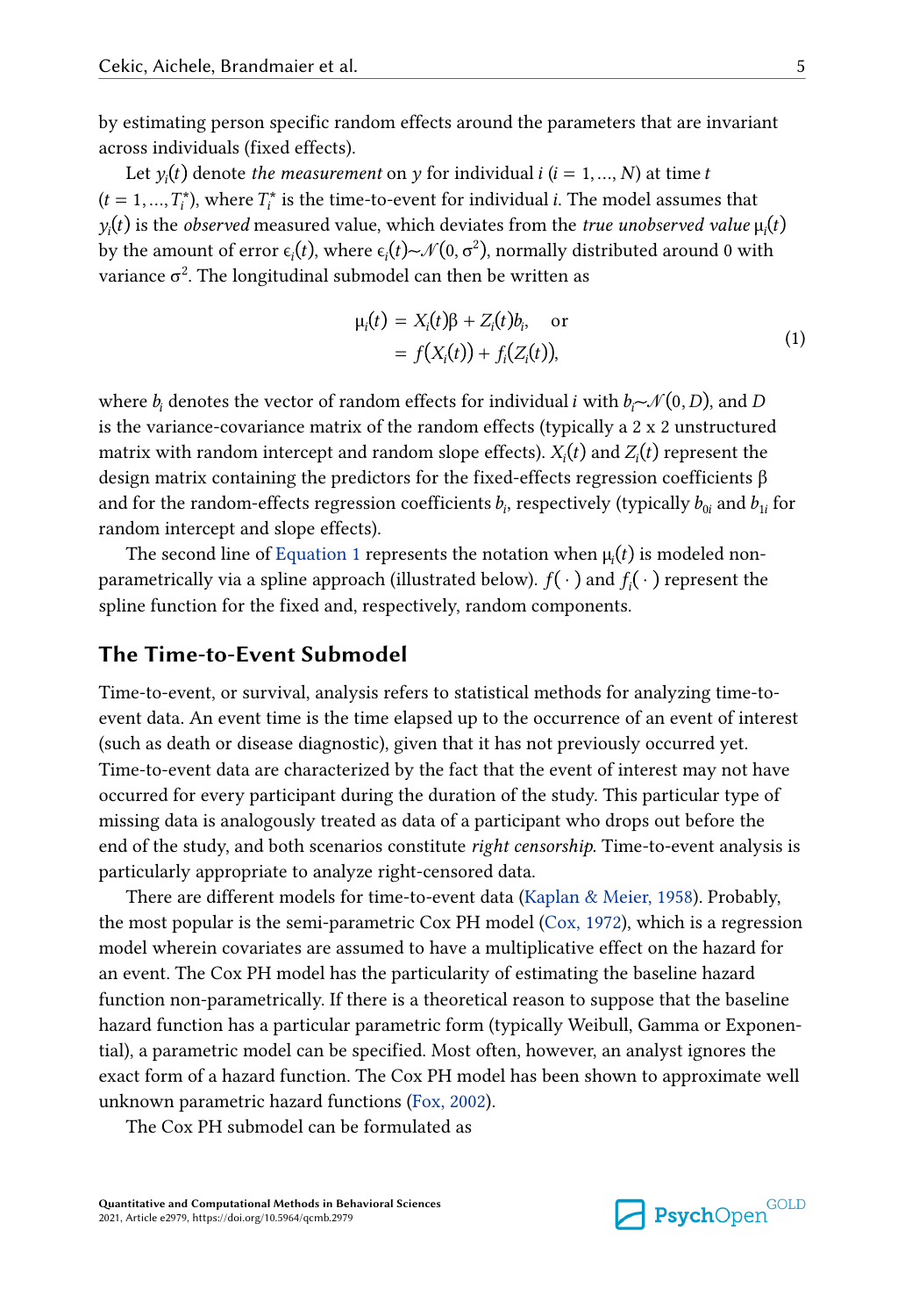$$
h_i(t) = h_0(t) \exp(\gamma^T w_i), \tag{2}
$$

<span id="page-5-0"></span>where  $h_0(t)$  is the baseline hazard function at time  $t$  and  $w_i$  is a vector of baseline predictors with corresponding regression coefficients γ. The submodel has two distinct parts. First,  $h_0(t)$  describes the hazard (e.g., risk of the event occurring, given it has not yet occurred) when all covariates  $w_i$  have value zero. This baseline hazard function is assumed invariant across all individuals  $(h_0(t)$  does not depend on *i*). Second, the effect parameters  $\gamma^T w_i$  describe how the hazard varies as a function of the explanatory covariates  $w_i$ .

## **The Joint Model**

Joint models formally associate the longitudinal and time-to-event processes through *shared* parameters ([Henderson et al., 2000;](#page-31-0) [Ibrahim, Chu, & Chen, 2010](#page-31-0); [Rizopoulos, 2012](#page-33-0); [Wulfsohn & Tsiatis, 1997\)](#page-35-0). This framework therefore models the hazard of experiencing the focal event as dependent on a subject-specific characteristic of its longitudinal trajectory. More specifically, we have

$$
h_i(t) = \lim_{\Delta t \to 0} \frac{\Pr\{t \le T_i^* + \Delta t | T_i^* \ge t, \mathcal{M}_i(t), w_i\}}{\Delta t}
$$
  
=  $h_0(t) \exp(\sqrt{w_i} + f\{\mu_i(t), b_i, \alpha\}),$  (3)

where  $\mathcal{M}_i(t) = \{\mu_i(s), 0 \le s < t\}$  denotes the history of the true unobserved longitudinal process  $\mu_i(s)$  up to time point t, where s is a time point prior to t.

 $w_i$  is a vector of (possibly time-varying) covariates with corresponding regression coefficients γ, and  $b_i$  is the vector of random effects for individual  $i$  defined in Equation [1.](#page-4-0) Parameter vector  $\alpha$  quantifies the association between a priori *selected features* of the longitudinal process and the hazard for the event at time t. Various options for the function  $f(\cdot)$  are possible and lead to different forms of the time-to-event submodel. We discuss now the three most frequently used association functions in the joint modeling literature (see for example [Gould et al., 2015;](#page-30-0) [Guo & Carlin, 2004;](#page-31-0) [He & Luo, 2016](#page-31-0); [Henderson et al., 2000](#page-31-0); [Papageorgiou et al., 2019](#page-32-0); [Rizopoulos et al., 2014;](#page-33-0) [Sène et al., 2014](#page-34-0); [Tsiatis & Davidian, 2004;](#page-35-0) [Wulfsohn & Tsiatis, 1997\)](#page-35-0).

# **The "Current Value" Association**

The first association structure between the longitudinal and the time-to-event submodels we discuss is known as the "current value", and assumes that for individual i, the true value  $\mu_i(t)$  of the longitudinal measure at time t is predictive of the risk  $h_i(t)$  of experiencing the event at that same time t. The Cox PH submodel with this association structure is written as

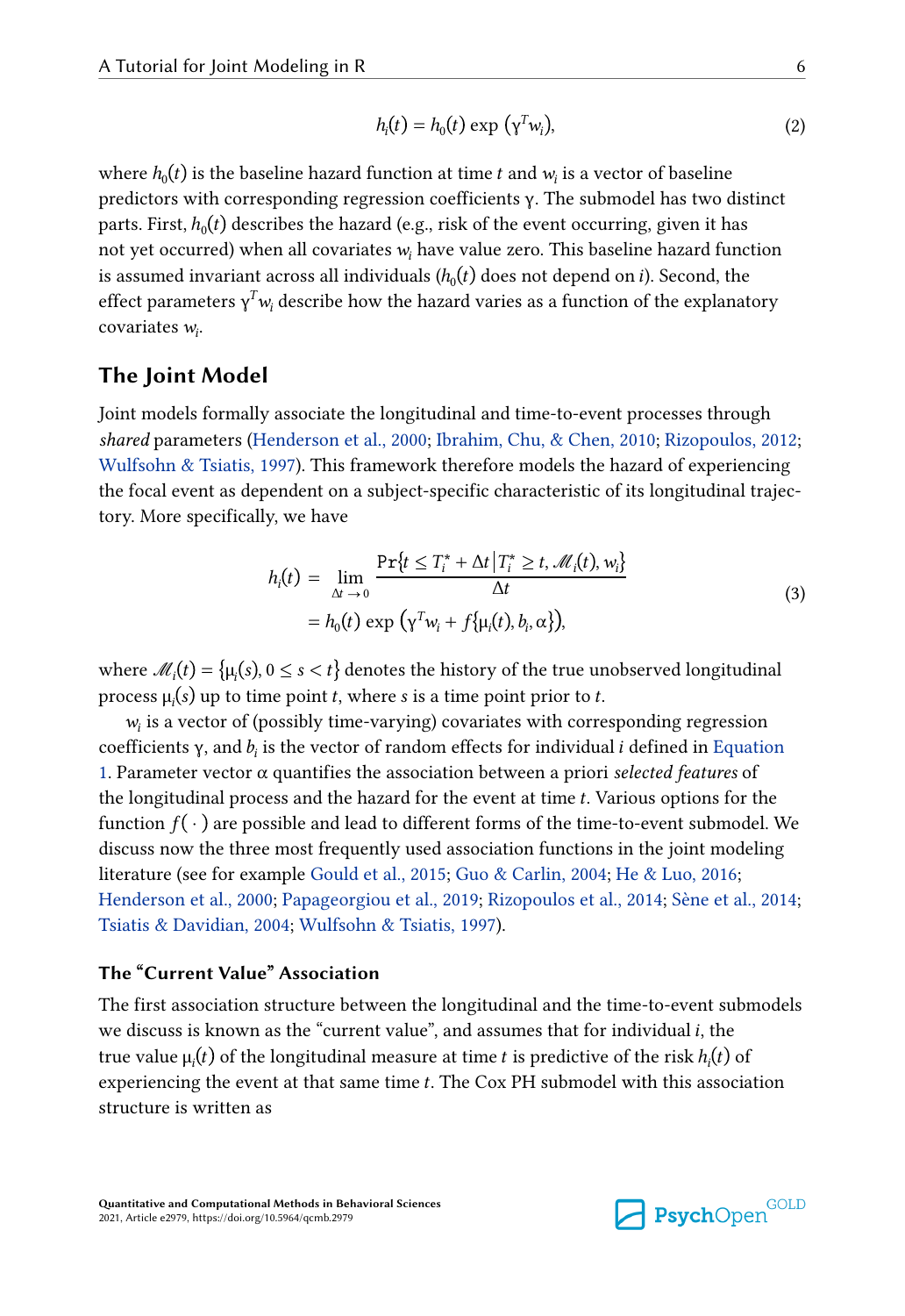$$
h_i(t) = h_0(t) \exp \left(\gamma^T w_i + \alpha_1 \mu_i(t)\right).
$$
 (4)

<span id="page-6-0"></span>This equation associates  $\mu_i(t)$ , as defined in [Equation 1,](#page-4-0) with  $h_i(t)$  at each time point t. The reliable estimate of  $\mu_i(t)$  is of chief importance, and is obtained by correctly specifying the design matrices  $X_i(t)$  and  $Z_i(t)$  in [Equation 1.](#page-4-0) This means that we need to specify a longitudinal submodel that accurately describes the repeatedly observed measurements  $y_i(t)$ . The coefficient α<sub>1</sub> provides a measure of the strength of the association between  $μ_i$ at time  $t$  and the time-to-event process at the same time. More precisely, each one-unit increase on the current value of  $\mu_i(t)$  is associated with an exp ( $\alpha_1$ )-fold increase in a participant's risk of experiencing the event at that same time  $t$ , given the event has not occurred prior to t. Note that this parameterization supposes that the associative parameter  $\alpha_1$  between the longitudinal value and the event risk is the same across all individuals. However, the overall hazard  $h<sub>i</sub>(t)$  may vary across individuals as a function of the other subject-specific covariates  $w_i$ .

#### **The "Current Value Plus Slope" Association**

The "current value" parameterization, however, does not distinguish between individuals who have, at a specific time point, an equal longitudinal score (an equal  $\mu_i(t)$ ), but who differ in their *rate of change* of this score (e.g., one subject may have an increasing trajectory, whereas another a decreasing trajectory). The second association structure between the time-to-event and the longitudinal submodels is known as the "current value plus slope" parameterization. This extends the previous structure by adding the rate of change of the measurement at time t, estimated as the derivative of  $\mu_i(t)$  w.r.t. the time metric, as follows:

$$
\mu_i'(t) = \frac{d\mu_i(t)}{dt},\tag{5}
$$

where  $\mu_i(t)$  is the derivative of  $\mu_i(t)$  with respect to the time variable t. Practically, the quantity  $\mu_i(t)$  has to be calculated "by hand" by the user. The reader is referred to any basic mathematical literature for calculus derivative rules. For worked examples, see [Equation 13.](#page-21-0)

The corresponding submodel of this association structure has the form

$$
h_i(t) = h_0(t) \exp \left(\gamma^T w_i + \alpha_1 \mu_i(t) + \alpha_2 \mu_i'(t)\right),\tag{6}
$$

where the hazard of experiencing the event at time  $t$  is now assumed to be associated with both the value of  $\mu(t)$  and its rate of change (i.e., slope)  $\mu'(t)$ , at time t (see Equation 5). The coefficients  $\alpha_1$  and  $\alpha_2$  express the strength of the association between the value and rate of change of the (true) subject trajectory at time t and the time-to-event process at the same time. For individuals having the same level of  $\mu_i(t)$ , the hazard ratio for

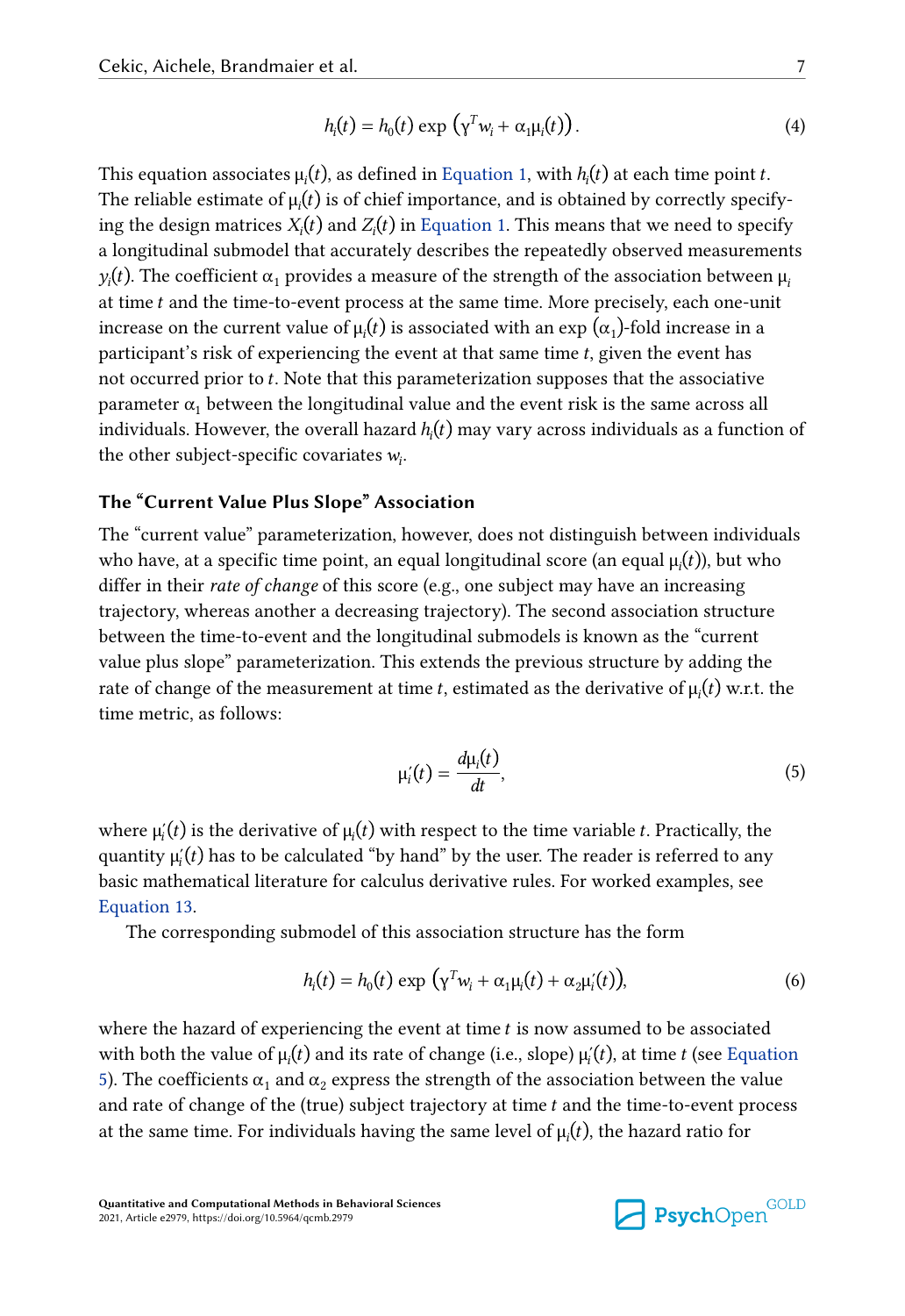a one-unit increase of the current rate of change  $\mu_i'(t)$  (i.e., the trajectory) is exp ( $\alpha_2$ ). Identically, for individuals having the same rate of change  $\mu_i(t)$ , the hazard ratio for a one-unit increase of the current value  $\mu_i(t)$  is exp  $(\alpha_1)$ .

### **The "Shared Random-Effects" Association**

The third association structure between the time-to-event and the longitudinal submodels is a "shared random-effects" parameterization [\(Wulfsohn & Tsiatis, 1997\)](#page-35-0). This parameterization includes only the random effects from the longitudinal submodel in [Equation 1](#page-4-0) as linear predictors of the relative risk submodel. For a simple random-effects structure (i.e., random intercept and slope effects), the random effects represent the individual deviations from the sample average intercept and slope values, and the association parameters therefore reflect the change in the log hazard for a one-unit change in these deviations. For more elaborate structures, such as nonlinear parametrization, associative parameters should be interpreted with caution [\(Gould et al., 2015](#page-30-0); [Rizopoulos, 2012;](#page-33-0) [Rizopoulos et al., 2014](#page-33-0)). The "shared random-effects" parameterization postulates that, compared to the general tendency, individuals who have a lower (or higher) measure at baseline (i.e., random intercept) or who show a steeper decrease (or increase) in their longitudinal trajectories (i.e., random slope) are more or less likely to experience the event. The "shared random-effects" submodel can be written as

$$
h_i(t) = h_0(t) \exp \left(\gamma^T w_i + \alpha^T b_i\right). \tag{7}
$$

This parameterization is computationally simpler than the "current value" and the "current value plus slope" parameterizations, because the associative part  $\alpha^Tb_i$  in Equation 7 is time-independent. Indeed, when a simple linear random-intercept and/or random-slope structure is assumed for the longitudinal submodel in [Equation 1,](#page-4-0) individual specificities are characterized by random effects  $b_i$  which do not depend on time t. This means that for a specific individual *i*, random effects  $b_i$  are unique, regardless of the time t, contrary to the current value  $\mu_i(t)$  and the current slope  $\mu_i(t)'$  (see e.g., Rizopoulos et al., [2014,](#page-33-0) for further details).

# **Software**

The **JMbayes** package in R has a basic model fitting function called jointModel-Bayes  $(\cdot)$ , which accepts as its main arguments a mixed-effects submodel object fitted by the function lme(·) from package **nlme** [\(Pinheiro, Bates, DebRoy, Sarkar, & R](#page-32-0)  [Core Team, 2017\)](#page-32-0) and a time-to-event submodel object fitted by a Cox PH model with the function  $\cosh(\cdot)$  from the package **survival** ([Therneau, 2020](#page-34-0)). Thus, both these packages need to be installed to use **JMbayes**. **JMbayes** also requires that Just Another Gibbs Sampler (JAGS; [Plummer, 2004\)](#page-33-0) be installed in order to perform MCMC estimation.

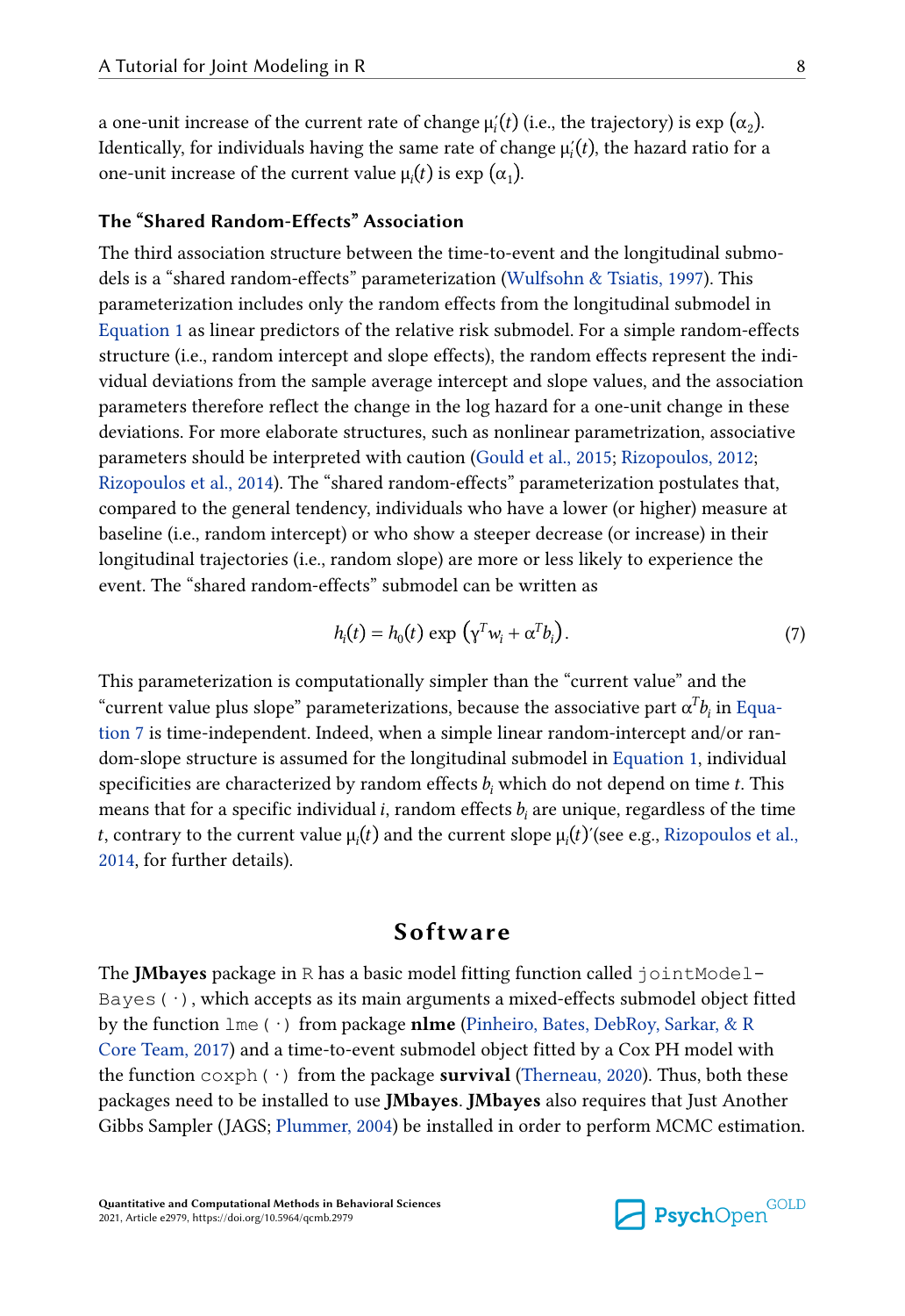We show the R syntax to properly install the **JMbayes** package in Section Code 1 lines 1–4 of the Computer Code file in [Supplementary Materials.](#page-29-0)

Both the **nlme** and **survival** packages are commonly used for fitting linear mixedeffects and, respectively, Cox PH submodels within the R environment. We hence do not discuss them at length here. We refer the interested readers to the original articles [\(Pinheiro et al., 2017](#page-32-0); [Therneau, 2020\)](#page-34-0).

# **Empirical Example**

We illustrate the joint modeling approach by applying **JMbayes** to data from a longitudinal study of cognitive change in adults [\(Rabbitt et al., 2004](#page-33-0)).

### **The Manchester Longitudinal Study of Cognition Dataset**

The data come from the Manchester Longitudinal Study of Cognition (MLSC; [Rabbitt](#page-33-0) [et al., 2004\)](#page-33-0). The MLSC study is a 20-plus-year study consisting in over 6200 adult individuals, with initial ages from 42 to 97. Five domains of cognitive ability were examined, but here, for simplicity, we focus only on processing speed (PS), defined as the speed at which we can compute simple but abstract tasks. This ability has been shown to decrease markedly during the lifespan, to induce general decline in more elaborate cognitive abilities (such as memory or verbal capacities), and to relate to physical health in older adults [\(Salthouse, 1996\)](#page-34-0). Here, we investigate whether an individual's level of and change in PS performance in adulthood predicts their risk of death.

PS was assessed up to four times at approximately 3-year intervals. Relations between cognition and survival have been the focus of several previous MLSC analyses (see [Aichele, Rabbitt, & Ghisletta, 2015](#page-30-0), and references therein for further details). For the current illustration, we use data from female participants aged between 50 and 90 years only. This gave an effective  $N = 2780$  participants, of whom 1858 died during the study, who were tested on average twice. Other MLSC variables included in the current analyses were chronological age at each of the longitudinal assessments and at study entry for the longitudinal submodel, and smoking status and chronological age at study entry, time in the study, and survival status for the time-to event submodel.

Mixed-effects models require repeated data measured across time on each individual, and in our data set we have up to four individual measurements of the PS variable. There is no well-agreed-upon rule of thumb concerning the minimal amount of data required for fitting a longitudinal model properly, but the complexity of the fit (e.g., quadratic, cubic or non-parametric effects of the longitudinal variable) depends on the available amount of repeated data (e.g., [Snijders, 2005; Snijders & Bosker, 2012](#page-34-0)). The quality of the longitudinal fit is directly related to the complexity of the model and its assessment is important. Indeed, the joint model directly includes parameter(s) of the longitudinal fit

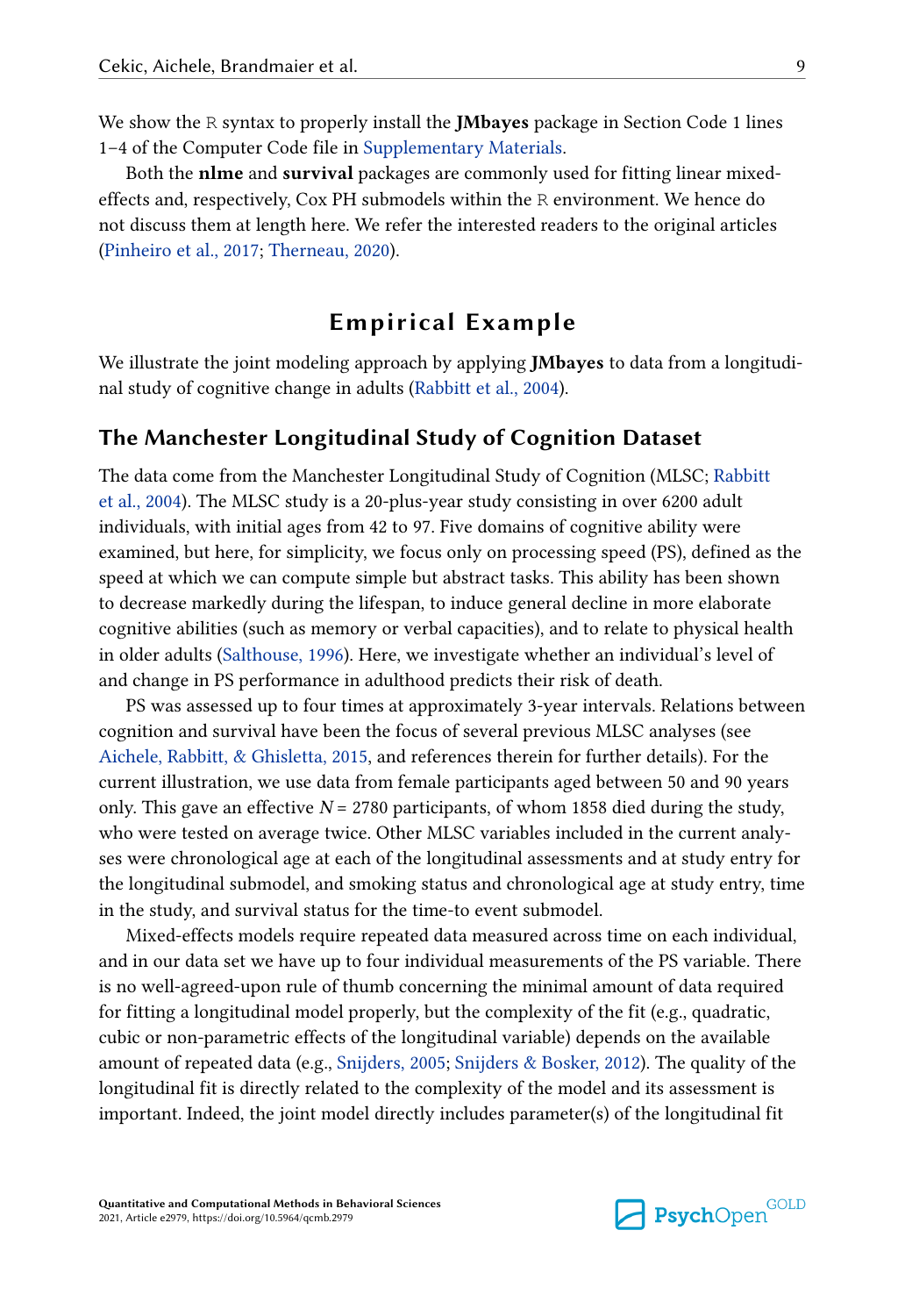(current value, current slope, random effects) in the survival model. If the longitudinal model does not fit the repeated-measures data properly, the joint model will estimate invalid joint coefficients. We therefore advise the reader to check the longitudinal model quality (e.g., with the  $R^2$  criterion) to ensure that the longitudinal model gives a reliable estimation of  $\mu$  (see [Equation 1\)](#page-4-0), the longitudinal trajectory free of measurement error.

For the Cox model, the "1 in 10 rule" states that for every 10 occurrences of the event of interest, 1 predictor can be added to the model ([Harrell, Lee, Califf, Pryor, & Rosati,](#page-31-0)  [1984; Harrell, Lee, & Mark, 1996;](#page-31-0) [Peduzzi, Concato, Kemper, Holford, & Feinstein, 1996;](#page-32-0) [Riley et al., 2019](#page-33-0)). In our data, we have 1858 deceased women (vs. 922 alive). In theory, then, according to the "1 in 10" rule, we could include as many as 185 predictors in our Cox model.

# **MLSC Analysis Approach**

We hypothesize that mortality may explicitly depend on previous PS trajectories, whereby individuals with lower scores and/or steeper trajectories should have a greater hazard of dying than those performing better. We also posit that, given the PS-mortality association, adequate description of cognitive change in adult individuals should statistically take into account their (future) mortality information. A previous survival analysis of these data showed that the PH assumption was not met when comparing mortality risk for male and female participants ([Aichele et al., 2015\)](#page-30-0). Therefore, sex-specific analyses are warranted. For simplicity, we limit the current analyses to data from female MLSC participants. Before estimating the joint model, we perform initial model selection steps independently for the longitudinal and for the time-to-event submodels.

We first select a submodel for the longitudinal part of the data. Based on a previous literature search on the use of the mixed-effects model in cognitive aging research [\(Ghisletta et al., in press](#page-30-0)), we tested six submodels: the first with fixed and random-effects for the intercept and the linear slope (to describe change over time), the second adding to the first a quadratic slope (change trajectories with a single curvature), the third adding to the second a cubic slope (change trajectories with two curvatures), and the fourth to the sixth with spline effects of time and with different numbers of nodes. Of the six submodels, based on statistical criteria, we choose the one that provides the most satisfying description of the PS trajectories.

We then, separately, select the optimal time-to-event submodel. To do so we rely on the Cox PH model that relates smoking status and initial age to the timing and occurrence of death. For each covariate we test the PH assumption and then retain the submodel that best describes the mortality process based on the selected covariates. Finally, we combined both submodels in joint modeling, and compared four association structures between the two submodels.

The choice of including or not given predictors in the mixed-effects and in the Cox submodels should be theoretically driven. For the longitudinal model, the objective is

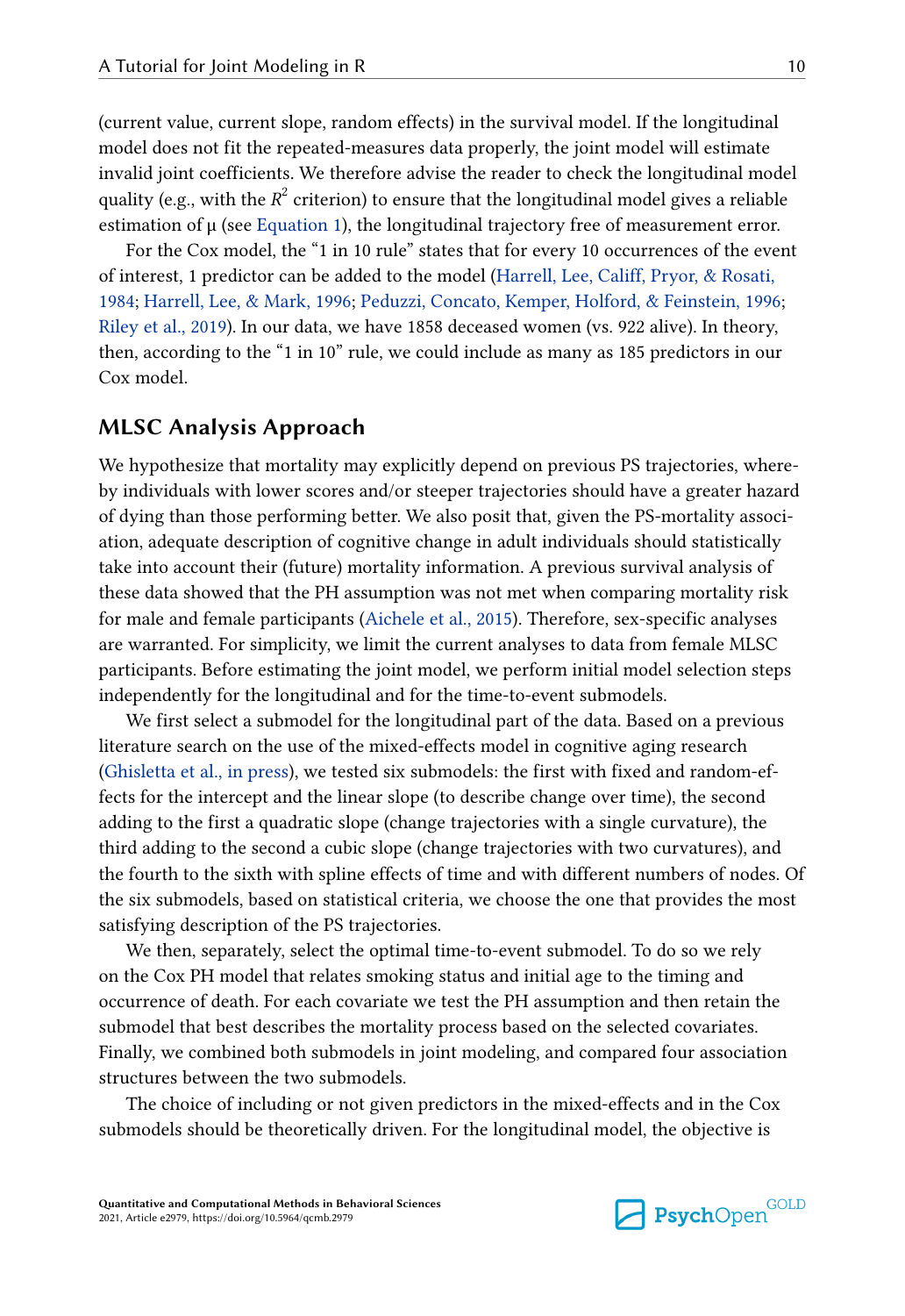to describe the longitudinal trajectory across time of the variable of interest for each individual accounting for measurement noise. Besides the obvious choice of including time, at both the overall and subject-specific level, any other predictor that might improve the prediction accuracy of the outcome should be added. Likewise, for the time-to-event submodel, any predictor that might help forecasting the hazard of death should be considered for inclusion. Again, time is a natural predictor here, too. Finally, if theoretically meaningful, given predictors can be included in both the mixed-effects *and*  in the time-to-event submodels, so that they might ameliorate both outcomes.

#### **Longitudinal Model Selection**

As required by the **JMbayes** package, we fit the longitudinal submodel with the  $\text{1me}$  ( $\cdot$ ) function from the **nlme** package [\(Pinheiro et al., 2017](#page-32-0)). This longitudinal submodel must be specified in terms of its fixed and random components. For both components, linear and/or higher-degree polynomial terms are allowed (e.g., linear, quadratic or cubic change). More complex parameterizations of *nonlinear* effects are also feasible, such as achieved through the flexible *spline* methodology (see the second line in [Equation 1](#page-4-0) and cf. [Rizopoulos, 2012](#page-33-0)).

The spline approach has gain much popularity in recent years because of its flexibility in describing subject-specific longitudinal trajectories that follow highly nonlinear functions and that, individually, deviate from the average sample function. A spline is a piecewise function composed of polynomials adjusted to data within adjacent intervals, separated by equidistant points called nodes. The degree of the spline is defined by the polynomial of the highest degree used. For instance, if the function fitted to the data within an interval is a straight lines, the spline is said to be of degree 1. Cubic splines are a popular specification for splines that entails polynomials of degree 3 (Hastie  $\&$ [Tibshirani, 1987](#page-31-0)). Within the  $\text{1me}(\cdot)$  function, nonlinear effects can be specified with the subfunction  $ns(\cdot)$  from the **splines** package. The  $ns(\cdot)$  function uses natural cubic splines that estimate a smooth functions of the predictors (functions  $f(\cdot)$  and  $f_i(\cdot)$  in the second line of [Equation 1](#page-4-0); [Chambers, 1991\)](#page-30-0). With natural cubic splines, the data within each interval are fitted by a cubic spline, and splines from neighboring intervals must respect two conditions: at each node, the first and the second derivatives of the splines are continuous, meaning that, for any two adjacent intervals, the finishing portions of the left spline smoothly joins the starting portion of the right spline, thereby giving the visual impression of a single, continuos line passing through both intervals.

The user must select the optimal number of nodes, which is a rather arbitrary component of splines. However, this value should be less than or equal to the number of repeated measures. To this end, there is no automatic selection procedure implemented in the **JMbayes** package (in contrast to the **mgcv** package, for example; [Wood, 2006\)](#page-35-0). We suggest to first investigate the number of nodes for the fixed part of the longitudinal submodel, before proceeding to explore that of random part (when both components are

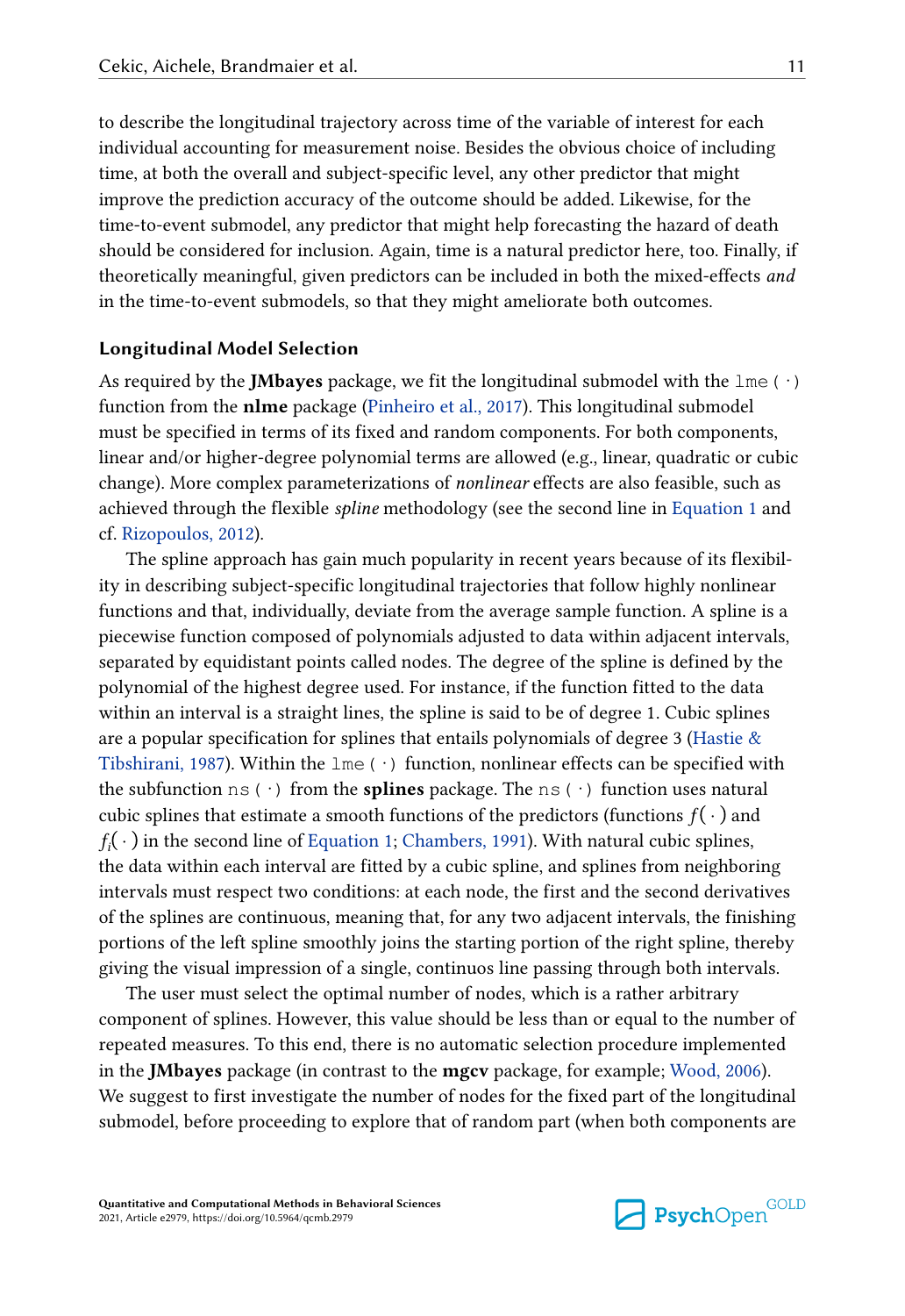<span id="page-11-0"></span>modeled using splines, as proposed in [Rizopoulos, 2016](#page-33-0)). To do so we suggest testing multiple submodels with different number of nodes and comparing them on the basis of their Bayesian Information Criterion (BIC), where smaller values are preferable ([Schwarz,](#page-34-0)  [1978\)](#page-34-0). The BIC is available in the  $l$ me ( $\cdot$ ) output and is known to penalize complex models more strongly than the Akaike Information Criterion [\(Akaike, 1974](#page-30-0)). Conveniently, the BIC allows a fully Bayesian interpretation ([Raftery, 1995](#page-33-0)). The difference in BIC between two models is to be interpreted as "not worth mentioning," "positive," "strong," and "very strong" evidence against the model with highest value when the difference is between 0 and 2, 2 and 6, 6 and 10, and greater than 10, respectively. [\(Kass & Raftery, 1995,](#page-31-0) p. 777). Applications of the spline-based approach within the joint modeling framework can be found, for example, in [Rizopoulos, Verbeke, and Lesaffre](#page-34-0)  [\(2009\),](#page-34-0) [Brown, Ibrahim, and DeGruttola \(2005\), Ding and Wang \(2008\),](#page-30-0) and [Rizopoulos](#page-33-0)  [and Ghosh \(2011\)](#page-33-0).

As explained in [Oehlert \(2012\)](#page-32-0) and [Pinheiro and Bates \(2000\),](#page-32-0) likelihood ratio tests to compare models *with different fixed effects and same random effects* should be performed using *maximum likelihhod estimation* (ML). However, the default estimation method implemented within the  $l$ me( $\cdot$ ) function uses Restricted Maximum Likelihood (REML), because REML, unlike ML, produces unbiased estimates of variance and covariance parameters (the difference in bias vanishes with high number of observations). To meaningfully compare longitudinal submodels in terms of their BIC they should thus be *re-estimated* with ML.

For this illustration, we modeled change in cognitive performance as a function of age in years centered at age 50 (Age), conditioned on age in years at study entry (AgeStart). Thus, we add AgeStart and Age as fixed parameters to the longitudinal submodel. We also modeled Age as a random effect, because visually we might infer differences in rates of decline. Individual observed trajectories of PS are depicted in [Figure 1](#page-12-0).

We estimated the following specifications of the longitudinal submodel:

$$
\text{Im}(\text{Fit.mlsc1:}\mathbf{y}_i(t) = (\beta_0 + b_{0i}) + (\beta_1 + b_{1i})\text{Age}_i(t) + \beta_4 \text{AgeStart}_i + \epsilon_i(t),
$$
\n
$$
\text{Im}(\text{Fit.mlsc2:}\mathbf{y}_i(t) = (\beta_0 + b_{0i}) + (\beta_1 + b_{1i})\text{Age}_i(t) + \beta_2 \text{Age}_i(t)^2 + \beta_4 \text{AgeStart}_i + \epsilon_i(t),
$$
\n
$$
\text{Im}(\text{Fit.mlsc3:}\mathbf{y}_i(t) = (\beta_0 + b_{0i}) + (\beta_1 + b_{1i})\text{Age}_i(t) + \beta_2 \text{Age}_i(t)^2 + \beta_3 \text{Age}_i(t)^3 + \beta_4 \text{AgeStart}_i + \epsilon_i(t),
$$
\n
$$
\text{Im}(\text{Fit.mlsc4:}\mathbf{y}_i(t) = f(\text{Age}_i(t), 2) + b_{0i} + b_{1i}\text{Age}_i(t) + \epsilon_i(t),
$$
\n
$$
\text{Im}(\text{Fit.mlsc5:}\mathbf{y}_i(t) = f(\text{Age}_i(t), 3) + b_{0i} + b_{1i}\text{Age}_i(t) + \epsilon_i(t),
$$
\n
$$
\text{Im}(\text{Fit.mlsc5:}\mathbf{y}_i(t) = f(\text{Age}_i(t), 4) + b_{0i} + b_{1i}\text{Age}_i(t) + \epsilon_i(t).
$$

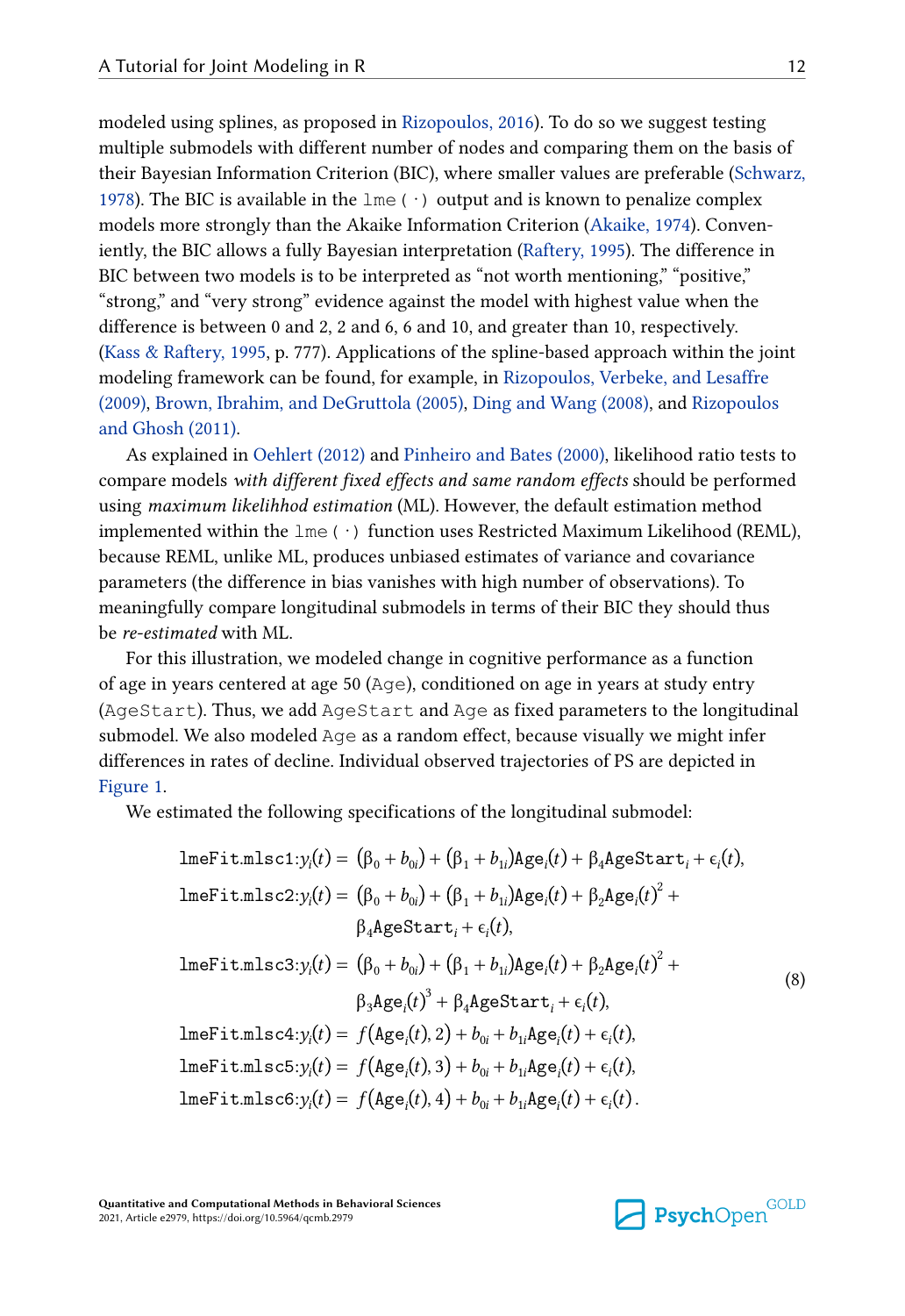#### <span id="page-12-0"></span>**Figure 1**

*Subject-Specific Longitudinal Trajectories of PS Cognitive Performance for 100 Randomly Selected Women in the MLSC Database With and Without an Event*



The first three (lmeFit.mlsc1, lmeFit.mlsc2, lmeFit.mlsc3) estimate, respectively, a polynomial of first, second, and third degree of Age, respectively, with random effects for the intercept and Age. Models 4, 5, 6 (lmeFit.mlsc4, lmeFit.mlsc5 lmeFit.mlsc6) estimate cubic spline effects of Age with, respectively, 2, 3 and 4 nodes. Here, too, we included random effects for the intercept and Age. To do so, we used the following R code:

```
ctrl <- lmeControl(opt="optim")
lmeFit.mlsc1 <- lme(FS SPD ~ Age 50+AgeStart,
data = MLSC fem2, random = ~\sim Age 50 | ID)
lmerit.mlsc2 \leq -lme(FS SPD ~ Age_50+I(Age_50^2)+AgeStart,
data = MLSC fem2, random = \sim Age 50 | ID)
lmeFit.mlsc3 <- lme(FS SPD ~ Age 50+I(Age 50^2)+I(Age 50^3)+AgeStart,
data = MLSC fem2, random = ~\sim Age 50 | ID)
lmeFit.mlsc4 <- lme(FS SPD ~ ns(Age 50,2)+AgeStart, data = MLSC fem2,
random = \sim Age 50 | ID)
lmeFit.mlsc5 < -lme(FS SPD ~ ns(Age 50,3)+AgeStart, data = MLSC fem2,
random = \sim Age 50 | ID)
lmeFit.mlsc6 <- lme(FS SPD ~ ns(Age 50,4)+AgeStart, data = MLSC fem2,
random = \sim Age 50 | ID)
m1<-update(lmeFit.mlsc1, method = "ML" )
```


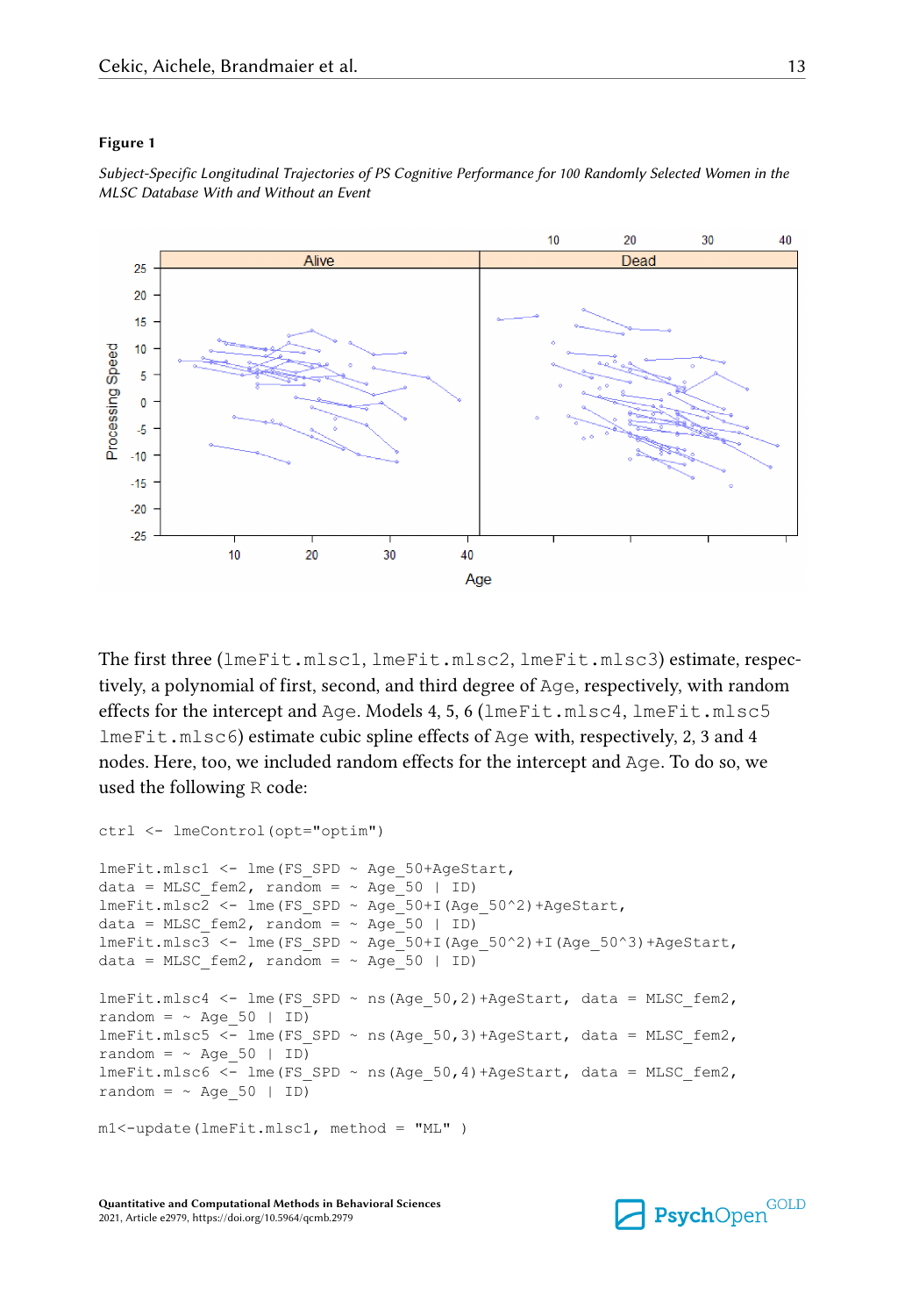```
m2<-update(lmeFit.mlsc2, method = "ML" )
m3<-update(lmeFit.mlsc3, method = "ML" )
m4<-update(lmeFit.mlsc4, method = "ML" )
m5<-update(lmeFit.mlsc5, method = "ML" )
m6<-update(lmeFit.mlsc6, method = "ML" )
lmeFit.mlsc2.1 < -lme(FS SPD ~ Age 50*Agestart+I(Age 50^2),
data = MLSC fem2, random = ~\sim Age 50 | ID)
lmeFit.mlsc2.2 <- lme(FS_SPD ~ Age_50*AgeStart+I(Age_50^2)*AgeStart,
data = MLSC fem2, random = ~\sim Age 50 | ID)
```
Note that ctrl <- lmeControl(opt="optim") changes the optimizer to be used for lme function (nlminb is the default).

We evaluated the adjustments of the six submodels in terms of their respective BIC values. The R code to this end is

BIC(m1,m2,m3,m4,m5,m6)

and the results are displayed in Table 1.

#### **Table 1**

*BIC Values for Mixed-Effects Model Comparisons*

| Model          | $\boldsymbol{d}$ f | <b>BIC</b> |
|----------------|--------------------|------------|
| m1             | 7                  | 29414.87   |
| m <sub>2</sub> | 8                  | 29158.73   |
| mЗ             | 9                  | 29167.24   |
| m <sub>4</sub> | 8                  | 29162.86   |
| m5             | 9                  | 29170.97   |
| m6             | 10                 | 29178.68   |
| m2.1           | 9                  | 29155.24   |
| m2.2           | 10                 | 29163.72   |

*Note.* BIC = Bayesian Information Criterion.

For this we concluded that the submodel with a degree-2 polynomial for the fixed effects of Age and with a random intercept and a random Age slope fit the data best  $(m2)$ , corresponding to lmeFit.mlsc2).

We subsequently expanded this submodel by adding interaction effects between the degree-2 Age polynomial and AgeStart, as shown in [Equation 9.](#page-14-0) We again evaluated statistical fit with the BIC. The corresponding R code and related equations are

```
lmeFit.mlsc2.1 <- lme(FS SPD ~ Age 50*AgeStart+I(Age 50^2),
data = MLSC fem2, random = ~\sim Age 50 | ID)
```
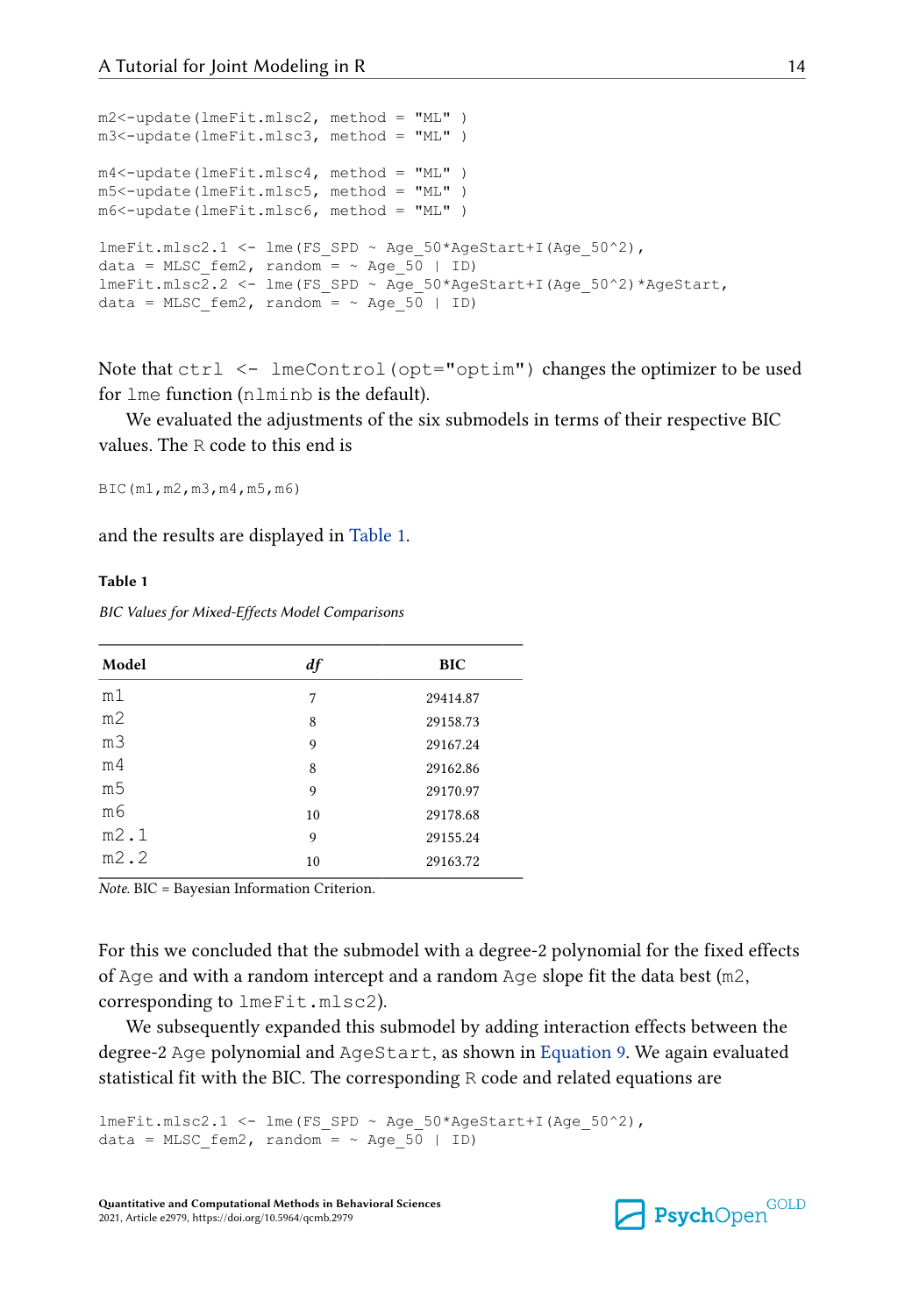```
lmeFit.mlsc2.2 <- lme(FS_SPD ~ Age_50*AgeStart+I(Age_50^2)*AgeStart,
data = MLSC fem2, random = ~\sim Age 50 | ID)
m2.1<-update(lmeFit.mlsc2.1, method = "ML" )
m2.2<-update(lmeFit.mlsc2.2, method = "ML" )
BIC(m2,m2.1,m2.2)
```

$$
\text{Imefit.mlsc2.1:}\mathbf{y}_i(t) = (\beta_0 + b_{0i}) + (\beta_1 + b_{1i})\text{Age}_i(t) + \beta_2 \text{Age}_i(t)^2 + \beta_3 \text{AgeStart}_i + \beta_4 \text{AgeStart}_i \times \text{Age}_i(t) + \epsilon_i(t),
$$
\n
$$
\text{Imefit.mlsc2.2:}\mathbf{y}_i(t) = (\beta_0 + b_{0i}) + (\beta_1 + b_{1i})\text{Age}_i(t) + \beta_2 \text{Age}_i(t)^2 + \beta_3 \text{AgeStart}_i + \beta_4 \text{AgeStart}_i \times \text{Age}_i(t) + \beta_5 \text{AgeStart}_i \times \text{Age}_i(t)^2 + \epsilon_i(t).
$$
\n(9)

The comparison between these two submodels and the previous m2 submodel is also displayed in [Table 1](#page-13-0) and indicates that the submodel m2.1 (corresponding to lme-Fit.mlsc2.1) best fit the data (the R code can be found in Section Code 3 of the Computer Code file in [Supplementary Materials](#page-29-0)).

To ensure that our model fits the data properly, we need to calculate the  $R^2$  criterion relative to our selected longitudinal model. Note that the  $R^2$  criterion for linear mixed-effects models can be obtain following [Nakagawa and Schielzeth \(2013\)](#page-32-0) with the following R commands:

library(MuMIn) r.squaredGLMM(lmeFit.mlsc2.1)

The first column of the output contains the marginal  $R<sup>2</sup>$ , the proportion of variance explained by the fixed effects only, whereas the second column shows conditional  $R^2$ , the proportion of variance explained by both the fixed and random effects (the quantity of interest for us). In our case, the conditional  $R^2$  equals .983, which means that the proportion of variance explained in our final longitudinal model is 98.3%. We therefore have a model with an excellent fit to pursue our joint model estimation procedure.

To conclude this section on the longitudinal submodel of the MLSC PS score, we retain submodel lmeFit.mlsc2.1, which will be joined to the upcoming time-to-event submodel in the final joint model. The function for the true value of PS  $\mu(t)$  (where the observed PS score  $y_i(t) = \mu_i(t) + \epsilon_i(t)$ ) is

$$
\mu_i(t) = (\beta_0 + b_{0i}) + (\beta_1 + b_{1i})Age_i(t) + \beta_2 Age_i(t)^2 + \beta_3 AgeStart_i +
$$
  
\n
$$
\beta_4 AgeStart_i \times Age_i(t).
$$
 (10)

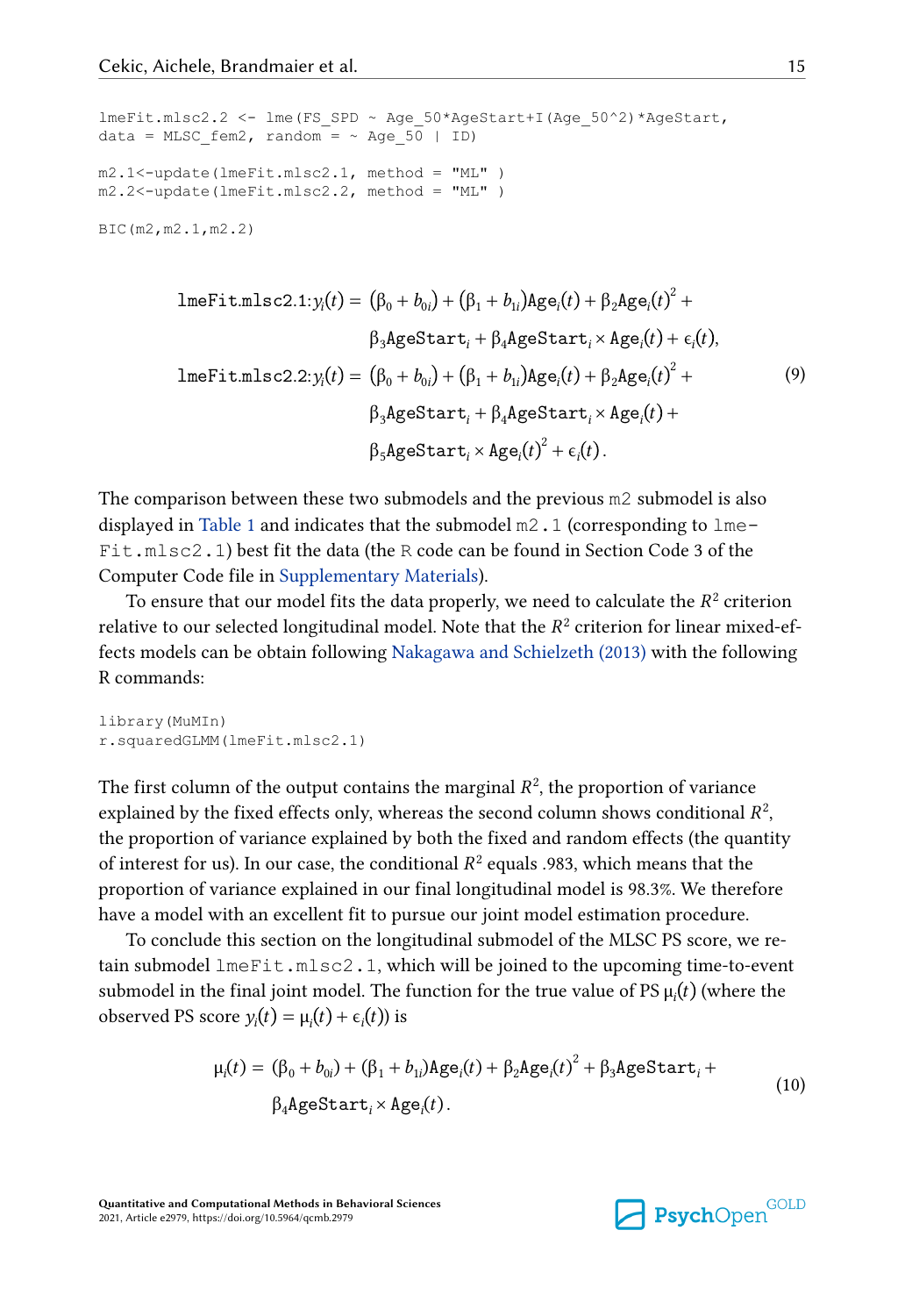### **Time-to-Event Model Selection**

As discussed previously, the Cox PH submodel, defined in [Equation 2,](#page-5-0) is often the preferred choice to analyze time-to-event data, given it does not require the user to specify a parametric baseline hazard function  $\lambda_0(t)$ . The nonparametric specification of the baseline hazard function within the  $\cosh(\cdot)$  function in R uses a B-spline approach, but if desired, regression splines can instead be invoked by setting the base-Haz function argument accordingly. The number and the position of the nodes are automatically selected, but they can also be fixed via the  $ln q$ , in. kn and the knots function arguments.

In this illustration we specified a nonparametric baseline hazard function within the Cox PH submodel, with factor Smoker (whether or not an individual was a smoker at study entry) as baseline variable, conditioned on age in years at study entry (AgeStart). The corresponding R code is

```
Coxfit fem <- coxph(Surv(AgeLastObserved 2012 50, Dead By2012) ~ Smoker+AgeStart,
data = MLSCID fem2, x=TRUE)
```
Note that in the joint modeling context we need to set  $x = TRUE$  (or equivalently mod $e1 = TRUE$ ) in the call of the coxph( $\cdot$ ) function so that the design matrix used in the Cox model is returned in the object fit (required for the joint model). Importantly, note that the scale of the temporal variable (here Age and AgeLastObserved\_2012\_50) should be identical in the longitudinal and in the survival models. The indicator for the event (alive or dead) is Dead\_By2012.

Results are displayed in Table 2. The results show that factor Smoker is significant (*p*  < .001). The estimated coefficient means that being smoker at study entry is associated with a hazard ratio of  $exp(0.519) = 1.680$ . That is, being smoker at study entry increases the relative risk of death by 68%, compared to a non-smoker at entry.

#### **Table 2**

*Parameter Estimates From the Cox PH Model*

| Predictor | coef  | exp(coef) | se(coef) | z     |         |
|-----------|-------|-----------|----------|-------|---------|
| Smoker    | 0.519 | 1.680     | 0.064    | 8.092 | $-.001$ |
| AgeStart  | 0.099 | 1.104     | 0.004    | 9.815 | $-.001$ |

An important (and often overlooked) assumption of the Cox PH model is that baseline hazard functions for model predictors are proportional ([Cox, 1972](#page-30-0)). In other words, survival curves for different strata of a given predictor (determined by the particular choices of values for the γ-variables), have hazard functions that are proportional over

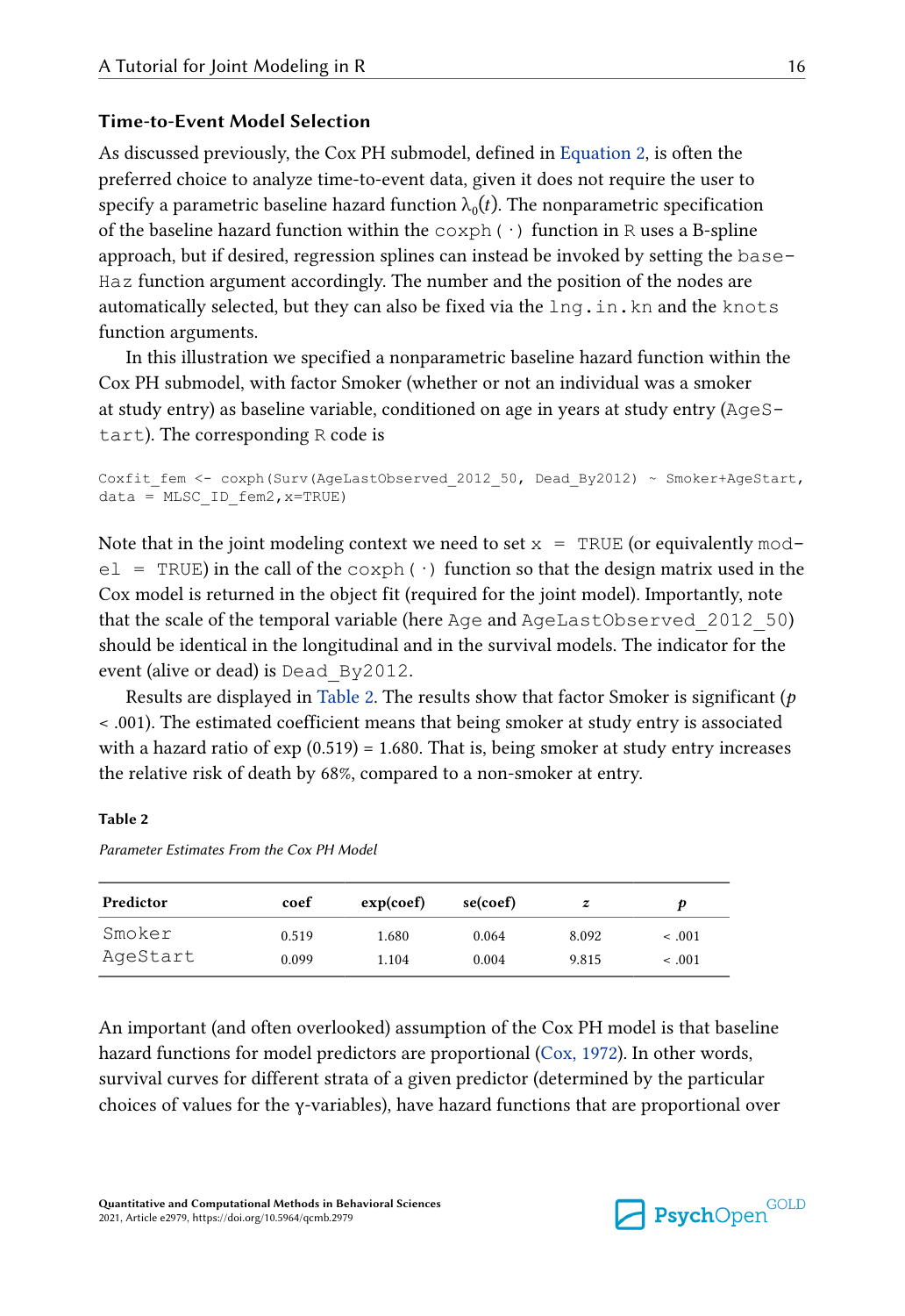<span id="page-16-0"></span>time. For example, if the model specifies sex (male vs. female) as a mortality predictor, it is assumed that the hazard functions for males and females are proportional.

The PH assumption can be checked statistically using the Schoenfeld Residuals Test (SRT; [Schoenfeld, 1982\)](#page-34-0), which evaluates independence between model residuals and the time variable (here Age) separately for each covariate. These residuals represent the difference between the *observed* covariate (for each subject and each covariate separately) and the *expected* value of the covariate given the risk set at that time (see [Schoenfeld,](#page-34-0) [1982,](#page-34-0) for further technical details). More precisely, the SRT checks whether the correlation between the scaled residuals and the time variable differs significantly from zero for each predictor included in the model. If so, the residuals are thought to related to time, thereby violating the PH assumption, because the hazard changes in time.

The SRT can be applied for each predictor individually and also for the entire model with all predictors, using the function  $\cos z$  zph( $\cdot$ ) from the **survival** package. Table 3 displays the results of the SRT, and the following R code allows to perform the SRT test:

print(cox.zph(Coxfit\_fem))

#### **Table 3**

*Schoenfeld Residuals Test From the Cox PH Model*

| Predictor | rho   | chisq |         |
|-----------|-------|-------|---------|
| Smoker    | 0.068 | 8.38  | .004    |
| AgeStart  | 0.061 | 6.34  | .012    |
| GLOBAL    | N/A   | 15.81 | $-.001$ |

The results of the SRT indicate that the PH assumption does not hold for the factor Smoker and for AgeStart as a predictor (*p* < .05), nor for the whole submodel (*p*  < .05). When the PH assumption is not met for a predictor of theoretical interest, a stratification procedure for that predictor is required ([Fox, 2002\)](#page-30-0). This stratification procedure is supported within the coxph(·) function inside the **JMbayes** package. In our particular case, we should thus stratify the time-to-event analysis by smoker status, with two strata, smoker vs. non smoker, and also initial age, with an arbitrary number of strata (e.g., 50–59, 60–69, …, 91–99 years), where within each the PH assumption is to be met. For the sake of simplicity within this tutorial, we do not use the stratification procedure and maintain the variables Smoker and AgeStart in the Cox PH submodel, as though the PH assumption were met for both. Kaplan-Meier survival curves with respect to Age by smoker status are depicted in [Figure 2,](#page-17-0) and the summary of those survival curves can be obtained with the following commands:

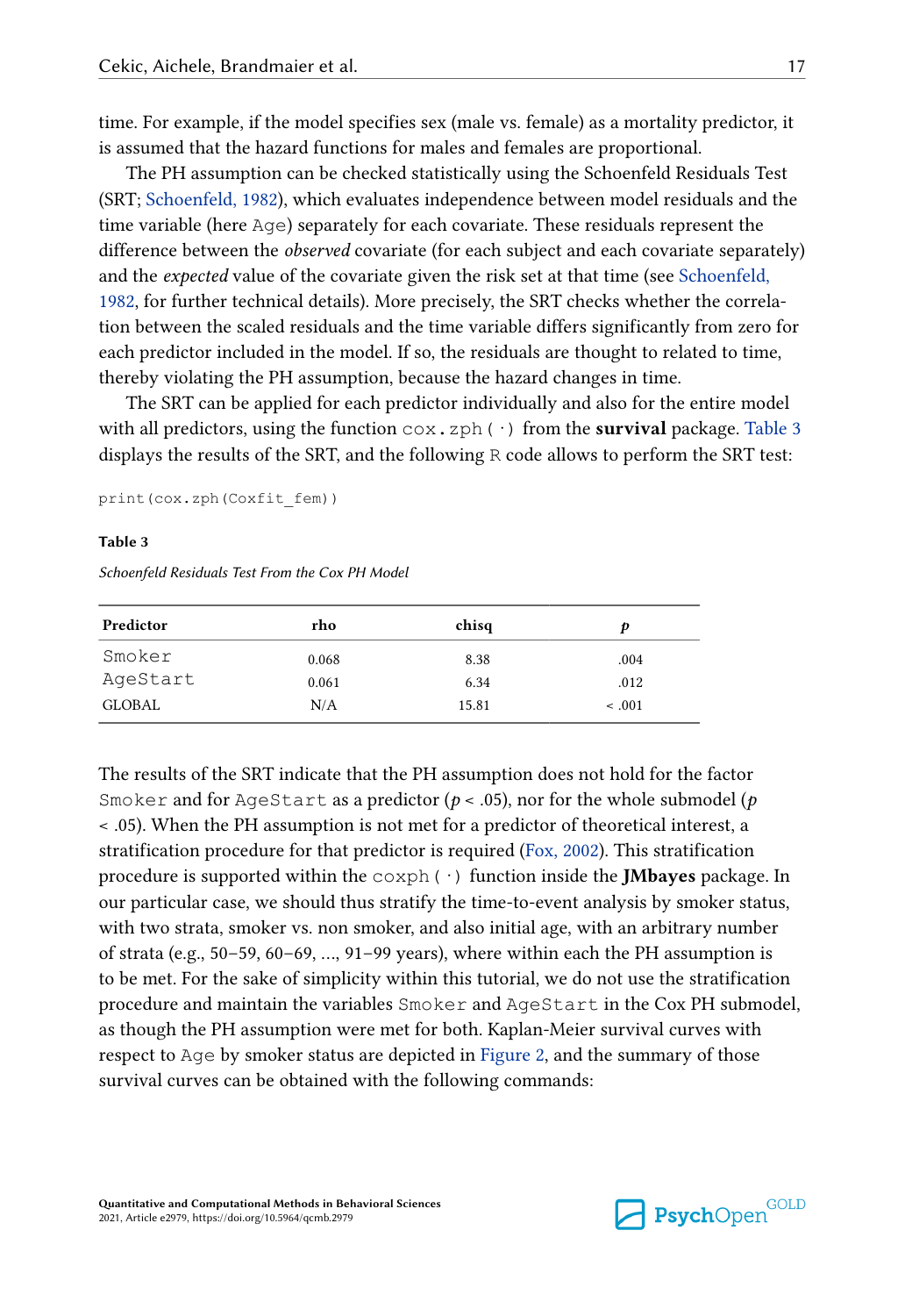```
fit<-survfit(Surv(AgeLastObserved_2012_50, Dead_By2012) ~ Smoker,
MLSC_ID_fem2, id=ID)
print(fit)
```
[Table 4](#page-16-0) displays the output of the summary:

#### **Table 4**

*Summary of Descriptive Survival Statistics for Smokers vs. Non-Smokers*

|              | Median centered |        |              |          |          |
|--------------|-----------------|--------|--------------|----------|----------|
| Factor       | n               | Events | age at death | 0.95 LCL | 0.95 UCL |
| Smoker=FALSE | 2384            | 1562   | 39           | 38       | 39       |
| Smoker=TRUE  | 396             | 296    | 34           | 33       | 35       |

*Note.* LCL = Lower confidence limit; UCL = Upper confidence limit.

#### **Figure 2**

*Kaplan-Meier Estimator of Survival Probabilities for Smokers vs. Non-Smokers*



*Note.* Age is centered at 50 years.

#### **Joint Model**

We are now ready to explore the association between longitudinal trajectories in processing speed and risk of death. We consider the three association structures as discussed above and, again, use a model comparison approach to select the final model.

**The "current value" association —** We start with the "current value" parameterization defined in [Equation 4.](#page-6-0) For our data, this joint model is written as

**Psych**Open<sup>GOLD</sup>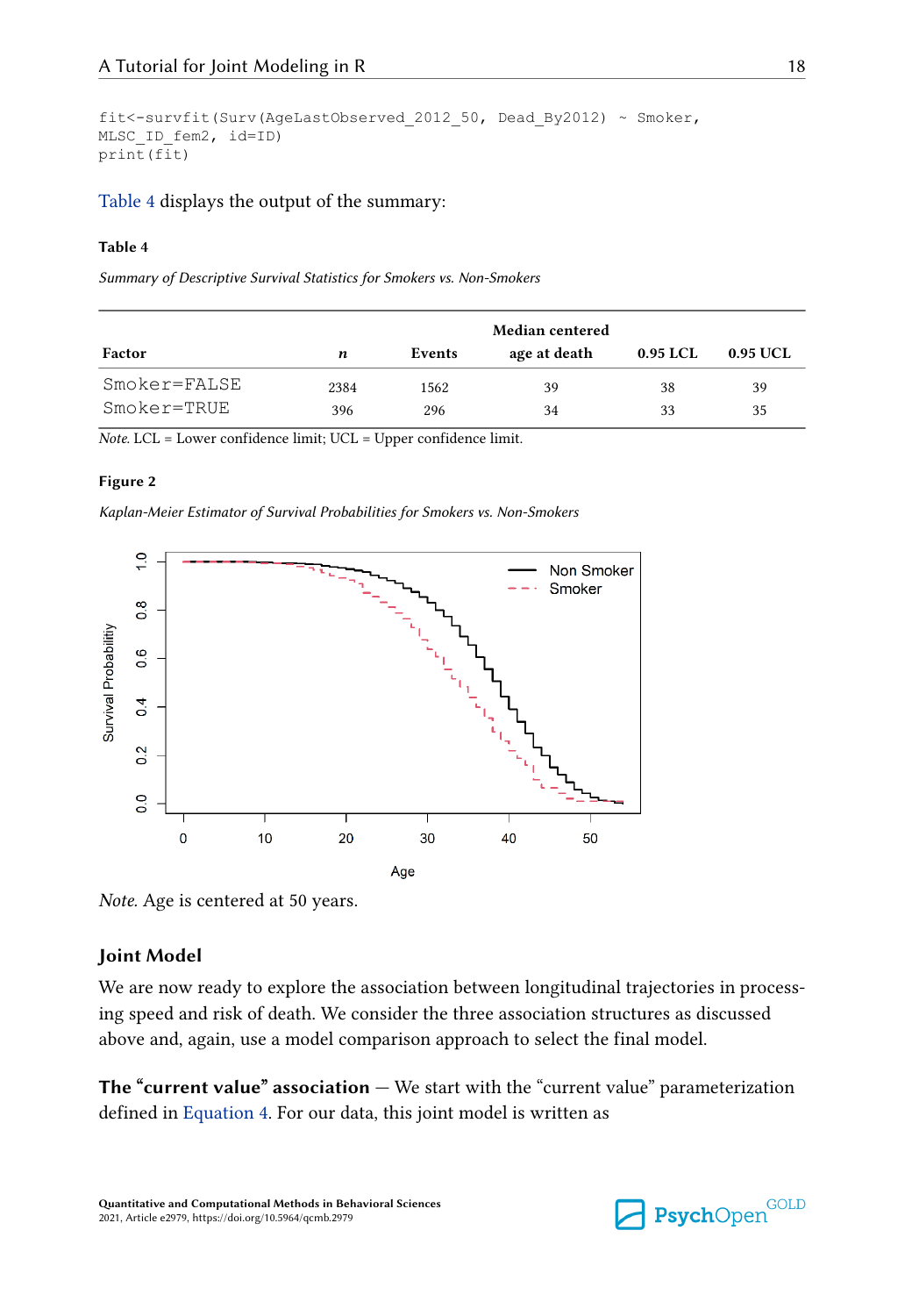$$
h_i(t) = h_0(t) \exp \left( \beta_1 \text{Smoker}_i + \beta_2 \text{AgeStart}_i + \alpha_1 \mu_i(t) \right),\tag{11}
$$

<span id="page-18-0"></span>with  $h_0(t)$  denoting the baseline hazard function. We estimated this submodel with the  $\mathsf R$ command

```
jointFit.mlsc1 <- jointModelBayes(lmeFit.mlsc2.1, Coxfit_fem,
timeVar = "Age 50",n.iter = 30000)
```
with lmeFit.mlsc2.1 the longitudinal submodel, Coxfit\_fem the survival Cox submodel and  $\tt timeVar = "Age 50"$  the temporal variable Age 50. Note that no specification of the association structure is necessary, because the "current value" parameterization is the default implementation. Here we specified that, after the burn-in period, the MCMC algorithm should run for 30000 iterations.

Additionally, in a Bayesian paradigm, prior distributions must be specified for model parameters. A basic approach is to simply select non-informative priors, which is the default for **JMbayes**. If desired, informative prior distributions can also be specified. For example, in [Andrinopoulou and Rizopoulos \(2016\),](#page-30-0) where the goal was to estimate elaborate models with many predictors in the time-to-event submodel, shrinkage priors were used in order to force small effects to be equal to zero while maintaining true large effects ([van Erp, Oberski, & Mulder, 2019](#page-35-0)). Of importance, **JMbayes** uses parameter estimates from the individual longitudinal and time-to-event submodels, as illustrated above, as starting values for the MCMC estimation of the joint model. Also, the package relies on a single, long chain, rather than multiple parallel, short chains.

As usual, before interpreting the results, we should worry about the estimation quality of the model. Various diagnostic plots are available within **JMbayes**. The plot(·) function can be used to visually examine convergence of the  $jointModelBayes(·)$ MCMC estimation. The output includes trace plots, autocorrelation plots, and kernel density estimation plots. An example of these plots for the association parameter fitted within the joint model with current value parametrization can be found in [Figure 3.](#page-19-0)

MCMC samples are dependent by construction. This particularity does not impact the validity of the posterior distribution estimation if the algorithm has enough iterations to explore this posterior distribution. To obtain the same Monte Carlo error for an estimation, correlated MCMC estimation needs more samples. In the trace plots, we seek the so-called "lazy caterpillar" pattern, which means that across the various iterations the estimated values of the parameters are within reasonably restricted ranges, and are not suddenly outside such a range. For the autocorrelation plots, which represent the correlations between a solution and that a given lag from it, we seek autocorrelations that become small and as close to zero as quickly as possible (i.e., with small lags), meaning that the solutions of the simulated samples become quickly independent. The kernel density plots are smoothed histograms of the estimated solutions across the simulated samples. We expect these to be unimodal and with small tails. It is also possible



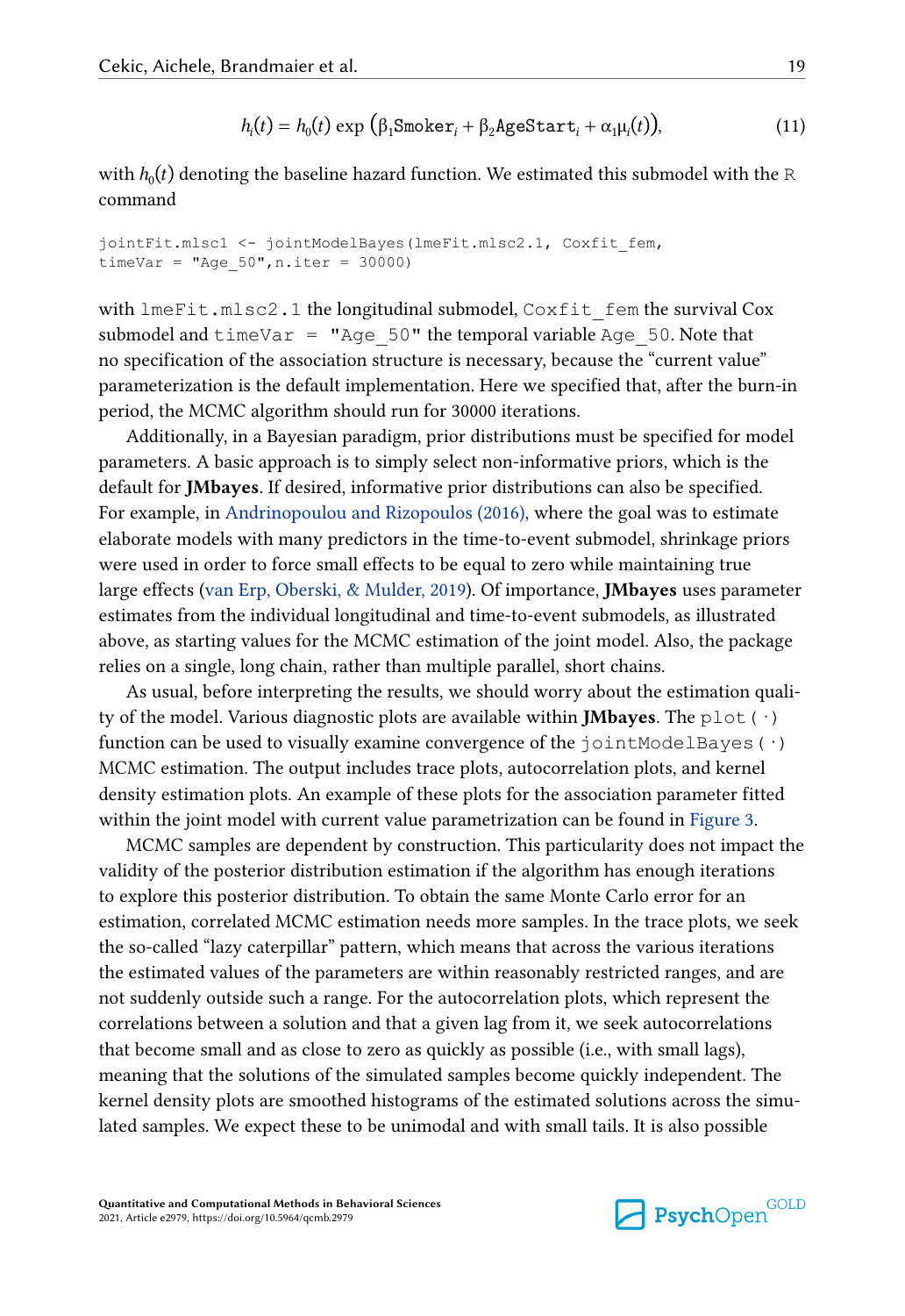#### <span id="page-19-0"></span>**Figure 3**

*Trace Plot, AutocorrelationPlot and Kernel Density Plot for the Associative Pparameter Assoct of the Joint Model With Current Value Parametrization jointFit.mlsc1*



to specify MCMC estimation with multiple shorter chains, which can also be diagnosed, but this requires additional R coding: Users must select different initial values within the priors space and then extract the corresponding MCMC output for analysis using the **coda** MCMC diagnostic package [\(Plummer, Best, Cowles, & Vines, 2006](#page-33-0); [Rizopoulos,](#page-33-0) [2016\)](#page-33-0).

In our case, the diagnostic plot in Figure 3 shows a positive autocorrelation in the trace plot (top of the Figure 3) and an autocorrelation that remains significant around .2 at lag 30 (second line of Figure 3). We therefore asked for 30000 iterations (enough to obtain a valid posterior distribution estimation) with a burn-in period of 3000 (the algorithm adapts during the first 3000 iterations). **JMbayes** also implements an adaptive

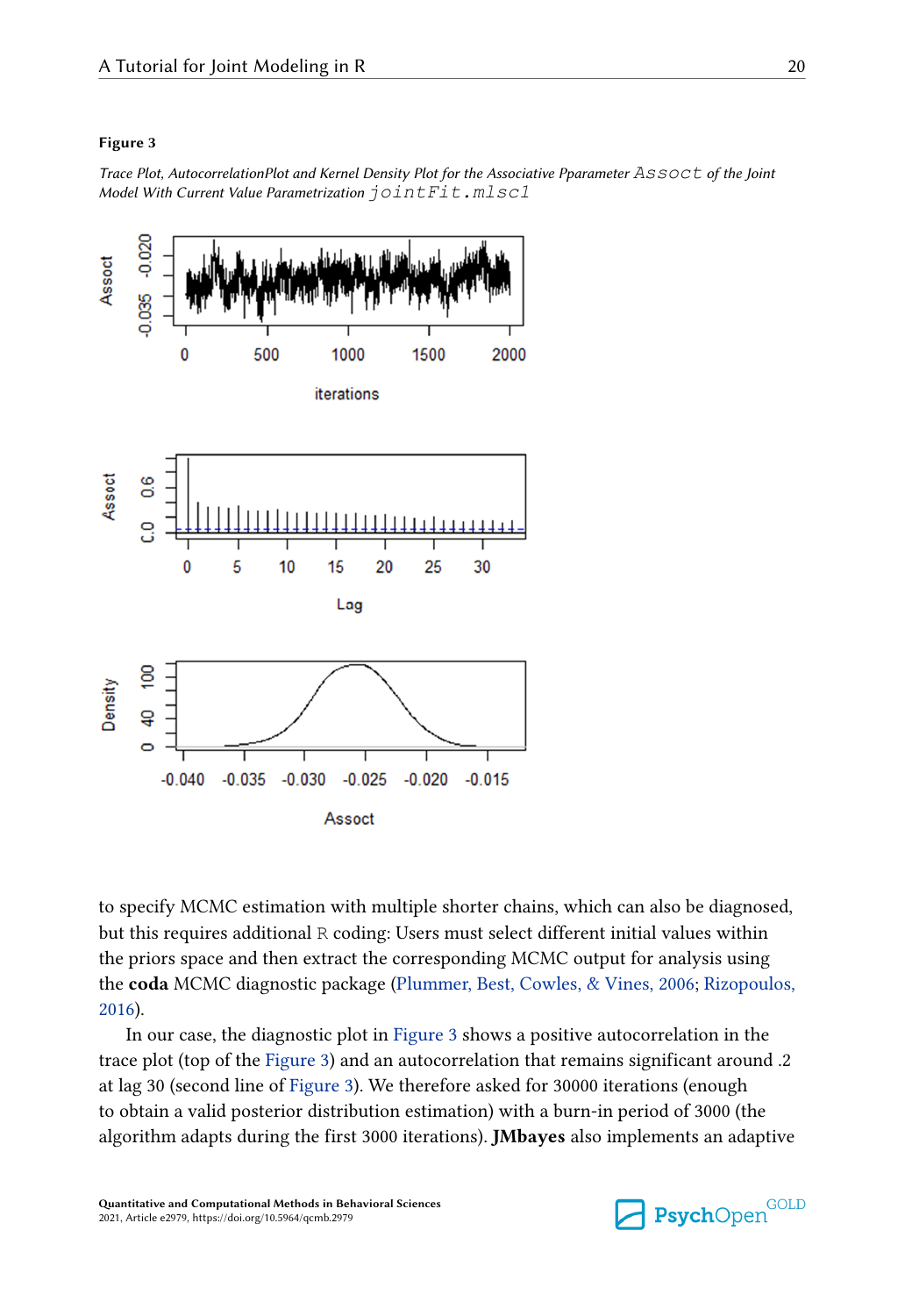thinning (the lag between two iterations taken into account in the estimation) so that the maximum number of samples in memory does not exceed 2000. Here, the thinning is therefore  $15 (30000/15 = 2000)$ .

The estimated parameter values can be obtained with the standard summary ( $\cdot$ ) function. The R output of summary(jointFit.mlsc1) can be found in the Section Code 2 of the Computer Code file in [Supplementary Materials](#page-29-0). We show the results of this first association structure in Table 5. We report the posterior means of all estimated parameters, with their 95% credible intervals. The Assoct coefficient in the output represents  $\alpha_1$  in [Equation 11](#page-18-0) and estimates the association between the true processing speed score at time  $t$  and the risk of death at that same time. We can interpret this parameter as follows: The percent reductions in mortality risk associated with a one-unit increase in the current true value of processing speed for women is calculated as (1 - HR) x 100, where HR is the hazard ratio corresponding to a one-unit difference in the current true value of processing speed  $\mu_i(t)$ . Thus, HR is calculated as exp (-0.026) = 0.974, which gives 1 - 0.974 = 0.026, and translates to 2.6% lower risk of death per one unit increase in the current true value of processing speed. The effect size is small but the parameter is highly significant: it means that a decrease of one point in true speed score is not very important, even though a lower true PS score has a strong impact on survival.

#### **Table 5**

| Predictor    | Value    | 2.5%     | 97.5%    |
|--------------|----------|----------|----------|
| Smoker       | 0.445    | 0.328    | 0.555    |
| AgeStart     | $-0.048$ | $-0.055$ | $-0.038$ |
| Assoct       | $-0.026$ | $-0.032$ | $-0.020$ |
| tauBs        | 12.186   | 4.643    | 25.541   |
| (Intercept)  | 8.806    | 6.506    | 11.060   |
| Aqe          | 0.192    | 0.079    | 0.302    |
| AgeStart     | $-0.054$ | $-0.090$ | $-0.018$ |
| I $(Aqe^2)$  | $-0.007$ | $-0.007$ | $-0.006$ |
| Age:AgeStart | $-0.005$ | $-0.006$ | $-0.003$ |
| $\sigma$     | 0.946    | 0.916    | 0.977    |
| D[1, 1]      | 31.550   | 28.805   | 34.265   |
| D[2,<br>11   | $-0.320$ | $-0.402$ | $-0.229$ |
| D[2,<br>- 21 | 0.078    | 0.073    | 0.084    |
|              |          |          |          |

*Parameter Estimates and 95% Credible Intervals for the "Current Value" Association*

*Note.*  $D[i, j] = ij$ -element of the covariance matrix of the random effects; tauBs = hyperparameter relative to the distribution of the baseline hazard function  $h_0(t)$  and is typically not interpreted.

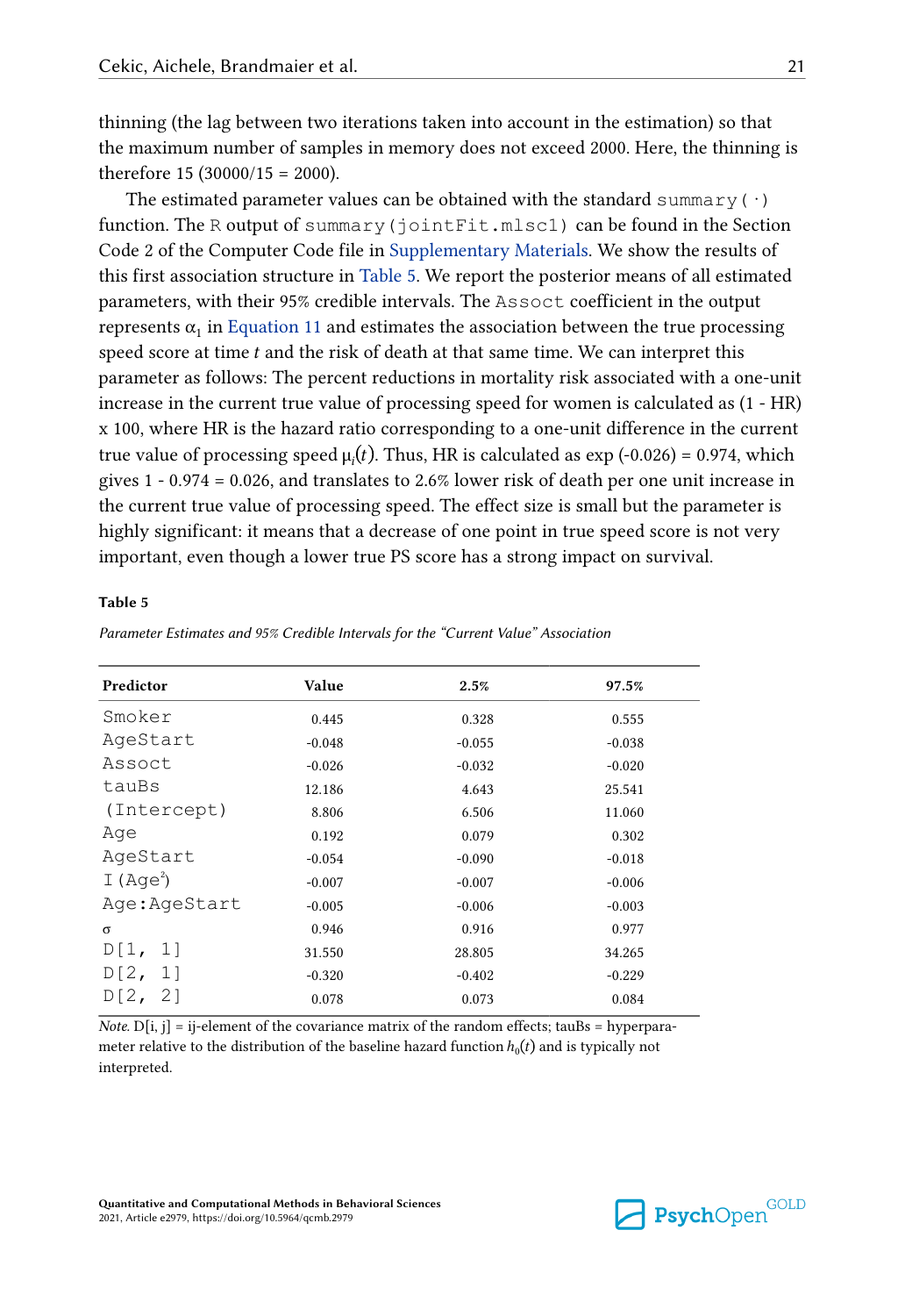<span id="page-21-0"></span>The coefficient for smoker statuts (0.445) indicates a strong association with mortality, with a exp (0.445) = 1.560-fold increase in risk of death in smokers, compared to non smokers. The intercept value tells us that when the covariates Age and AgeStart are equal to zero (equivalent to 50 years for subjects' age), the average PS value is 8.806. In addition  $D[1,1]$  shows the variance of the intercept across subjects,  $D[2,2]$  is the variability in the slope across subjects, and  $D[2,1]$  indicates the negative correlation between random intercept and random slope effects.

**The "current value plus slope" association —** This second association structure takes the form

$$
h_i(t) = h_0(t) \exp \left( \beta_1 \text{Smoker}_i + \beta_2 \text{AgeStart}_i + \alpha_1 \mu_i(t) + \alpha_2 \mu_i'(t) \right),\tag{12}
$$

and specifies that the hazard of experiencing the event at time t is now assumed to be associated both with the true value of processing speed at time t,  $\mu_i(t)$ , and its current rate of change (i.e., slope) at time t, noted  $\mu_i(t)$ .

Recalling [Equation 10,](#page-14-0) the temporal variable is Age. The derivative of [Equation 10](#page-14-0) with respect to the temporal variable Age can be written as

$$
\mu_i'(t) = \frac{\partial \mu_i(t)}{\partial \text{Age}} \\
= \beta_1 + b_{1i} + \beta_2(2 \times \text{Age}_i(t)) + \beta_4 \text{AgeStart}_i.
$$
\n(13)

The R code for specifying the derivative form of this linear submodel and for running the corresponding joint model is

```
dForm \le list(fixed= \sim1 + I(2*Age 50) +AgeStart ,
random = \sim 1, indFixed = c(2, 4, 5), indRandom = 2)
```
This R code means that the derivative of the current value ( $\mu_i(t)$ ), with respect to Age  $50$ , is equal for the fixed part (fixed=) to an intercept plus 2 times the Age  $50$ variable plus AgeStart ( $\beta_1 + \beta_2(2 \times Age_i(t)) + \beta_4 AgeStart$  in Equation 13). The derivative of the random part of the model in Equation 13, with respect to Age\_50, equals an intercept  $(b_1$  in Equation 13).

Arguments indFixed=c(2,4,5) and indRandom=2 refer to indices of the fixed and random model parameters corresponding to the retained (non-zero) arguments in the derivative of Equation 13. Thus, for the fixed parameters, indices  $\subset (2, 4, 5)$  relate to row numbers in the output of summary(jointFit.mslc1) under Longitudinal Process that correspond to the appropriate fixed model parameters  $\{\beta_1, \beta_2, \beta_4$ (see Computer Code Section Code 4, lines 31–37). Similarly, for the random parameters,

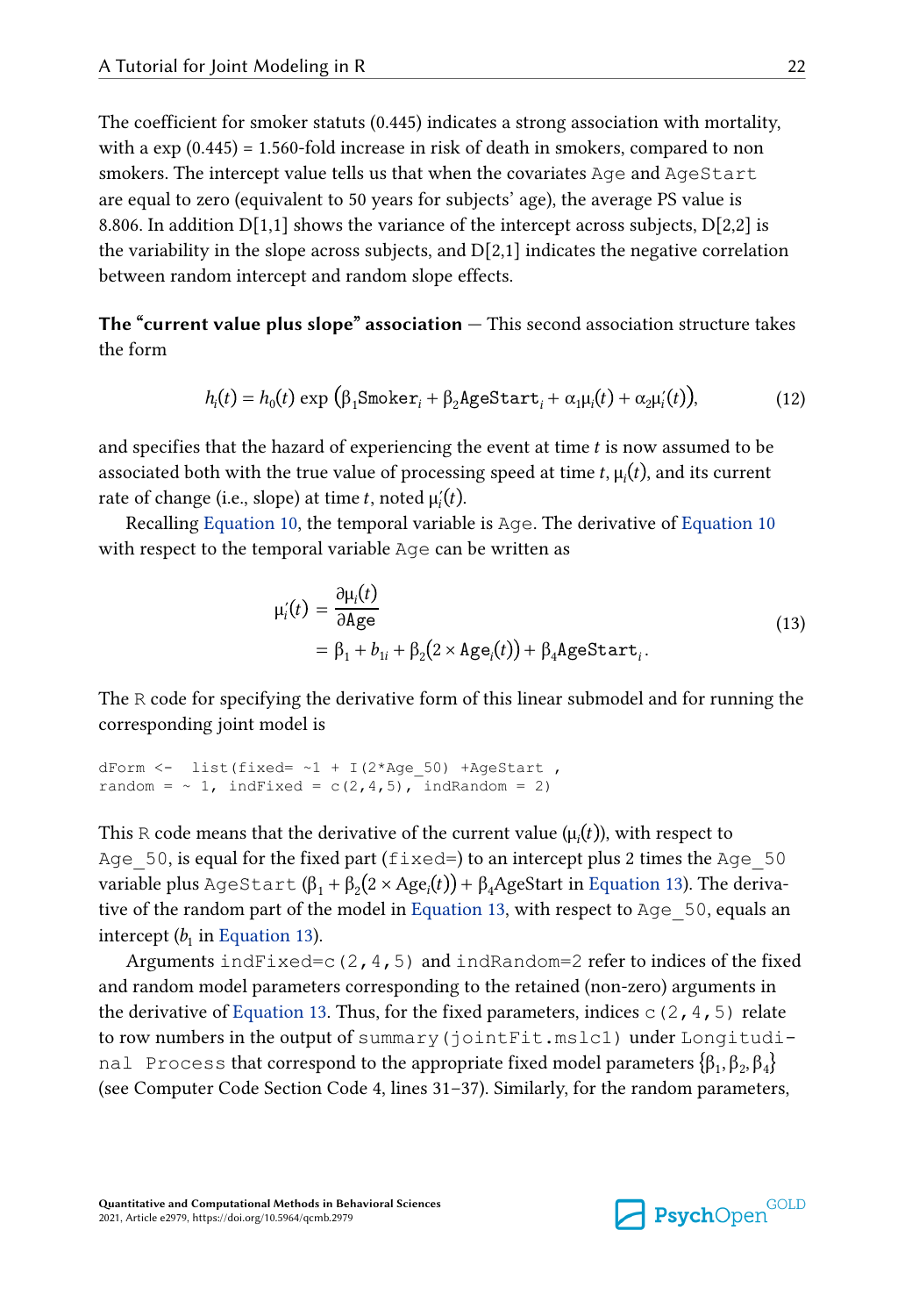index 2 relates to row number relative to the random parameter  $b_{1^p}$  found under <code>Var–</code> iance Components (see Computer Code Section Code 4, lines 24–28).

We show the results of the "current value plus slope" parametrization in Table 6 and the R code allowing us to estimate the model is

```
jointFit.mlsc2 <- update(jointFit.mlsc1, param = "td-both", extraForm = dForm)
```
#### **Table 6**

*Parameter Estimates and 95% Credible Intervals for the "Current Value Plus Slope" Association*

| Predictor    | Value    | 2.5%     | 97.5%    |
|--------------|----------|----------|----------|
| Smoker       | 0.424    | 0.315    | 0.573    |
| AqeStart     | $-0.056$ | $-0.066$ | $-0.048$ |
| Assoct       | 0.001    | $-0.008$ | 0.010    |
| AssoctE      | $-1.600$ | $-1.984$ | $-1.243$ |
| tauBs        | 14.250   | 5.747    | 28.615   |
| (Intercept)  | 8.502    | 6.232    | 10.765   |
| Age          | 0.185    | 0.070    | 0.295    |
| AgeStart     | $-0.049$ | $-0.086$ | $-0.012$ |
| I $(Aqe2)$   | $-0.007$ | $-0.007$ | $-0.006$ |
| Age:AgeStart | $-0.005$ | $-0.006$ | $-0.003$ |
| σ            | 0.946    | 0.910    | 0.981    |
| D[1,<br>11   | 31.093   | 28.992   | 33.549   |
| D[2,<br>11   | $-0.301$ | $-0.396$ | $-0.216$ |
| D[2, 2]      | 0.079    | 0.073    | 0.085    |

*Note.*  $D[i, j] = ij$ -element of the covariance matrix of the random effects; tauBs = hyperparameter relative to the distribution of the baseline hazard function  $h_0(t)$  and is typically not interpreted.

<code>Assoct</code> represents  $\alpha_1$  and <code>AssoctE</code> represents  $\alpha_2$  in [Equation 6,](#page-6-0) and quantify, respectively, the association between the current true value and the current rate of change of processing speed and the relative risk of death. We obtain  $\alpha^1$  = 0.001 and  $\alpha^2$  = -1.600, with the 95% credible interval of Assoct that contains 0, while that of AssoctE does not. Clearly, then, the rate of change in perceptual speed at a given time point is a much more important predictor of than the actual true value of speed at that same time point. The lower the rate of change, the greater the odds of dying.

To interpret the effect of AssoctE on the risk of death, we could proceed as usual, by relating it to a one-unit change. However, whereas a one-unit value is a meaningful comparison for the current true value of speed, it is excessively large for the rate of change. To show this, we plotted in [Figure 4](#page-23-0) the current true value  $\mu(t)$  estimated from the previous joint model with the "current value" association (continuous line) and the

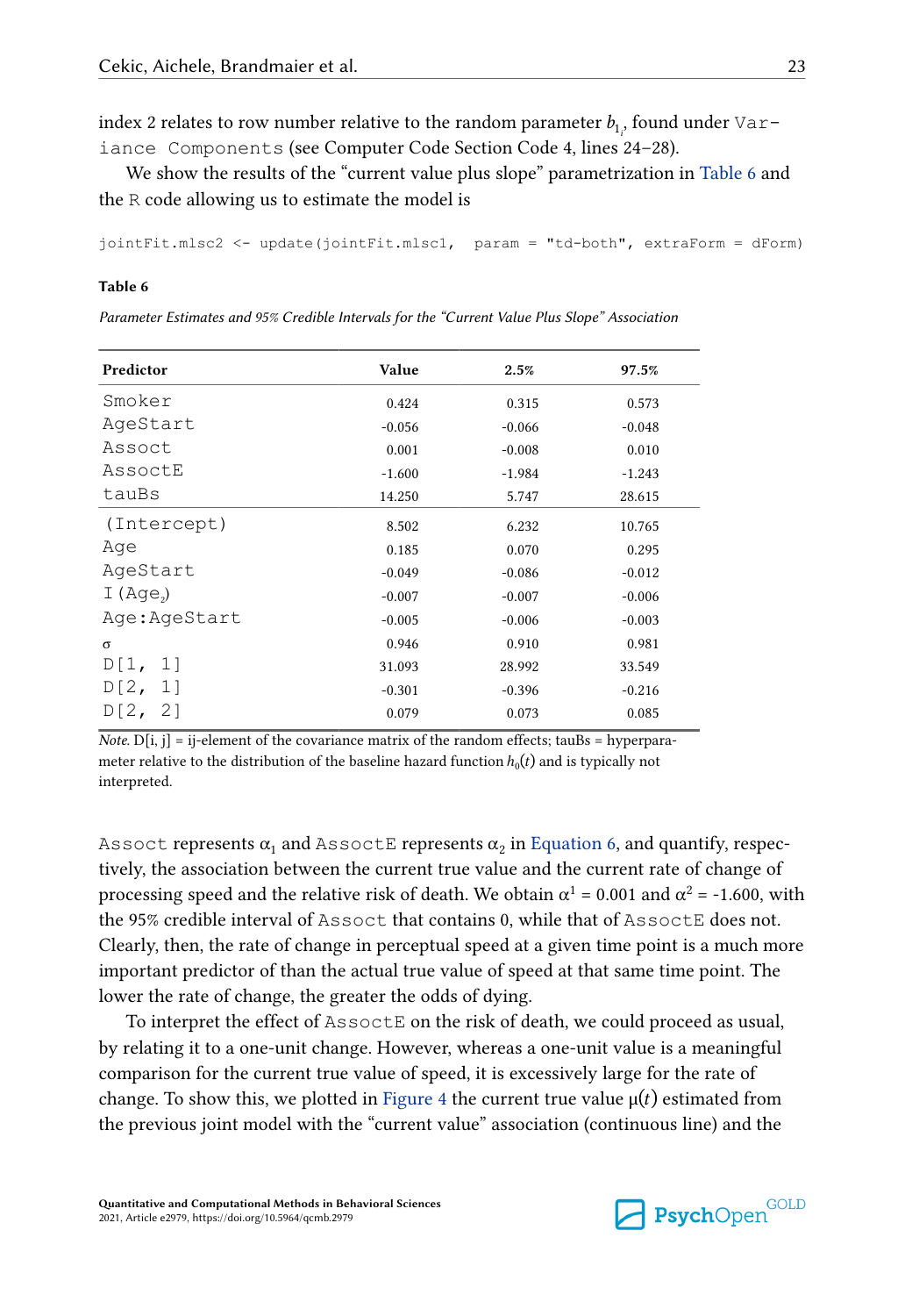#### <span id="page-23-0"></span>**Figure 4**



*Average Current Value and Average Current Rate of Change (calculated Without the Random Effects) for AgeStart Fixed at Its Median Value (63)*

current rate of change  $\mu'(t)$  (dashed line) from the joint model "current value plus slope", as a function of the Age variable. We can immediately see that whereas the current value changes over a large range (from almost 6 to  $-10$ ), the rate of change varies much less (from about 0 to less than −1). Hence, whereas a one-unit change could be useful in interpreting the former effect, it is less so for the latter effect (it would result in a (1 - exp  $(-1.600)$ ) x = 79.81% reduction in mortality risk, which is simply huge). Coming back to Figure 4, we note that over an interval of 40 years, the current true value decreases by 14.722 points, whereas the rate of change decreases by only 0.535 points. This translates to an average decrease over a 10-year period of 3.684 for the current true value and 0.134 for the rate of change, with associated percent reductions in mortality risk of 9.13% (calculated as  $(1 - \exp(-0.026 \times 3.684)) \times 100$ ) and 19.3% (calculated as  $(1 - \exp(-1.6$ ) x 0.133)) x 100), respectively. We believe this exercice to be most useful to properly interpret the effect sizes stemming from this model, because, typically, the range of the current true value is much larger than that of its rate of change.

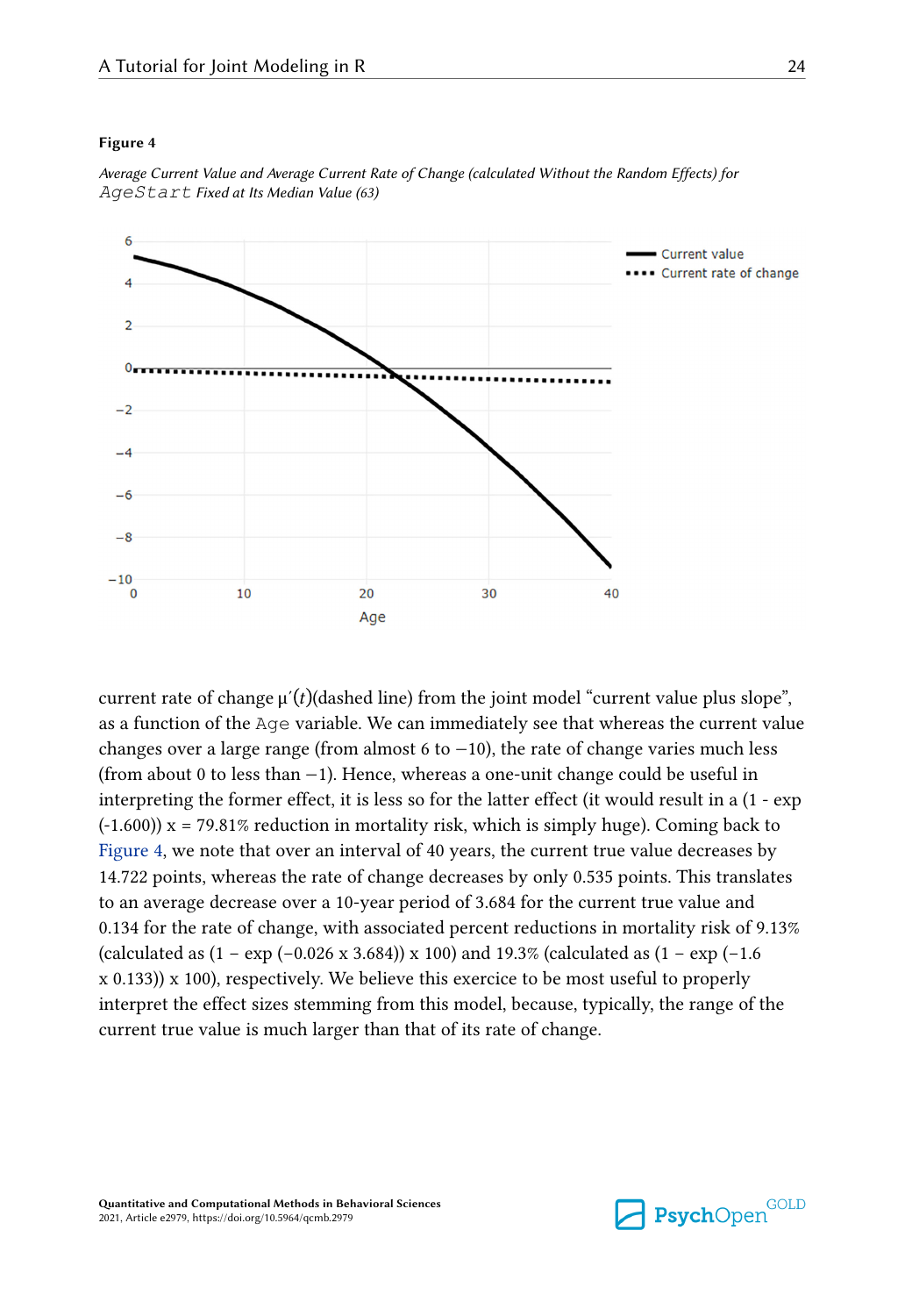**The "shared random effects" association —** The third joint model can be written as

$$
h_i(t) = h_0(t) \exp \left( \beta_1 \text{Smoker}_i + \beta_2 \text{AgeStart}_i + \alpha_3 b_{0_i} + \alpha_4 b_{1_i} \right),\tag{14}
$$

where  $\alpha_3$  and  $\alpha_4$  are the parameters of association of  $b_{0i}$  and  $b_{1i}$ , which are defined in [Equation 8](#page-11-0) as the individual deviations from the sample average intercept and slope values, respectively.  $\alpha_3$  and  $\alpha_4$  define the association between the random intercept and the random slope effects, respectively, and the hazard of death. More precisely, for individuals having the same deviation from the average slope, the hazard ratio for a one-unit increase in individual deviation from the average intercept is  $\exp{(\alpha_3)}$ . Conversely, for individuals having the same deviation from the average intercept, the hazard ratio for a one unit increase in individual deviation from the average slope is  $\exp{(\alpha_4)}$ . The code for estimating the joint model with the "shared random effects" parameterization is

```
jointFit.mlsc3<- jointModelBayes(lmeFit.mlsc2.1, Coxfit_fem,
timeVar = "Age_50",param = "shared-RE",
n.iter = 30000
```
#### **Table 7**

*Parameter Estimates and 95% Credible Intervals for the "Shared Random Effects" Association*

| Predictor           | Value    | 2.5%     | 97.5%    |
|---------------------|----------|----------|----------|
| Smoker              | 0.410    | 0.291    | 0.536    |
| AgeStart            | $-0.048$ | $-0.056$ | $-0.041$ |
| Assoct: (Intercept) | 0.004    | $-0.006$ | 0.014    |
| Assoct:Age          | $-1.641$ | $-1.884$ | $-1.397$ |
| tauBs               | 7.426    | 2.792    | 16.424   |
| (Intercept)         | 8.330    | 6.050    | 10.515   |
| Age                 | 0.192    | 0.079    | 0.308    |
| AgeStart            | $-0.046$ | $-0.081$ | $-0.009$ |
| I $(Aqe2)$          | $-0.007$ | $-0.007$ | $-0.007$ |
| Age:AgeStart        | $-0.005$ | $-0.007$ | $-0.003$ |
| $\sigma$            | 0.957    | 0.924    | 0.993    |
| D[1, 1]             | 31.438   | 29.167   | 33.827   |
| D[2, 1]             | $-0.322$ | $-0.411$ | $-0.224$ |
| D[2, 2]             | 0.080    | 0.074    | 0.085    |
|                     |          |          |          |

*Note.*  $D[i, j] = i$ -element of the covariance matrix of the random effects; tauBs = a hyperparameter relative to the distribution of the baseline hazard function  $h_0(t)$ , tauBs is typically not interpreted.

The results are displayed in Table 7. Assoct : (Intercept) represents  $\alpha_3$  and Assoct: Age represents  $\alpha_4$  in Equation 14. Subject-specific deviations from the sample

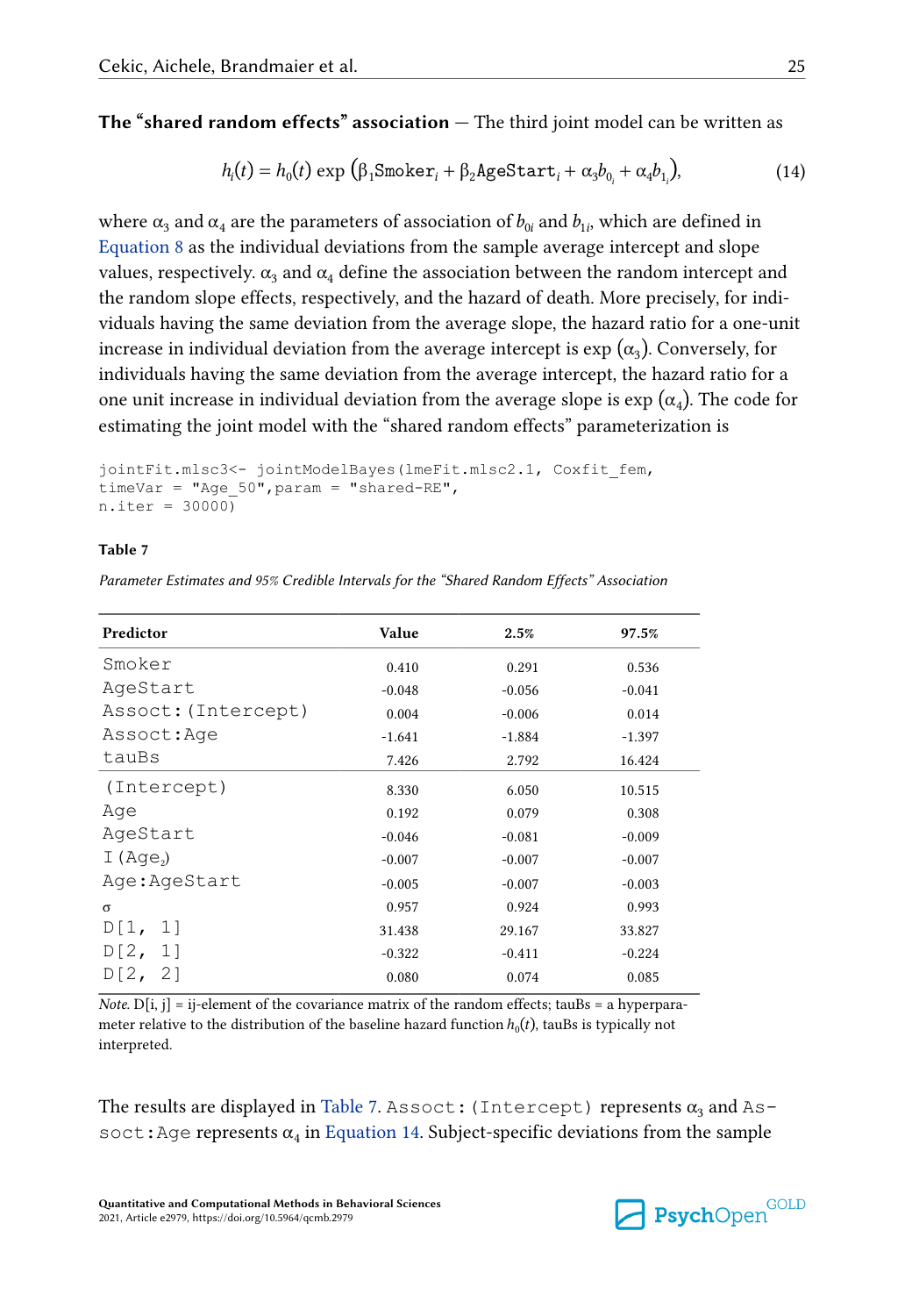<span id="page-25-0"></span>average intercept are not predictive of the risk of death, whereas subject-specific deviations from the sample average slope are. To interpret this latter effect properly, rather than relating the reduction in mortality risk to a one-unit change, we relate it to a one-SD change, where  $D[2, 2] = 0.080$ . This risk reduction is calculated as  $1 - \exp(\alpha_4 \times \text{std}(b_1)) = 1 - \exp(-1.641 \times \sqrt{0.080}) = 0.371$ . Thus, for a 1SD decrease in slope, the percent increase in mortality risk is 37.1%. Participants with greater cognitive decline have greater odds of dying than those declining less. Note that with the "shared random effects" association discussed here, the association between the survival and the PS measure is parametrized in terms of subject specific deviation from the overall linear slope of Age. This is not the same meaning as the "current value plus slope" association in [Equation 6](#page-6-0), where the association between the survival and the PS measure is parametrized in terms of the instantaneous slope of the PS trajectory (in other words, the current slope represents the velocity: how quickly the PS measures changes as Age increases).

**Joint model with interaction —** We have illustrated the three association structures discussed previously in the joint models. Before reaching a final substantive conclusion about our data set, we would like to illustrate an additional extension of the association function  $f(\cdot)$  in [Equation 3.](#page-5-0) We illustrate interactions of predictors with the current true value  $\mu_i(t)$  and/or current rate of change  $\mu_i'(t)$  terms. **Bureador Consumer that the interaction of the smoker smoker and alternation** of the assessed previously in the joint models. Before reaching a final substantive colabor of a ass function  $f(\cdot)$  in Equation 3. We illustr

We illustrate this by extending the model jointFit.mslc1 to include an *interaction term* between the current true value of processing speed  $\mu_i(t)$  and the smoker status. The corresponding time-to-event submodel can be written as

$$
h_i(t) = h_0(t) \exp \left( \beta_1 \text{Smoker}_i + \beta_2 \text{AgeStart}_i + \alpha_1 \mu_i(t) + \alpha_5(\mu_i(t) \times \text{Smoker}_i) \right), \quad (15)
$$

where the interaction coefficient  $\alpha_5$  expresses the difference in mortality prediction of

The interaction is specified within the **JMbayes** package using the transFun argument, which takes as its value a generic function  $tf1$  that, in turns, takes arguments x for the longitudinal parameter of interest and data for the predictor with which the longitudinal parameter interacts. This  $\text{tf1}$  function has to be saved under its generic name  $(tf1)$  and defined in the workspace (see [Rizopoulos, 2016,](#page-33-0) for more complex examples, such as multiple transformation functions applied simultaneously to multiple longitudinal parameters). The R code allowing one to write the generic function  $tf1$ related to the submodel with interaction in Equation 15 is

```
tf1<-function (x, data) cbind(x, "Smoker" = x * (data$Smoker=='TRUE'))
jointFit.mlsc4 <- update(jointFit.mlsc1, transFun = tf1)
```
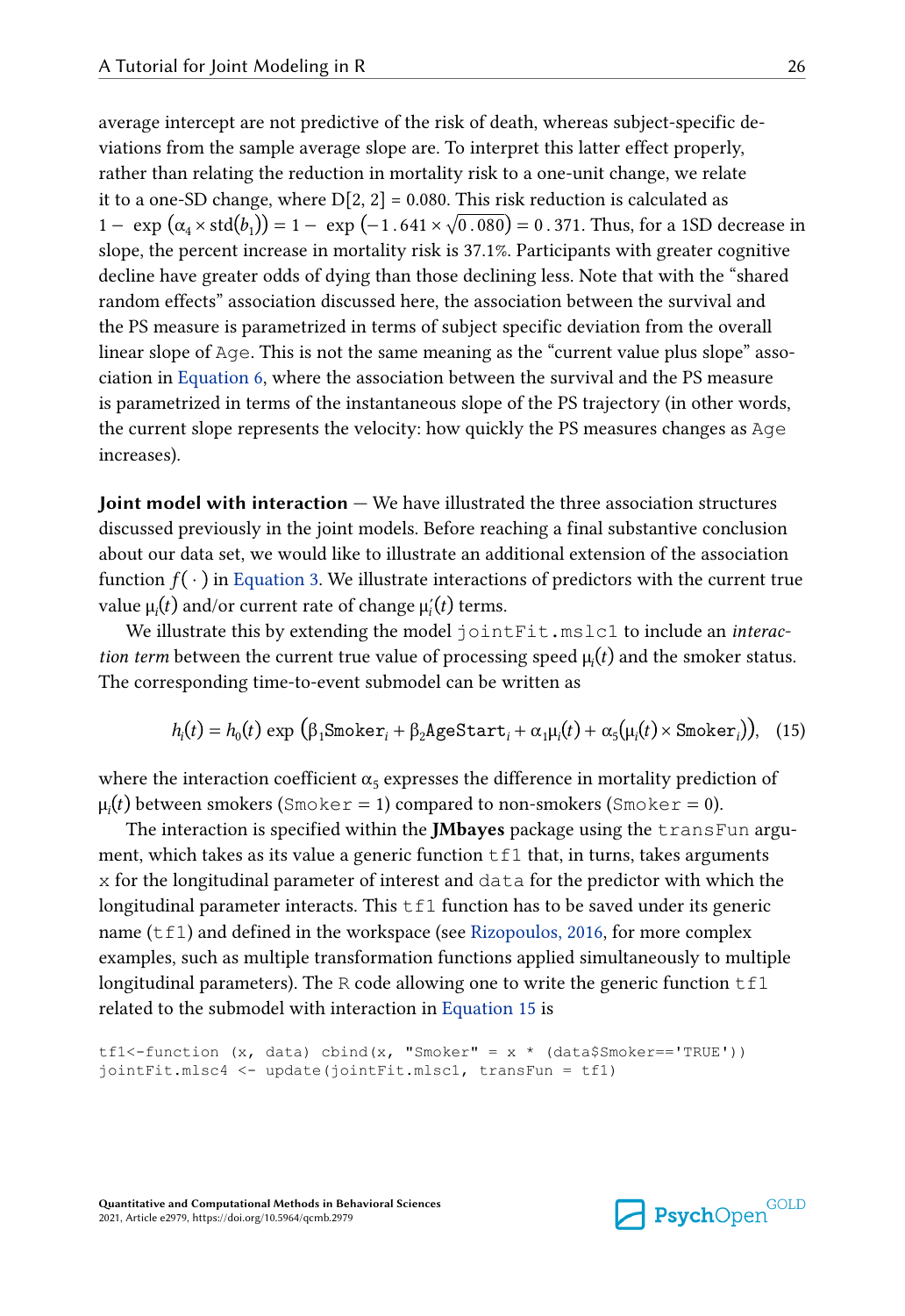In this code,  $\text{jointFit}$ ,  $\text{mlsc4}$  looks for arguments x and data in the previously estimated joint model. Thus, jointFit.mlsc4 calls jointFit.mlsc1 (the joint model with the current value parametrization) and the function  $\text{tf1}. x$  is the association structure used in jointFit.mlsc1 (here the current value  $\mu_i(t)$ ) and data are the MLSC ID fem2 data used in the estimation of jointFit.mlsc1. The function {cbind(x, "Smoker" =  $x *$  (data\$Smoker=='TRUE')) } defines the columns of the design matrix  $X_i(t)$  relative to the association structure (see [Equation](#page-4-0) [1\)](#page-4-0). Here  ${cbind(x, "Smoker" = x * (data$Smoker == 'TRUE')) } means$ that we will first estimate a simple effect of  $\mu_i(t)$  (x), and then an interaction between the current value  $\mu_i(t)$  and the factor Smoker ("Smoker" = x \* (data\$Smoker  $=$  TRUE'))). The tf1 function has to be saved under its generic name (tf1.R) in a *separate* R file and defined in the workspace. This function has to be sourced with the following command

source(tf1.R)

#### **Table 8**

*Parameter Estimates and 95% Credible Intervals for the Joint Model With Interaction*

| Predictor     | Value    | 2.5%     | 97.5%    |
|---------------|----------|----------|----------|
| Smoker        | 0.498    | 0.306    | 0.667    |
| AgeStart      | $-0.049$ | $-0.057$ | $-0.043$ |
| Assoct        | $-0.028$ | $-0.034$ | $-0.021$ |
| Assoct:Smoker | 0.007    | $-0.007$ | 0.020    |
| tauBs         | 6.989    | 2.420    | 18.851   |
| (Intercept)   | 8.746    | 6.453    | 11.048   |
| Age           | 0.191    | 0.079    | 0.300    |
| AgeStart      | $-0.054$ | $-0.090$ | $-0.016$ |
| I $(Aqe^2)$   | $-0.007$ | $-0.007$ | $-0.006$ |
| Age:AgeStart  | $-0.005$ | $-0.006$ | $-0.003$ |
| $\sigma$      | 0.938    | 0.906    | 0.968    |
| D[1, 1]       | 32.501   | 30.020   | 35.273   |
| D[2, 1]       | $-0.346$ | $-0.453$ | $-0.241$ |
| D[2, 2]       | 0.079    | 0.073    | 0.084    |

*Note.*  $D[i, j] = ij$ -element of the covariance matrix of the random effects; tauBs = a hyperparameter relative to the distribution of the baseline hazard function  $h_0(t)$ , tauBs is typically not interpreted.

The results are presented in Table 8. The coefficient Smoker means that being smoker (versus non-smoker) increases by  $64.54\%$  (exp  $(0.498)$  - 1) x 100) the risk of dying. Assoct ( $\alpha_1$  in [Equation 15](#page-25-0)) represents the association between the current true value

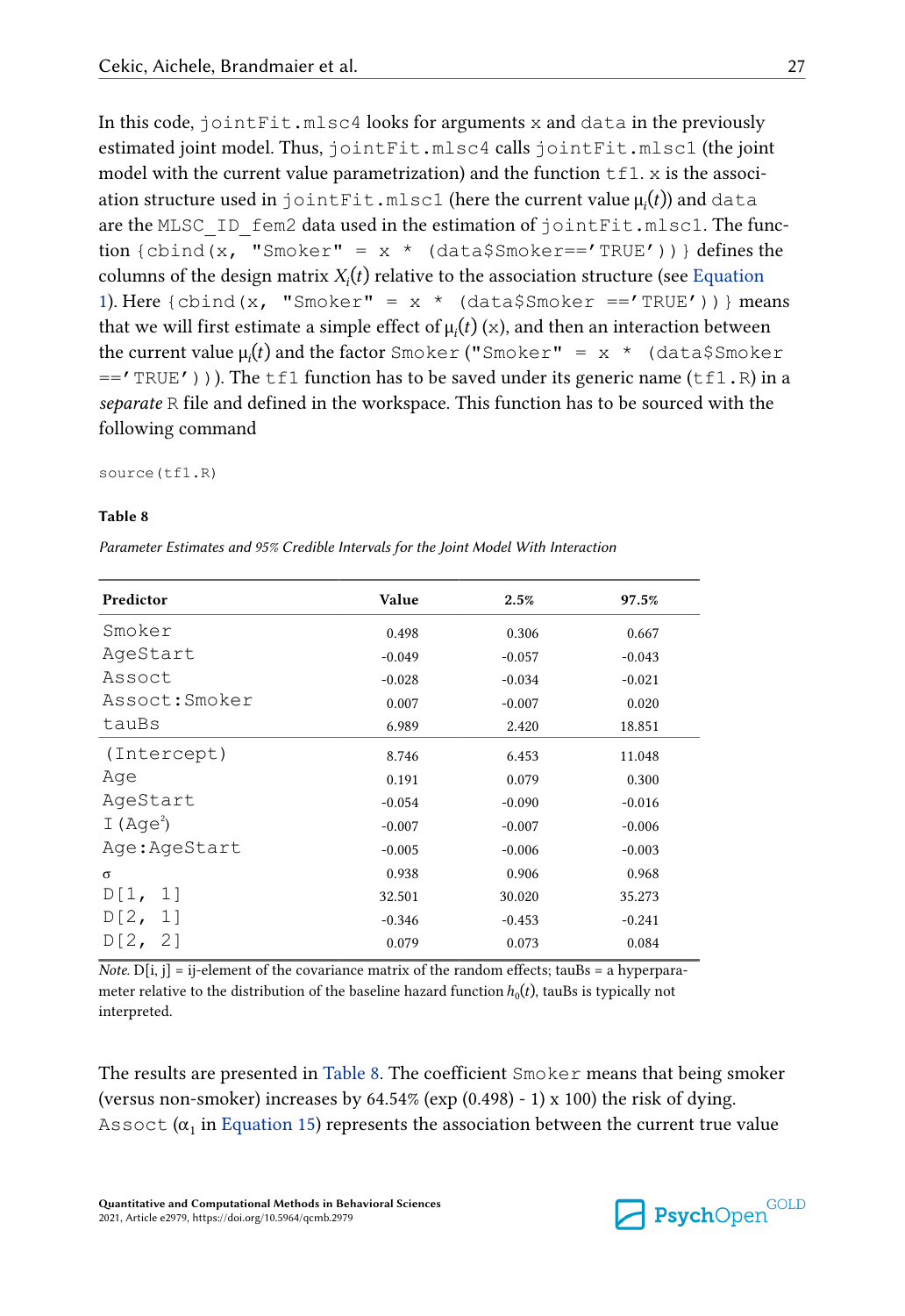of processing speed and the mortality risk and <code>Assoct:Smoker</code> ( $\alpha_5$  in [Equation 15\)](#page-25-0) represents the *interaction effect* between the current true value of processing speed and the factor Smoker on the mortality risk. These results indicate that the current value of processing speed  $\mu(t)$  is negatively associated with the risk of death (Assoct = -0.028). Going back to the previous interpretation of the Assoct effect of 3.684 units over a 10-year period, rather than a one-unit change (cf. [Figure 4\)](#page-23-0), we obtain a 9.8% (calculated as  $(1 - \exp(-0.028 \times 3.684)) \times 100$  increase in mortality risk. Note that this effect is very similar to the associative effect previously estimated for the "current value" parametrization, and remains different from zero. The interaction effect Assoct:Smoker is unimportant (95% credible interval contains 0), meaning that the effect of the current true value of processing speed on the mortality risk does not differ between smokers and non-smokers.

**Model comparison —** We can finally proceed to compare statistically the various association structures of the estimated joint models. To do so, we rely on the Deviance Information Criterion (DIC; [Spiegelhalter, Best, Carlin, & Van Der Linde, 2002](#page-34-0)), with smaller values indicating better model adjustments to the data. The R code allowing one to compute the joint models' comparisons is

anova(jointFit.mlsc1,jointFit.mlsc2,jointFit.mlsc3,jointFit.mlsc4)

and the results of these comparisons can be found in Table 9.

#### **Table 9**

| Model          | df   | LPML        | DIC      | pD       |  |
|----------------|------|-------------|----------|----------|--|
| jointFit.mlsc1 | 5591 | $-26425.21$ | 51793.14 | 5199.108 |  |
| iointFit.mlsc2 | 5592 | $-26333.20$ | 51606.23 | 5186.702 |  |
| iointFit.mlsc3 | 5592 | $-26350.51$ | 51791.15 | 5229.485 |  |
| iointFit.mlsc4 | 5592 | $-26357.66$ | 51773.84 | 5205.650 |  |
|                |      |             |          |          |  |

*Note.* LPML = log-pseudo-marginal-likelihood value; DIC = deviance information criterion; pD = effective number of model parameters.

Based on the DIC values, the evidence is strong to prefer the jointFit.mlsc2 model, which includes the current true value and the current rate of change of processing speed as predictors of the risk of death. Recall that within this model, the effect of the current true value in speed on the hazard of dying was not different from zero, whereas the association between the rate of change in speed and survival was strong. More precisely, individuals experiencing a greater rate of change, equivalent to what is

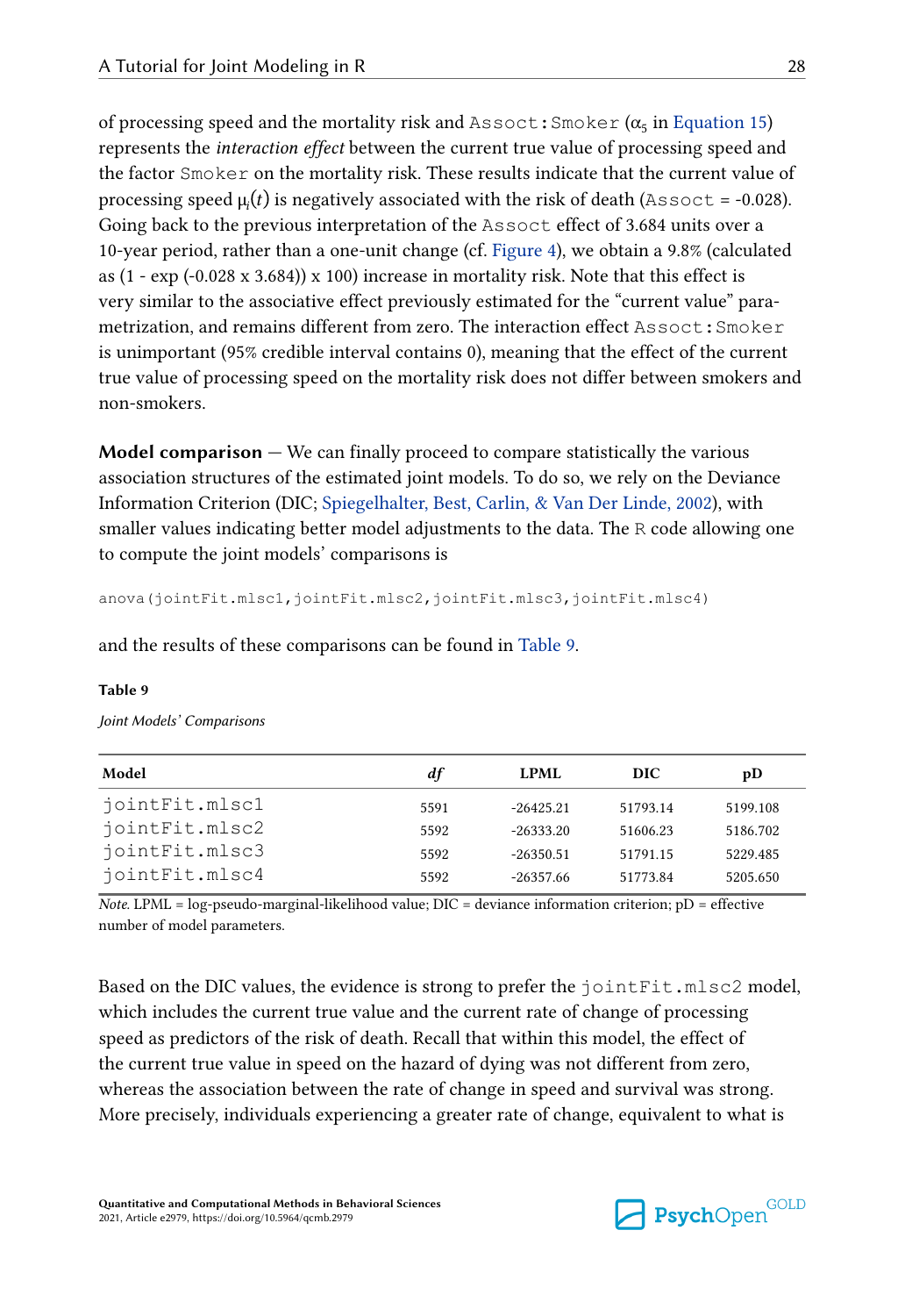expected over a 10-year interval, have a 19.3% greater mortality risk than those with shallower rates of change. Thus, we can conclude that cognitive performance per se, assessed via perceptual speed, does not relate strongly to mortality. Rather, it is the rate of change in cognitive performance that is predictive of survival, as hypothesized by the terminal decline and terminal drop hypotheses.

# **Discussion**

In this tutorial, we presented a didactic overview of the joint longitudinal and time-toevent modeling framework, presented a comparison of various R packages allowing this type of analysis, and illustrated how to use the most comprehensive of these R packages, **JMbayes**, to estimate a series of simple joint models. We illustrated joint models with real data from a psychological study on adult cognitive development and provided guidelines to choose among a series of theoretically motivated alternative specifications of joint models.

Due to space constraints and to limit complexity, we have not addressed other advanced features of the **JMbayes** package. These include functionalities for dynamic predictions, where survival probabilities can be estimated for a individual i that was not part of the estimation sample, and for less common association structures. For instance, the package allows the "lagged effects" parametrization, where the hazard of experiencing the event at time  $t$  is associated with the level of the longitudinal measure at a previous time point  $t - p$ , hence with a  $p - \text{lag}$ . For example, we might want to study how cognitive development during childhood might affect mortality later on in life. Thus, the longitudinal measures representing cognitive development during childhood at time  $t - p$ could be related to mortality at time  $t$ , with an important (probably around 50-so years) lag p. An other association structure implemented in **JMbayes** is the "cumulative effects" parametrization, whereby the hazard of experiencing the event at time  $t$  is associated with the whole information relative to the trajectory of the longitudinal measure up to time t. That is, rather than relating the value or slope on the true trajectory to the event, the whole surface under the trajectory constitutes the predictive information. For example, we might want to relate how learning characteristics during a critical period relate to mortality. In this case, performance during a given learning trial might be less informative or mortality than the entire learning history, as represented by the area under the learning curve.

Recently, **JMbayes** was extended to support simultaneous modeling of multiple longitudinal outcomes (using the function  $mvJointModelBayes(·)$ ). This multiple parametrization may be useful when several longitudinal measures are recorded and may jointly impact the risk of death. For instance if several measure of cognitive development are recorded (as processing speed, fluid intelligence and crystallized intelligence in [Rabbitt et al., 2004](#page-33-0)), they may jointly impact the risk of death. A recent extension also

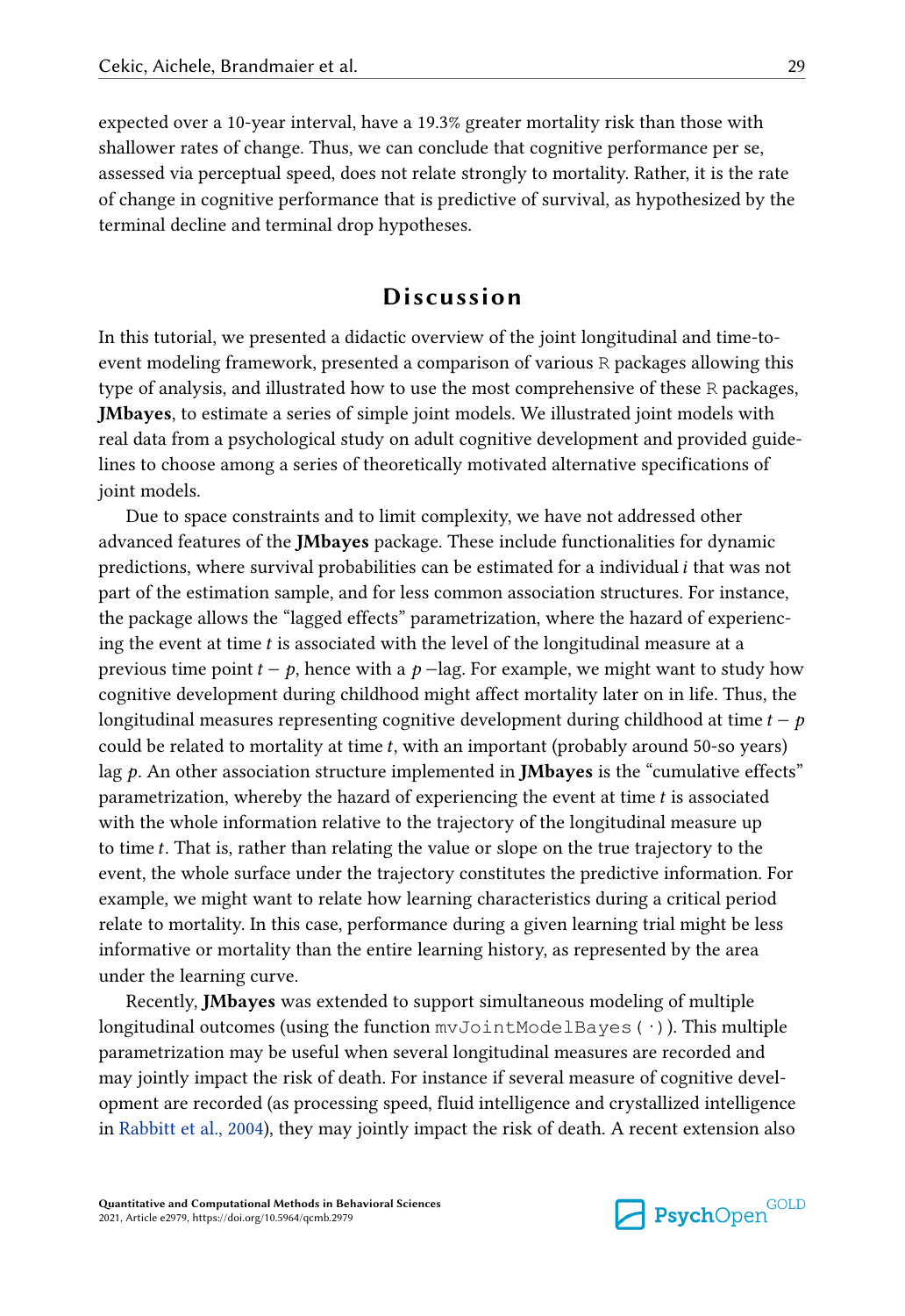<span id="page-29-0"></span>includes a very useful additional tool for joint modeling: the time-varying association parameters [\(Andrinopoulou, Eilers, Takkenberg, & Rizopoulos, 2018\)](#page-30-0). Recalling [Equation](#page-6-0) [4,](#page-6-0) the association parameter between the longitudinal and survival outcomes is allowed to vary in time and therefore can be written  $\alpha_1(t)$ . We encourage interested readers to explore also the developments of other R packages and other software allowing for joint model estimation.

The primary objective of this tutorial was to present joint modeling of longitudinal and time-to-event data using the **JMbayes** package. Rather than reviewing all the technical details of the joint modeling methodology, we aimed instead at providing applied researchers in behavioral sciences a didactic and understandable tutorial explaining what this powerful methodology can offer in substantive terms and how to apply it to one's own research data. We hope this information will encourage adoption of the joint longitudinal-time-to-event modeling framework in research domains where it is currently underutilized and that should benefit from it.

**Funding:** The authors have no funding to report.

**Acknowledgments:** The authors gratefully acknowledge *Lifebrain, Grant number 732592 - H2020-SC1-2016-2017/ H2020-SC1-2016-RTD*.

**Competing Interests:** The authors have declared that no competing interests exist.

# **Supplementary Materials**

For this article the following supplementary materials are available (Cekic, Aichele, Brandmaier, Köhncke & Ghisletta, 2021):

**•** R codes not included in the main manuscript.

#### **Index of Supplementary Materials**

Cekic, S., Aichele, S., Brandmaier, A. M., Köhncke, Y., & Ghisletta, P. (2021). *Supplementary materials to: A tutorial for joint modeling of longitudinal and timeto-event data in R* [Code]. PsychOpen GOLD. <https://doi.org/10.23668/psycharchives.4772>

# **References**

Abdi, Z. D., Essig, M., Rizopoulos, D., Le Meur, Y., Prémaud, A., Woillard, J.-B., . . . Rousseau, A. (2013). Impact of longitudinal exposure to mycophenolic acid on acute rejection in renaltransplant recipients using a joint modeling approach. *Pharmacological Research, 72*, 52-60. <https://doi.org/10.1016/j.phrs.2013.03.009>

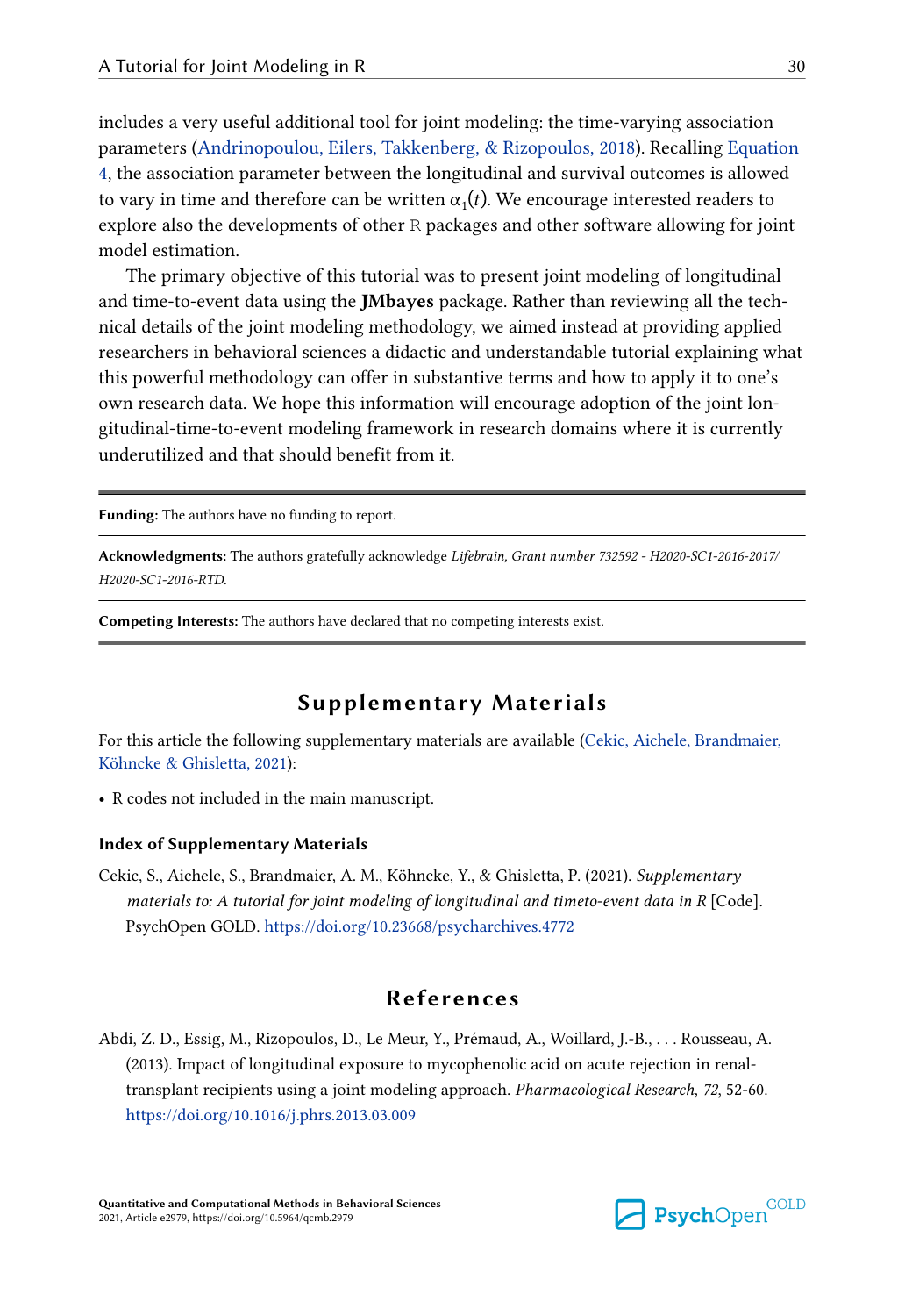- <span id="page-30-0"></span>Aichele, S., Rabbitt, P., & Ghisletta, P. (2015). Life span decrements in fluid intelligence and processing speed predict mortality risk. *Psychology and Aging, 30*(3), 598-612. <https://doi.org/10.1037/pag0000035>
- Akaike, H. (1974). A new look at the statistical model identification. *IEEE Transactions on Automatic Control, 19*(6), 716-723. [https://doi.org/10.1007/978-1-4612-1694-0\\_16](https://doi.org/10.1007/978-1-4612-1694-0_16)
- Andrinopoulou, E.-R., Eilers, P. H. C., Takkenberg, J. J. M., & Rizopoulos, D. (2018). Improved dynamic predictions from joint models of longitudinal and survival data with time-varying effects using p-splines. *Biometrics, 74*(2), 685-693. <https://doi.org/10.1111/biom.12814>
- Andrinopoulou, E.-R., & Rizopoulos, D. (2016). Bayesian shrinkage approach for a joint model of longitudinal and survival outcomes assuming different association structures. *Statistics in Medicine, 35*(26), 4813-4823.<https://doi.org/10.1002/sim.7027>
- Brown, E. R., & Ibrahim, J. G. (2003). Bayesian approaches to joint cure-rate and longitudinal models with applications to cancer vaccine trials. *Biometrics, 59*(3), 686-693. <https://doi.org/10.1111/1541-0420.00079>
- Brown, E. R., Ibrahim, J. G., & DeGruttola, V. (2005). A flexible B-spline model for multiple longitudinal biomarkers and survival. *Biometrics, 61*(1), 64-73. <https://doi.org/10.1111/j.0006-341X.2005.030929.x>
- Chambers, J. M. (1991). *Statistical Models in S* (T. J. Hastie, Ed.). Boca Raton, FL, USA: CRC Press.
- Cox, D. R. (1972). Regression models and life tables (with discussion). *Journal of the Royal Statistical Society, Series B: Methodological, 34*, 187-220. <https://doi.org/10.1111/j.2517-6161.1972.tb00899.x>
- Ding, J., & Wang, J.-L. (2008). Modeling longitudinal data with nonparametric multiplicative random effects jointly with survival data. *Biometrics, 64*(2), 546-556. <https://doi.org/10.1111/j.1541-0420.2007.00896.x>
- Fox, J. (2002). *Cox proportional-hazards regression for survival data* [Computer software manual]. Retrieved from [http://cran.r-project.org/doc/contrib/Fox-Companion/](http://cran.r-project.org/doc/contrib/Fox-Companion/appendix-cox-regression.pdf) [appendix-cox-regression.pdf](http://cran.r-project.org/doc/contrib/Fox-Companion/appendix-cox-regression.pdf)
- Ghisletta, P. (2008). Application of a joint multivariate longitudinal–survival analysis to examine the terminal decline hypothesis in the Swiss Interdisciplinary Longitudinal Study on the oldest old. *The Journals of Gerontology Series B: Psychological Sciences and Social Sciences, 63*(3), 185-192. <https://doi.org/10.1093/geronb/63.3.p185>
- Ghisletta, P., Mason, F., von Oertzen, T., Hertzog, C., Nilsson, L.-G., & Lindenberger, U. (in press). On the use of growth models to study normal cognitive aging. *International Journal of Behavioral Development*.<https://doi.org/10.1177/0165025419851576>
- Ghisletta, P., McArdle, J. J., & Lindenberger, U. (2006). Longitudinal cognition-survival relations in old and very old age. 13-year data from the Berlin aging study. *European Psychologist, 11*(3), 204-223. <https://doi.org/10.1027/1016-9040.11.3.204>
- Goodrich, B., Gabry, J., Ali, I., & Brilleman, S. (2018). *rstanarm: Bayesian applied regression modeling via Stan* (R package Version 2.17.4). Retrieved from <http://mc-stan.org/>
- Gould, A. L., Boye, M. E., Crowther, M. J., Ibrahim, J. G., Quartey, G., Micallef, S., & Bois, F. Y. (2015). Joint modeling of survival and longitudinal non-survival data: Current methods and

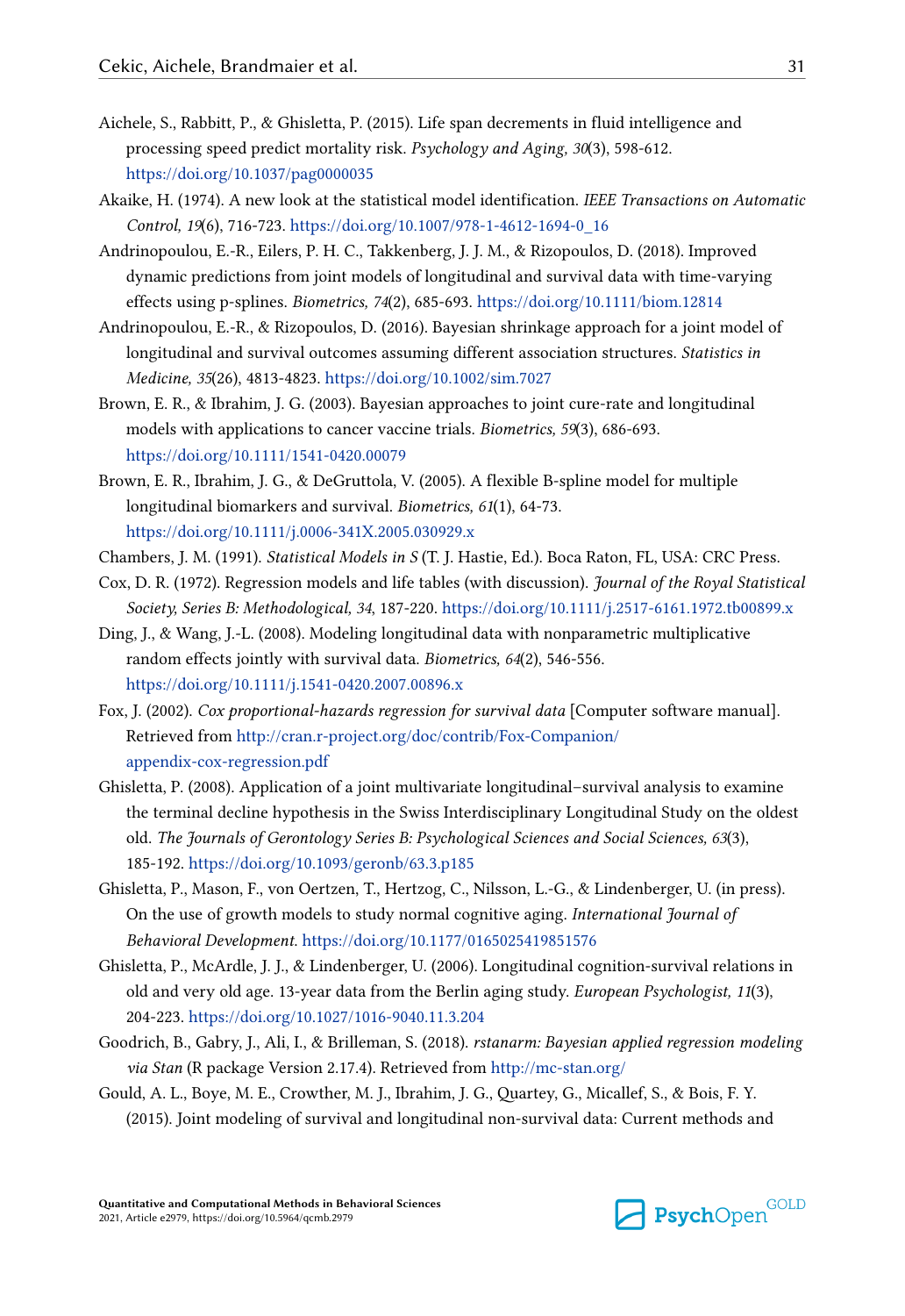<span id="page-31-0"></span>issues. Report of the DIA Bayesian joint modeling working group. *Statistics in Medicine, 34*(14), 2181-2195. <https://doi.org/10.1002/sim.6141>

- Guo, X., & Carlin, B. P. (2004). Separate and joint modeling of longitudinal and event time data using standard computer packages. *The American Statistician, 58*(1), 16-24. <https://doi.org/10.1198/0003130042854>
- Harrell, F. E., Lee, K. L., Califf, R. M., Pryor, D. B., & Rosati, R. A. (1984). Regression modelling strategies for improved prognostic prediction. *Statistics in Medicine, 3*(2), 143-152. <https://doi.org/10.1002/sim.4780030207>
- Harrell, F. E., Lee, K. L., & Mark, D. B. (1996). Multivariable prognostic models: Issues in developing models, evaluating assumptions and adequacy, and measuring and reducing errors. *Statistics in Medicine, 15*(4), 361-387. [https://doi.org/10.1002/\(SICI\)1097-0258\(19960229\)15:4<361::AID](https://doi.org/10.1002/(SICI)1097-0258(19960229)15:4<361::AID-SIM168=3.0.CO;2-4) [-SIM168>3.0.CO;2-4](https://doi.org/10.1002/(SICI)1097-0258(19960229)15:4<361::AID-SIM168=3.0.CO;2-4)
- Hastie, T., & Tibshirani, R. (1987). Generalized additive models: Some applications. *Journal of the American Statistical Association, 82*(398), 371-386. <https://doi.org/10.2307/2289439>
- He, B., & Luo, S. (2016). Joint modeling of multivariate longitudinal measurements and survival data with applications to Parkinson's disease. *Statistical Methods in Medical Research, 25*(4), 1346-1358. <https://doi.org/10.1177/0962280213480877>
- Henderson, R., Diggle, P., & Dobson, A. (2000). Joint modelling of longitudinal measurements and event time data. *Biostatistics, 1*(4), 465-480. <https://doi.org/10.1093/biostatistics/1.4.465>
- Hickey, G. L., Philipson, P., Jorgensen, A., & Kolamunnage-Dona, R. (2016). Joint modelling of timeto-event and multivariate longitudinal outcomes: Recent developments and issues. *BMC Medical Research Methodology, 16*, Article 117. <https://doi.org/10.1186/s12874-016-0212-5>
- Hickey, G. L., Philipson, P., Jorgensen, A., & Kolamunnage-Dona, R. (2018). joineRML: A joint model and software package for time-to-event and multivariate longitudinal outcomes. *BMC Medical Research Methodology, 18*(1), Article 50.<https://doi.org/10.1186/s12874-018-0502-1>
- Hogan, J. W., & Laird, N. M. (1997). Mixture models for the joint distribution of repeated measures and event times. *Statistics in Medicine, 16*(3), 239-257. [https://doi.org/10.1002/\(sici\)1097](https://doi.org/10.1002/(sici)1097-0258(19970215)16:3<239::aid-sim483>3.0.co;2-x) [-0258\(19970215\)16:3<239::aid-sim483>3.0.co;2-x](https://doi.org/10.1002/(sici)1097-0258(19970215)16:3<239::aid-sim483>3.0.co;2-x)
- Ibrahim, J. G., Chu, H., & Chen, L. M. (2010). Basic concepts and methods for joint models of longitudinal and survival data. *Journal of Clinical Oncology, 28*(16), 2796-2801. <https://doi.org/10.1200/jco.2009.25.0654>
- Kaplan, E. L., & Meier, P. (1958). Nonparametric estimation from incomplete observations. *Journal of the American Statistical Association, 53*(282), 457-481.
- Kass, R. E., & Raftery, A. E. (1995). Bayes factors. *Journal of the American Statistical Association, 90*(430), 773-795. <https://doi.org/10.1080/01621459.1995.10476572>
- Kleemeier, R. W. (1962). Intellectual changes in the senium. *Proceedings of the American Statistical Association, 1*, 290-295.
- Król, A., Mauguen, A., Mazroui, Y., Laurent, A., Michiels, S., & Rondeau, V. (2017). Tutorial in joint modeling and prediction: A statistical software for correlated longitudinal outcomes, recurrent

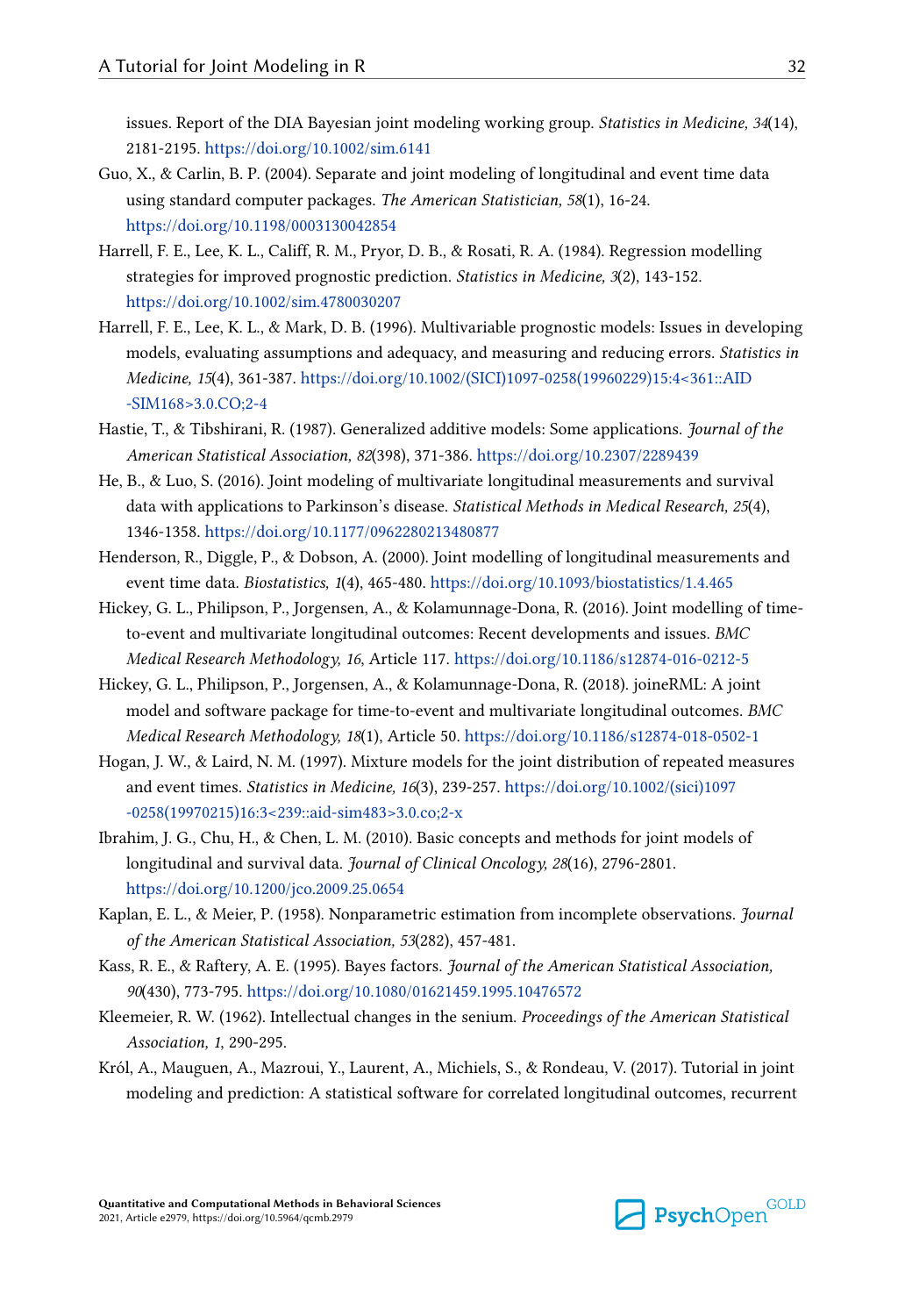<span id="page-32-0"></span>events and a terminal event. *Journal of Statistical Software, 81*(3), 1-52. <https://doi.org/10.18637/jss.v081.i03>

- Laird, N. M., & Ware, J. H. (1982). Random-effects models for longitudinal data. *Biometrics, 38*(4), 963-974. <https://doi.org/10.2307/2529876>
- Mauritz, G.-J., Rizopoulos, D., Groepenhoff, H., Tiede, H., Felix, J., Eilers, P., . . . Vonk-Noordegraaf, A. (2011). Usefulness of serial N-terminal pro–B-type natriuretic peptide measurements for determining prognosis in patients with pulmonary arterial hypertension. *The American Journal of Cardiology, 108*(11), 1645-1650. <https://doi.org/10.1016/j.amjcard.2011.07.025>
- McArdle, J. J., Small, B. J., Bäckman, L., & Fratiglioni, L. (2005). Longitudinal models of growth and survival applied to the early detection of Alzheimer's disease. *Journal of Geriatric Psychiatry and Neurology, 18*(4), 234-241.<https://doi.org/10.1177/0891988705281879>
- Muniz-Terrera, G., Massa, F., Benaglia, T., Johansson, B., Piccinin, A., & Robitaille, A. (2018). Visuospatial reasoning trajectories and death in a study of the oldest old: A formal evaluation of their association. *Journal of Aging and Health*. <https://doi.org/10.1177/0898264317753878>
- Muniz Terrera, G., Piccinin, A. M., Johansson, B., Matthews, F., & Hofer, S. M. (2011). Joint modeling of longitudinal change and survival: An investigation of the association between change in memory dcores and death. *GeroPsych, 24*(4), 177-185. <https://doi.org/10.1024/1662-9647/a000047>
- Nakagawa, S., & Schielzeth, H. (2013). A general and simple method for obtaining r2 from generalized linear mixed-effects models. *Methods in Ecology and Evolution, 4*(2), 133-142. <https://doi.org/10.1111/j.2041-210x.2012.00261.x>
- Núñez, J., Núñez, E., Rizopoulos, D., Miñana, G., Bodí, V., Bondanza, L., . . . Sanchis, J. (2014). Red blood cell distribution width is longitudinally associated with mortality and anemia in heart failure patients. *Circulation Journal, 78*(2), 410-418. <https://doi.org/10.1253/circj.cj-13-0630>
- Oehlert, G. W. (2012). *A few words about REML* [Computer software manual] (Date assessed: January 2019). Retrieved from [http://users.stat.umn.edu/~corbett/classes/5303/REML.pdf.](http://users.stat.umn.edu/~corbett/classes/5303/REML.pdf)
- Papageorgiou, G., Mauff, K., Tomer, A., & Rizopoulos, D. (2019). An overview of joint modeling of time-to-event and longitudinal outcomes. *Annual Review of Statistics and Its Application, 6*(1). <https://doi.org/10.1146/annurev-statistics-030718-105048>
- Peduzzi, P., Concato, J., Kemper, E., Holford, T. R., & Feinstein, A. R. (1996, December.). A simulation study of the number of events per variable in logistic regression analysis. *Journal of Clinical Epidemiology, 49*(12), 1373-1379. [https://doi.org/10.1016/S0895-4356\(96\)00236-3](https://doi.org/10.1016/S0895-4356(96)00236-3)
- Philipson, P., Sousa, I., Diggle, P., Williamson, P., Kolamunnage-Dona, R., & Henderson, R. (2017). *joineR: Joint modelling of repeated measurements and time-to-event data* (R package version 1.2.1). Retrieved from <https://CRAN.R-project.org/package=joineR>
- Pinheiro, J., & Bates, D. (2000). *Mixed-effects Models in S and S-PLUS*. New York, NY, USA: Springer-Verlag.
- Pinheiro, J., Bates, D., DebRoy, S., Sarkar, D., & R Core Team. (2017). *nlme: Linear and nonlinear mixed effects models* [Computer software manual]. Retrieved from https://CRAN.R-project.org/package=nlme

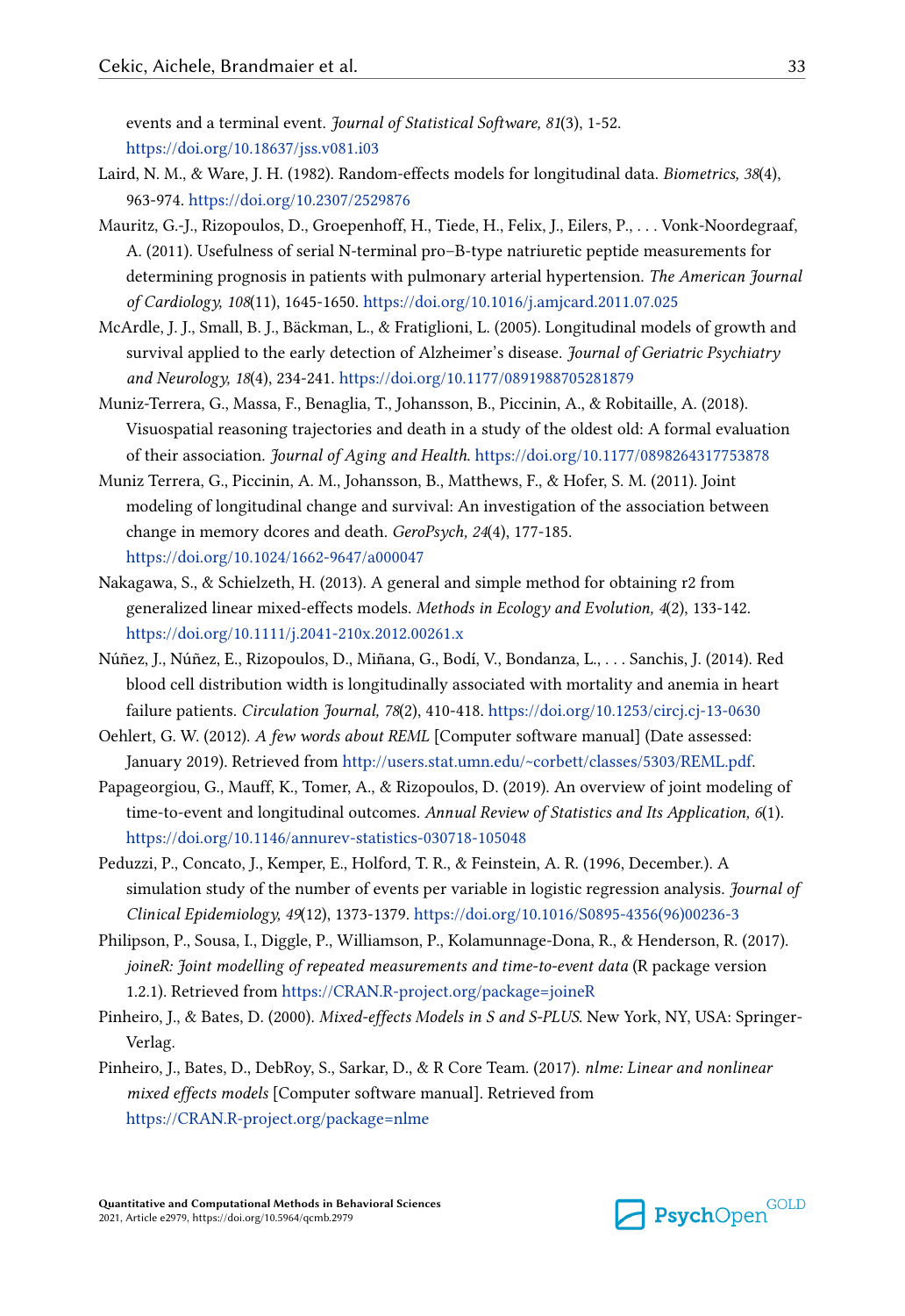- <span id="page-33-0"></span>Plummer, M. (2004). *JAGS: Just another Gibbs sampler* [Computer software manual]. Retrieved from https://CRAN.R-project.org/package=rjags
- Plummer, M., Best, N., Cowles, K., & Vines, K. (2006). CODA: Convergence diagnosis and output analysis for MCMC. *R News, 6*(1), 7-11. <https://doi.org/10.1007/s10928-008-9109-1>
- Prentice, R. L. (1982). Covariate measurement errors and parameter estimation in a failure time regression model. *Biometrika, 69*(2), 331-342.<https://doi.org/10.1093/biomet/69.2.331>
- Proust-Lima, C., Philipps, V., Diakite, A., & Liquet, B. (2017). *lcmm: Extended mixed models using latent classes and latent processes* [Computer software manual]. Retrieved from https://CRAN.R-project.org/package=lcmm
- RCore Team. (2017). *R: A Language and Environment for Statistical Computing* (R Foundation for Statistical Computing, Vienna, Austria). Retrieved from<https://www.Rproject.org/>.
- Rabbitt, P. M. A., McInnes, L., Diggle, P., Holland, F., Bent, N., Abson, V., . . . Horan, M. (2004). The University of Manchester longitudinal study of cognition in normal healthy old age, 1983 through 2003. *Aging, Neuropsychology, and Cognition, 11*(2-3), 245-279. <https://doi.org/10.1080/13825580490511116>
- Raftery, A. E. (1995). Bayesian model selection in social research. *Sociological Methodology, 25*, 111-163. <https://doi.org/10.2307/271063>
- Riegel, K. F., & Riegel, R. M. (1972). Development, drop, and death. *Developmental Psychology, 6*(2), 306-319. <https://doi.org/10.1037/h0032104>
- Riley, R. D., Snell, K. I., Ensor, J., Burke, D. L., Harrell, F. E., Moons, K. G., & Collins, G. S. (2019). Minimum sample size for developing a multivariable prediction model: Part ii - binary and time-to-event outcomes. *Statistics in Medicine, 38*(7), 1276-1296. <https://doi.org/10.1002/sim.7992>
- Rizopoulos, D. (2010). JM: An r package for the joint modelling of longitudinal and time-to-event data. *Journal of Statistical Software, 35*(9), 1-33. <https://doi.org/10.18637/jss.v035.i09>
- Rizopoulos, D. (2012). *Joint models for longitudinal and time-to-event data: With applications in R*. Boca Raton, FL, USA: CRC Press.
- Rizopoulos, D. (2016). The R package JMbayes for fitting joint models for longitudinal and time-toevent data using MCMC. *Journal of Statistical Software, 72*(7), 1-45. <https://doi.org/10.18637/jss.v072.i07>
- Rizopoulos, D. (2020). *JMbayes: Joint Modeling of Longitudinal and Time-to-Event Dataunder a Bayesian Approach* (R package version 0.8-85). Retrieved from <https://CRAN.Rproject.org/package=JMbayes>
- Rizopoulos, D., & Ghosh, P. (2011). A Bayesian semiparametric multivariate joint model for multiple longitudinal outcomes and a time-to-event. *Statistics in Medicine, 30*(12), 1366-1380. <https://doi.org/10.1002/sim.4205>
- Rizopoulos, D., Hatfield, L. A., Carlin, B. P., & Takkenberg, J. J. M. (2014). Combining dynamic predictions from joint models for longitudinal and time-to-event data using bayesian model averaging. *Journal of the American Statistical Association, 109*(508), 1385-1397. <https://doi.org/10.1080/01621459.2014.931236>

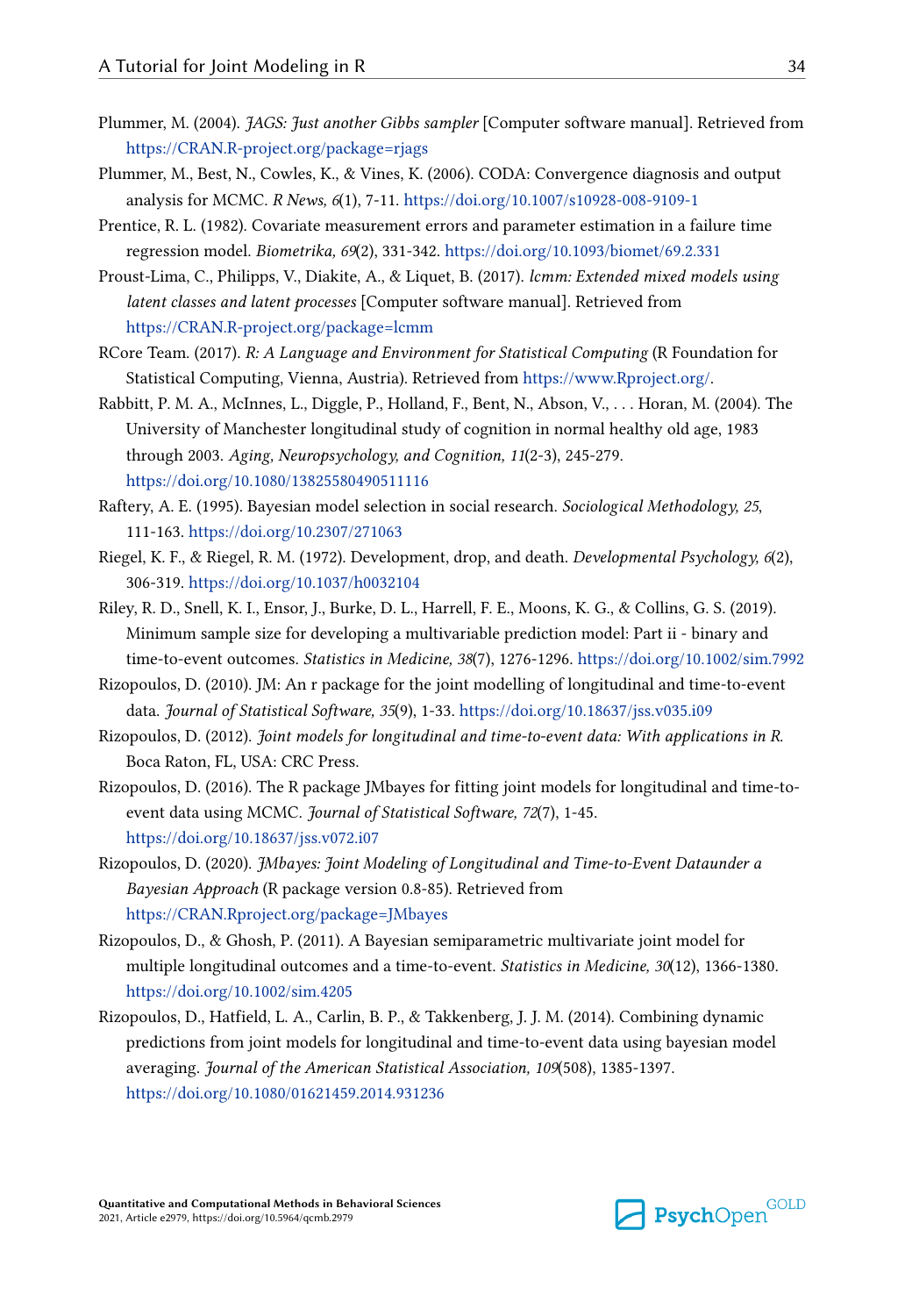- <span id="page-34-0"></span>Rizopoulos, D., & Takkenberg, J. J. (2014, June.). Tools & Techniques - statistics: Dealing with timevarying covariates in survival analysis - Joint models versus Cox models. *EuroIntervention: Journal of EuroPCR in Collaboration with the Working Group on Interventional Cardiology of the European Society of Cardiology, 10*(2), 285-288. <https://doi.org/10.4244/eijv10i2a47>
- Rizopoulos, D., Verbeke, G., & Lesaffre, E. (2009). Fully exponential Laplace approximations for the joint modelling of survival and longitudinal data. *Journal of the Royal Statistical Society, Series B: Methodological, 71*(3), 637-654.<https://doi.org/10.1111/j.1467-9868.2008.00704.x>
- Robert, C. P., & Casella, G. (2013). *Monte Carlo statistical methods*. (2nd ed.). New York, NY, USA: Springer.
- Rondeau, V., Mazroui, Y., & Gonzalez, J. R. (2012). frailtypack: an R package for the analysis of correlated survival data with frailty models using penalized likelihood estimation or parametrical estimation. *Journal of Statistical Software, 47*(4), 1-28. <https://doi.org/10.18637/jss.v047.i04>
- Salthouse, T. A. (1996). The processing-speed theory of adult age differences in cognition. *Psychological Review, 103*(3), 403.
- Schoenfeld, D. (1982). Partial residuals for the proportional hazards regression model. *Biometrika, 69*(1), 239-241.<https://doi.org/10.2307/2335876>
- Schwarz, G. (1978). Estimating the dimension of a model. *The Annals of Statistics, 6*(2), 461-464. <https://doi.org/10.1214/aos/1176344136>
- Sène, M., Bellera, C. A., & Proust-Lima, C. (2014). Shared random-effect models for the joint analysis of longitudinal and time-to-event data: Application to the prediction of prostate cancer recurrence. *Journal de la Société Française de Statistique, 155*(1), 134-155.
- Snijders, T. A. B. (2005). Power and sample size in multilevel modeling. In B. S. Everitt & D. C. Howell (Eds.), *Encyclopedia of statistics in behavioral science* (pp. 1570–1573). Chicester, United Kingdom: Wiley.
- Snijders, T. A. B., & Bosker, R. J. (2012). *Multilevel analysis: An introduction to basic and advanced multilevel modeling* (2nd ed.). London, United Kingdom: Sage.
- Song, X., Davidian, M., & Tsiatis, A. A. (2002). A semiparametric likelihood approach to joint modeling of longitudinal and time-to-event data. *Biometrics, 58*(4), 742-753. <https://doi.org/10.1111/j.0006-341x.2002.00742.x>
- Spiegelhalter, D. J., Best, N. G., Carlin, B. P., & Van Der Linde, A. (2002). Bayesian measures of model complexity and fit. *Journal of the Royal Statistical Society, Series B: Methodological, 64*(4), 583-639. <https://doi.org/10.1111/1467-9868.00353>
- Thabut, G., Christie, J. D., Mal, H., Fournier, M., Brugière, O., Leseche, G., . . . Rizopoulos, D. (2013). Survival benefit of lung transplant for cystic fibrosis since lung allocation score implementation. *American Journal of Respiratory and Critical Care Medicine, 187*(12), 1335-1340. <https://doi.org/10.1164/rccm.201303-0429oc>
- Therneau, T. M. (2020). *Survival: Survival Analysis* (R package version 3.2-7). Retrieved from <https://CRAN.R-project.org/package=survival>

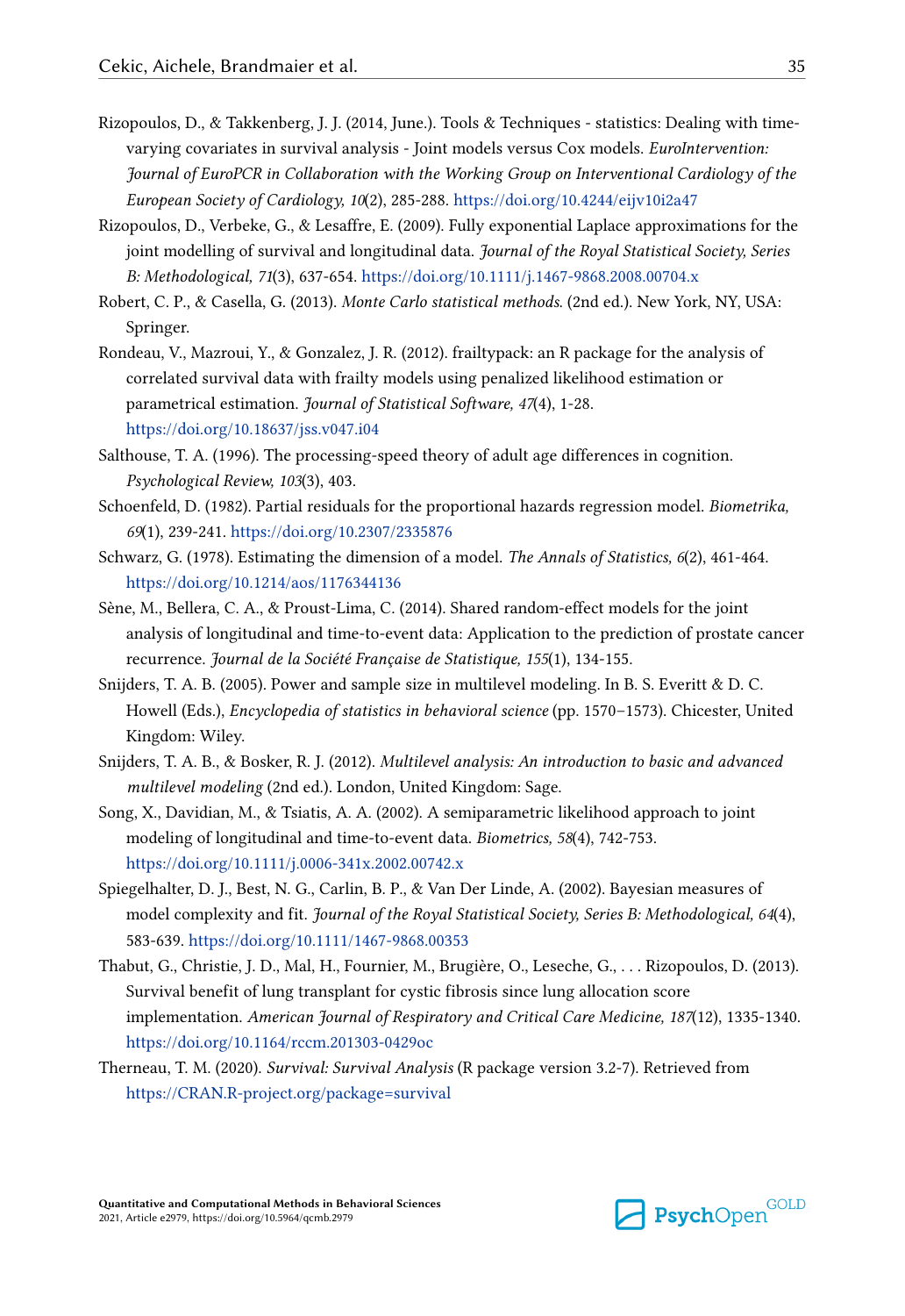- <span id="page-35-0"></span>Tsiatis, A. A., & Davidian, M. (2004). Joint modeling of longitudinal and time-to-event data: an overview. *Statistica Sinica, 14*(3), 809-834. <https://doi.org/10.1111/j.1541-0420.2010.01476.x>
- Umlauf, N., Klein, N., & Zeileis, A. (2018). BAMLSS: Bayesian additive models for location, scale, and shape (and beyond). *Journal of Computational and Graphical Statistics, 27*(3), 612-627. <https://doi.org/10.1080/10618600.2017.1407325>
- van Erp, S., Oberski, D. L., & Mulder, J. (2019). Shrinkage priors for Bayesian penalized regression. *Journal of Mathematical Psychology, 89*, 31-50. <https://doi.org/https://doi.org/10.1016/j.jmp.2018.12.004>
- Williamson, P., Kolamunnage-Dona, R., Philipson, P., & Marson, A. G. (2008). Joint modelling of longitudinal and competing risks data. *Statistics in Medicine, 27*(30), 6426-6438. <https://doi.org/10.1002/sim.3451>
- Wood, S. (2006). *Generalized additive models: An introduction with R*. Boca Raton, FL, USA: CRC Press.

World Health Organization. (2015). *World report on ageing and health*. Geneva, Switzerland: Author.

Wulfsohn, M. S., & Tsiatis, A. A. (1997). A joint model for survival and longitudinal datameasured with error. *Biometrics, 53*(1), 330-339.<https://doi.org/10.2307/2533118>

# **Appendix**

#### **Table A1**

*Main Functionalities of R Package JM*

| Property               | <b>JM (Rizopoulos, 2010, 2012)</b>                                                                                                                    |
|------------------------|-------------------------------------------------------------------------------------------------------------------------------------------------------|
| Estimation method      | Frequentist approach with maximum likelihood estimation using an EM<br>algorithm                                                                      |
| Association structure  | Current value, current value and slope, shared random effects, lagged effects,<br>cumulative effects and free-form association structures implemented |
| Longitudinal submodel  | Longitudinal submodel fitted with the $n \ln e$ ( $\cdot$ ) function from the nlme                                                                    |
|                        | package. Allows a univariate normally distributed response and non linear<br>effects of covariates fitted with spline                                 |
| Time-to-event submodel | Time-to-event submodel fitted with the $\cosph$ ( $\cdot$ ) function from the                                                                         |
|                        | survival package. A number of relative risk and accelerated failure time                                                                              |
|                        | survival model options are available, including Weibull, piecewise PH, Cox                                                                            |
|                        | PH, and PH with a spline-approximated baseline risk function. A single                                                                                |
|                        | time-to-event outcome or competing risks are feasible. The time-to-event                                                                              |
|                        | submodel supported the stratification procedure                                                                                                       |
| Model comparison       | Joint models comparison can be performed with a Likelihood Ratio Test                                                                                 |
|                        | (LRT) implemented with the $a$ nova ( $\cdot$ ) function                                                                                              |
| Post-fit analysis      | Various post-fit functions including goodness-of-fit analyses, plots, predicted                                                                       |
|                        | trajectories, individual dynamic prediction of the event and predictive                                                                               |
|                        | accuracy assessment are available                                                                                                                     |

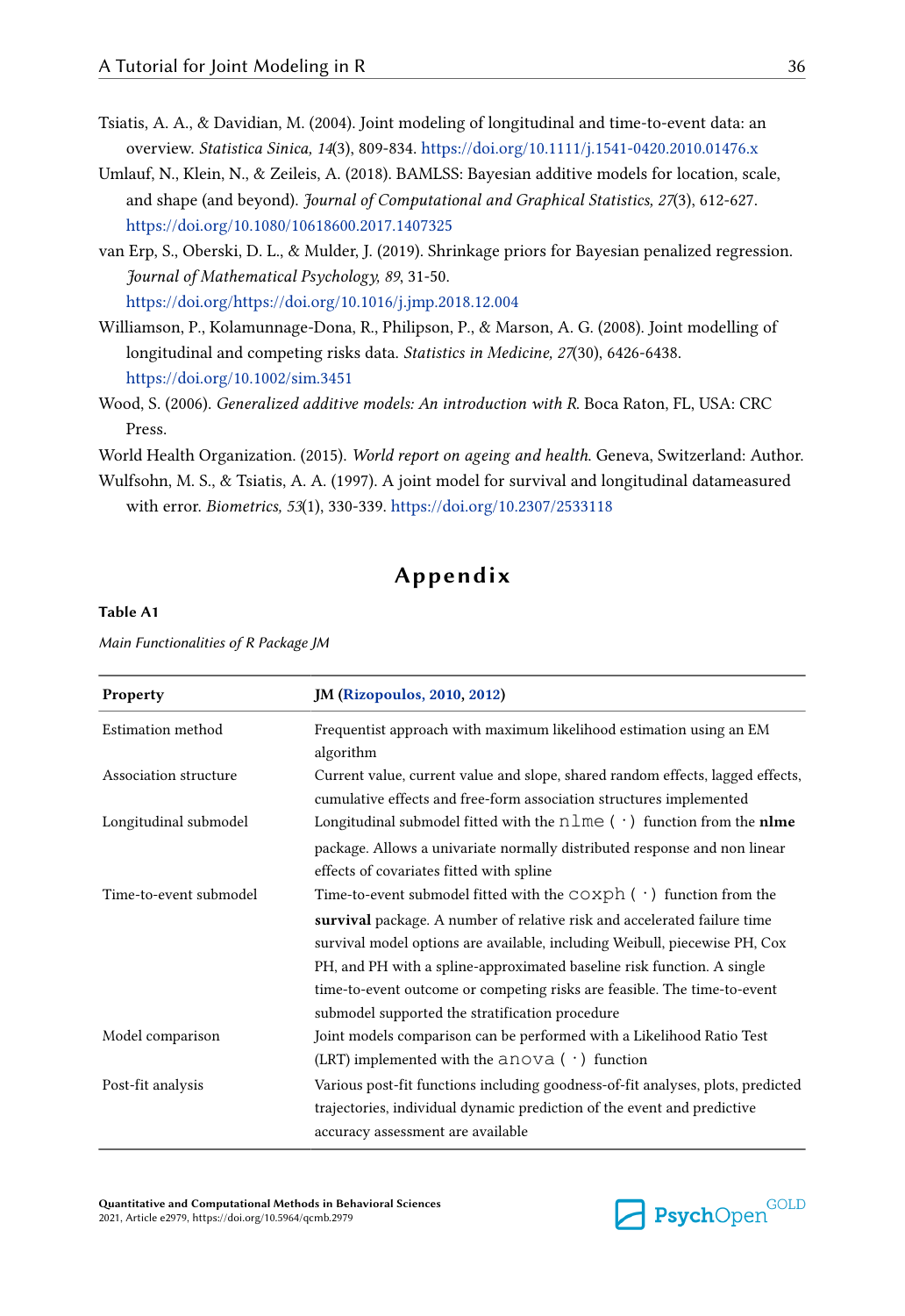<span id="page-36-0"></span>*Main Functionalities of R Package JMbayes*

| Property               | <b>JMbayes (Rizopoulos, 2016)</b>                                                                                                                                                                                                                                                                                                                                                   |
|------------------------|-------------------------------------------------------------------------------------------------------------------------------------------------------------------------------------------------------------------------------------------------------------------------------------------------------------------------------------------------------------------------------------|
| Estimation method      | Bayesian approach using a MCMC algorithm. A long chain methodology is<br>implemented. Multiple chains are also feasible with a little programming                                                                                                                                                                                                                                   |
| Association structure  | Current value, current value and slope, shared random effects, lagged effects,<br>cumulative effects and free-form association structure are implemented                                                                                                                                                                                                                            |
| Longitudinal submodel  | Continuous and categorical longitudinal outcomes are allowed. Longitudinal<br>submodel fitted with the $n \ln e$ ( $\cdot$ ) function from the <b>nime</b> package.                                                                                                                                                                                                                 |
|                        | Allows one to fit non linear effects of covariates with spline. A very recent<br>extension of the package allows one to fit multivariate normally distributed<br>continuous and categorical longitudinal outcomes jointly with the time-to-<br>event variable of interest                                                                                                           |
| Time-to-event submodel | Time-to-event submodel fitted with the $\texttt{coxph}( \cdot )$ function from the<br>survival package. A number of relative risk and accelerated failure time<br>survival model options are available, including Weibull, piecewise PH, Cox<br>PH, and PH with a spline-approximated baseline risk function. The time-to-<br>event submodel supported the stratification procedure |
| Models comparison      | Joint models comparison can be performed with the Deviance Information<br>Criterion (DIC) available with the $a_{\text{no}} \vee a (\cdot)$ function                                                                                                                                                                                                                                |
| Post-fit analysis      | Various post-fit tools for model diagnostic checks are available as diagnostic<br>plots. Functionalities are available for computing dynamic predictions for<br>both the longitudinal and time-to-event outcomes and assessment of model<br>accuracy in terms of discrimination and calibration                                                                                     |
| Extensions             | Joint modeling for multivariate longitudinal outcomes and for time-varying<br>association structures using P-splines are two very recent extensions<br>implemented within the <b>JMbayes</b> package                                                                                                                                                                                |

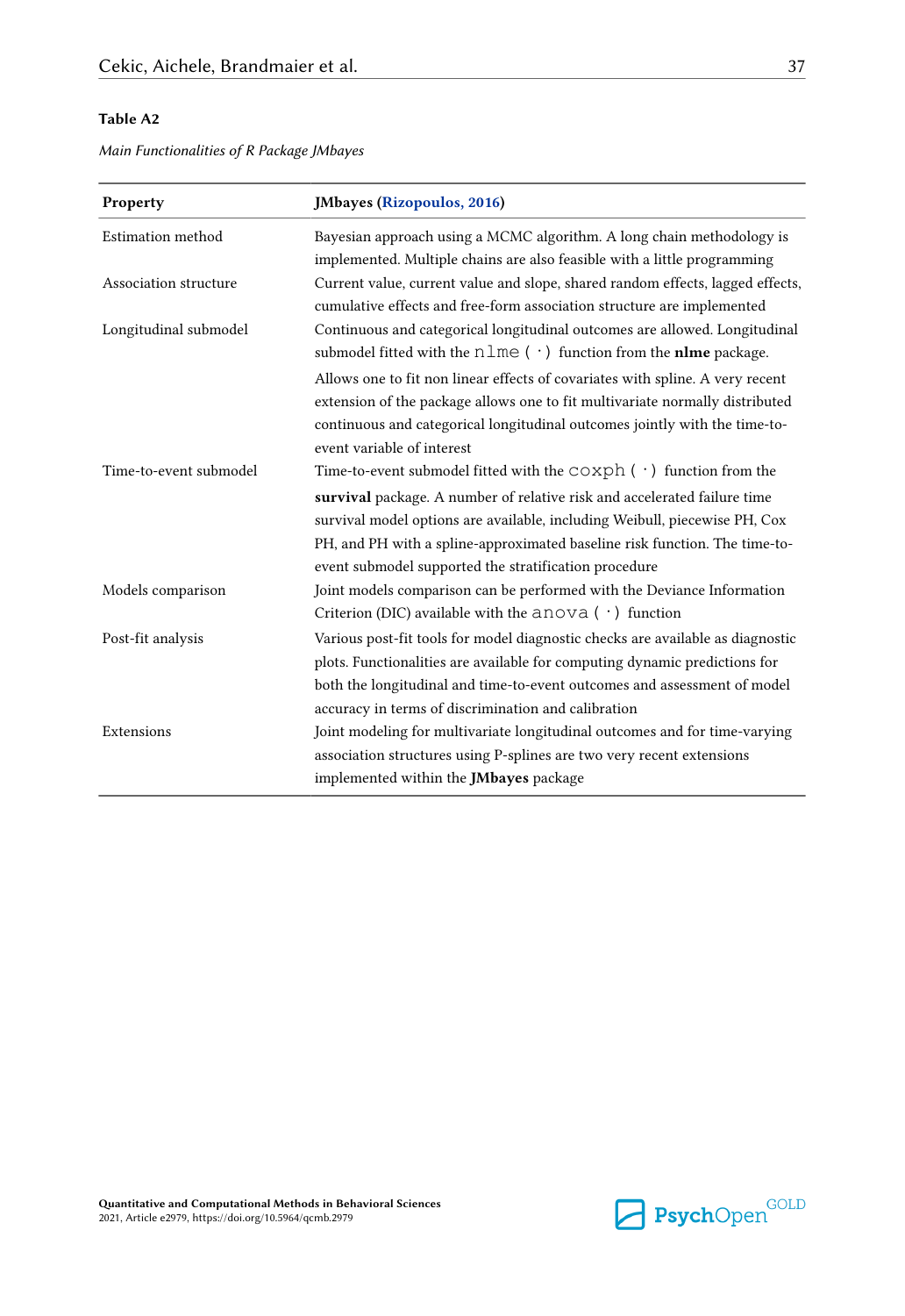<span id="page-37-0"></span>*Main Functionalities of R Packages joineR and joineRML*

| Property               | joineR (Philipson et al., 2017; Williamson, Kolamunnage-Dona,<br>Philipson, & Marson, 2008)                                                                                                 |
|------------------------|---------------------------------------------------------------------------------------------------------------------------------------------------------------------------------------------|
| Estimation method      | Frequentist approach with maximum likelihood estimation using an EM<br>algorithm                                                                                                            |
| Association structure  | The implemented associations structures are based on an extended version<br>of the "shared random effects" model proposed by Wulfsohn and Tsiatis<br>(Wulfsohn & Tsiatis, 1997)             |
| Longitudinal submodel  | Longitudinal submodel is univariate and fitted with a linear mixed-effects<br>model (splines and non normal responses are not feasible)                                                     |
| Time-to-event submodel | Time-to-event submodel is a Cox PH model with log-Gaussian frailty                                                                                                                          |
| Models comparison      | Models comparison can be performed with Likelihood methods                                                                                                                                  |
| Post-fit analysis      | Exact standard errors intervals can be obtained with implemented bootstrap<br>methodology                                                                                                   |
| Extensions             | The <b>joineRML</b> package (Hickey, Philipson, Jorgensen, & Kolamunnage-                                                                                                                   |
|                        | Dona, 2016, 2018) is a recent extension of the joineR which allows one to fit                                                                                                               |
|                        | multivariate linear longitudinal data with a correlated time-to-event using<br>Bayesian Monte Carlo EM algorithm. $\overrightarrow{O}$ O $\overrightarrow{I}$ neRML also includes functions |
|                        | to derive dynamic predictions.                                                                                                                                                              |

#### **Table A4**

*Main Functionalities of R Package lcmm*

| Property              | lcmm (Proust-Lima, Philipps, Diakite, & Liquet, 2017)                            |
|-----------------------|----------------------------------------------------------------------------------|
| Estimation method     | Frequentist approach based on maximum likelihood estimation using a              |
|                       | modified Marquardt algorithm                                                     |
| Association structure | The associations structures available are based on joint latent class models     |
|                       | assumptions (joint models that consider homogeneous latent subgroup              |
|                       | processing speed of individuals sharing the same longitudinal trajectory and     |
|                       | risk of event)                                                                   |
| Longitudinal submodel | The linear model can include an univariate Gaussian outcome, an univariate       |
|                       | curvilinear outcome, an univariate ordinal outcome and curvilinear               |
|                       | multivariate outcomes                                                            |
| Models comparison     | Models comparison can be performed with likelihood methods                       |
| Post-fit analysis     | Various post-fit functions with goodness-of-fit analyses, classification, plots, |
|                       | predicted trajectories, individual dynamic prediction of the event and           |
|                       | predictive accuracy assessment are available                                     |

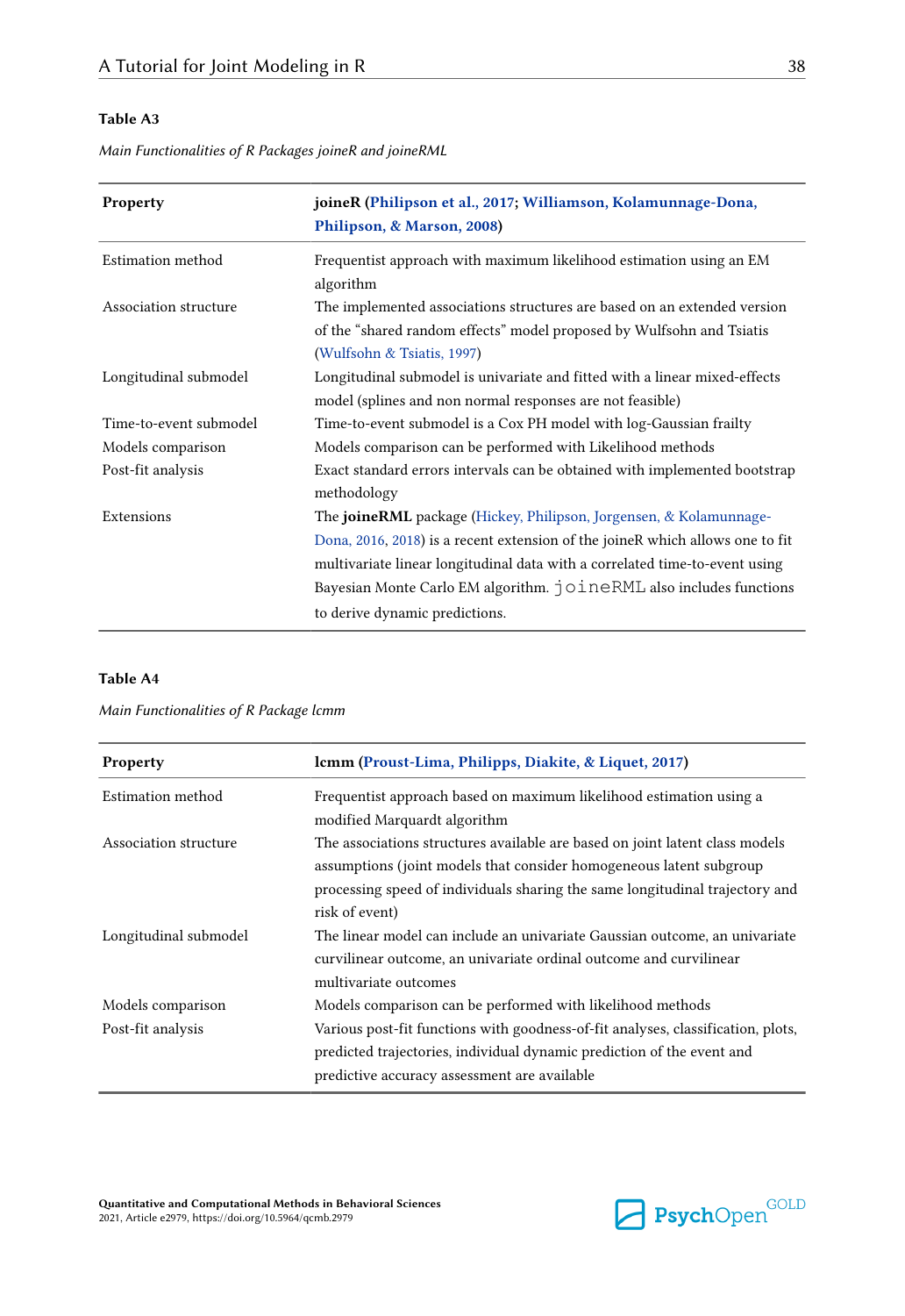| <b>Property</b>                                     | frailtypack (Król et al., 2017; Rondeau, Mazroui, & Gonzalez, 2012)                                                                                                                                                                                                                                                                                                                |
|-----------------------------------------------------|------------------------------------------------------------------------------------------------------------------------------------------------------------------------------------------------------------------------------------------------------------------------------------------------------------------------------------------------------------------------------------|
| Estimation method                                   | Frequentist maximum likelihood approach using either a parametric or<br>semiparametric approach on the penalized likelihood for estimation of the<br>hazard functions                                                                                                                                                                                                              |
| Longitudinal submodel and<br>time-to-event submodel | Several type of joint models are implemented. In particular, joint models for<br>recurrent events and a terminal event, for two time-to-event outcomes for<br>clustered data, for two types of recurrent events and a terminal event, for a<br>longitudinal biomarker and a terminal event and joint models for a<br>longitudinal biomarker, recurrent events and a terminal event |
| Models comparison                                   | Two criteria for assessing model's predictive accuracy are implemented an<br>can be used for models comparison                                                                                                                                                                                                                                                                     |
| Post-fit analysis                                   | Each model function allows to evaluate goodness-of-fit analyses and<br>provides plots of baseline hazard functions. Individual dynamic predictions<br>of the terminal event and evaluation of predictive accuracy are also<br>implemented                                                                                                                                          |

<span id="page-38-0"></span>*Main Functionalities of R Package frailtypack*

#### **Table A6**

*Main Functionalities of R Package rstanarm*

| Property               | rstanarm (Goodrich, Gabry, Ali, & Brilleman, 2018)                                                                                                                                                                              |
|------------------------|---------------------------------------------------------------------------------------------------------------------------------------------------------------------------------------------------------------------------------|
| Estimation method      | Bayesian approach using a MCMC algorithm with the function<br>stan $jm(·)$ . A multiple chain methodology is implemented (long                                                                                                  |
| Association structure  | chain is also feasible). Very clear and user friendly implementation<br>Current value, current value and slope, shared random effects, lagged effects,<br>cumulative effects and interaction effect associations structures are |
| Longitudinal submodel  | implemented<br>Generalized linear mixed-effects model (the response has to belong to an<br>exponential family distribution). The longitudinal part can be multivariate,                                                         |
|                        | contonuous and/or categorical. Linear slope, cubic splines and polynomial<br>terms are allowed                                                                                                                                  |
| Time-to-event submodel | The baseline hazard can be specified parametrically or non parametrically. A<br>stratification procedure is not allowed                                                                                                         |
| Models comparison      | There is currently no models comparison procedure implemented                                                                                                                                                                   |
| Post-fit analysis      | Several post-fit functions for dynamic predictions of the terminal event and<br>longitudinal trajectories and as well as visualisation functions are available                                                                  |